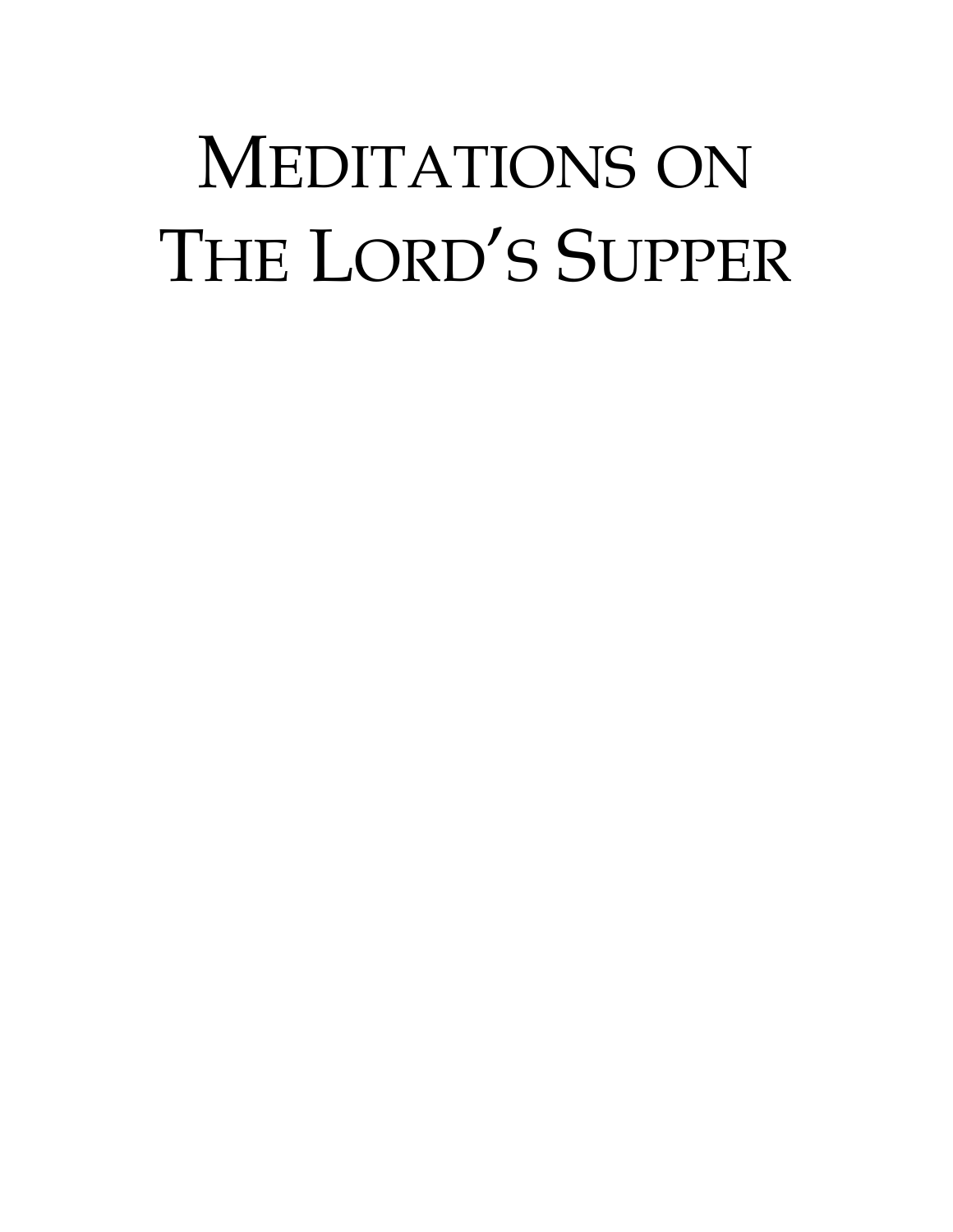*DO NOT BE INFLUENCED BY THE IMPORTANCE OF THE WRITER, AND WHETHER HIS LEARNING BE GREAT OR SMALL, BUT LET THE LOVE OF PURE TRUTH DRAW YOU TO READ. DO NOT INQUIRE, "WHO SAID THIS?" BUT PAY ATTEN-TION TO WHAT IS SAID. MEN PASS AWAY, BUT THE WORD OF THE LORD ENDURES FOREVER.*

> - THOMAS À KEMPIS THE IMITATION OF CHRIST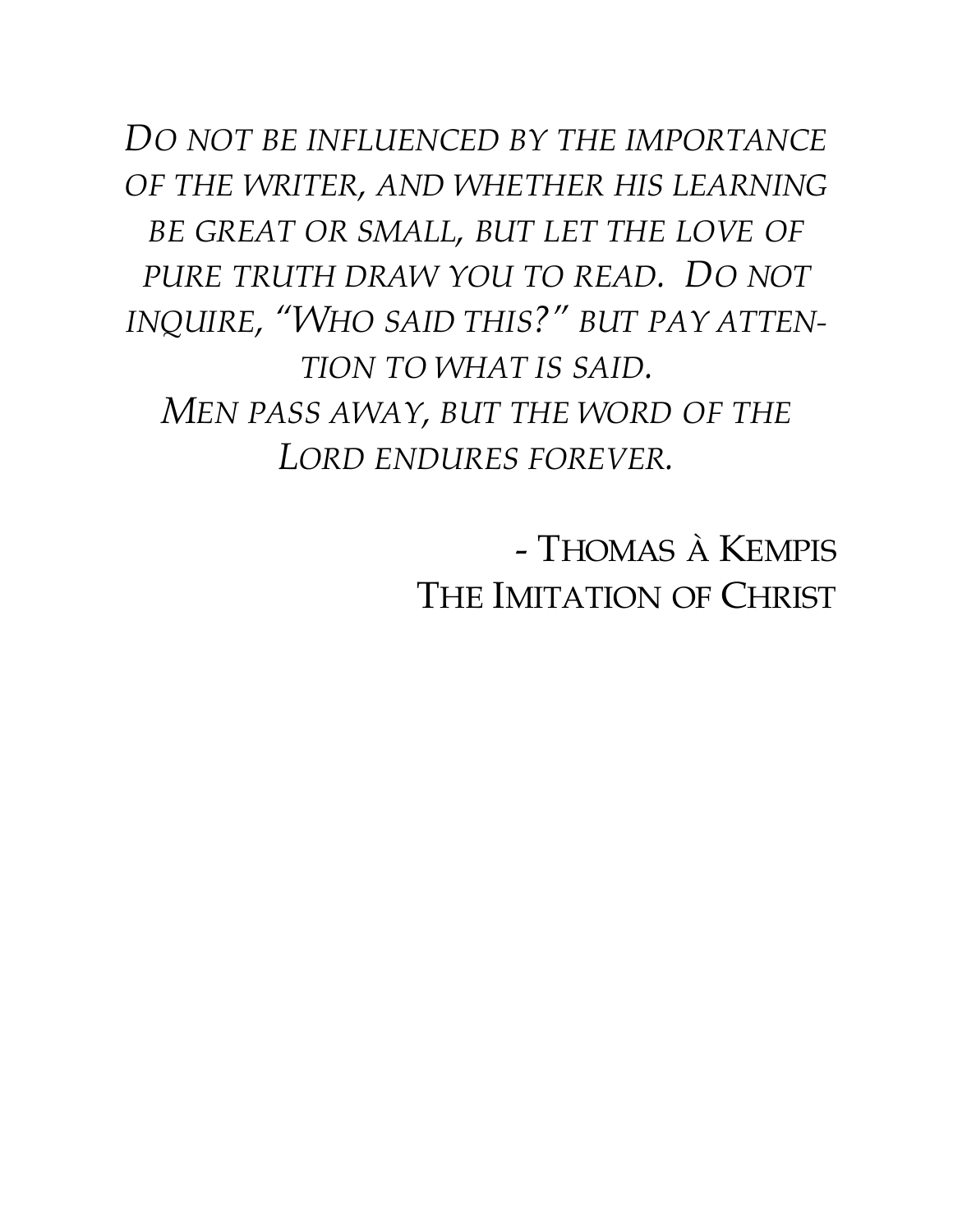### ON CELEBRATIONS

(January 5)

New Year's Eve and New Year's Day are traditional times of celebration for us. Have you ever thought what the word "celebrate" means?

- We always want to celebrate with a crowd of people -- usually friends and acquaintances. Celebrating by yourself just doesn't seem to have the same feeling.
- We need a reason to celebrate. We celebrate the start of the year; we celebrate birthdays, anniversaries, holidays that roll around once a year -- but always, there is a reason for our celebration.
- It's most common that the reason looks to the past -- such as birthdays or anniversaries, or national holidays. Even New Year's Eve, with its resolutions for the coming year, shows old Father Time on the way out as well as Baby Time coming in.
- Sometimes we celebrate a person, rather than an event. Memorial Day is for veterans; Labor Day for workers; Valentine's Day for lovers -- and St. Patrick's day for anyone who can recognize the color "green."
- Nobody celebrates with a diet. The diet starts January 2nd, not New Year's Day. Food and drink -- often too much food and drink -- are a very real part of a celebration.
- Finally, a celebration is a happy time -- even a joyous one. The Fourth of July may have its solemn moments of remembrance -- but it must have fireworks.

We use that same word, "celebrate", to mean that we are taking the Lord's Supper. We often speak in our public worship of "celebrating Communion." When I first thought about that, my reaction was, "a completely different meaning of the word." But think about it:

- We celebrate the Lord's Supper in a group. It may be a small group, even as small as two people, but a group is required. How many do you need for an anniversary?
- Do we celebrate for a reason? The greatest reason in the world: Jesus, the Messiah, died on a cross that we might have eternal life. If eternal life is not worth celebrating, then nothing is.
- That reason looks to the past, just like our other celebrations -- to the hill at Calvary. It is a greater celebration in that it also looks to the present, as we examine ourselves. It is greater yet, for it looks to the future -- when He returns.
- Some celebrations are for events; some are for persons; ours is for both. It is the celebration both of the Crucifixion and the Crucified.
- Surprisingly enough, even this most sacred of celebrations must be done with food and drink. In its roots, the Passover, it was referred to as "the Feast." Other celebrations fatten the body; this one feeds the soul.
- So then, when you take it today, do not neglect its solemn aspect -- but remember, this is a celebration. Take, eat -- with joy.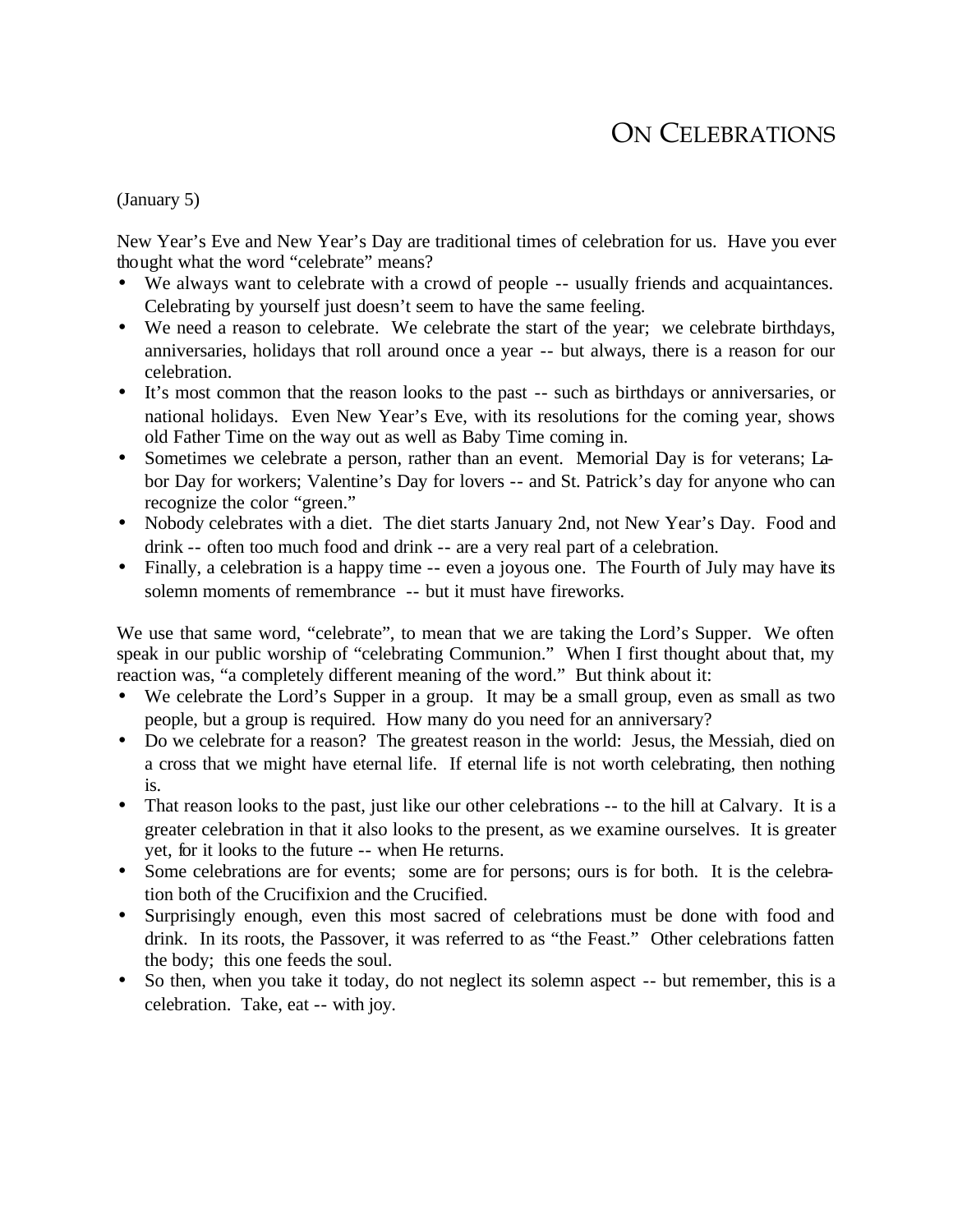#### DIAMOND IN THE SINK

#### (January 12)

My wife is not a woman given to "water power." She does not go into tears over the minor upsets of life. She is not one of those women who use tears as a weapon to get what she wants. When she cries, she means it. When she cries, I pay attention.

So you can imagine that I was extremely concerned when I came home one day to find her hovering over our kitchen sink, bawling her eyes out. She was clearly crying over something in the sink, and it wasn't onions. It took some time for me to get her sufficiently calmed to find out what happened.

She was crying because she had lost the diamond out of her engagement ring. It's interesting to see the difference in our reactions. My first thought was, "You've got to be kidding?" (If you knew how little that diamond cost -- and it was the biggest one I could afford at the time - you'd understand my first reaction). To me, it was a relatively inexpensive gemstone.

To her, however, it represented her marriage. She had lost the symbol of something which (she tells me) makes her happy. I began to think about it in a different light.

Isn't it interesting that the deepest form of communication in our species is symbolic communication? It is the least precise form of communication, to be sure, because its meaning depends both on the one talking and the one listening. For example, when I see an American flag -- a symbol -- it carries deep meaning to me. For many of you it does also, but the meaning is somewhat different. Yet we refer to these meanings by the same symbol. The communication is not complete in what I say when I show the flag; it needs your experience to be complete communication. To my wife, that ring was symbolic communication from me to her, and it was very precious.

That's symbolic communication. It needs a symbol, like the engagement ring. It needs a sender, but it is not complete without the experience of the receiver. The deeper the experience on both sides, the more meaningful the communication.

It's important to see that symbolic communication is used where the message involves the total life of those doing the communicating. Such a communication is found in the Lord's Supper. The bread and the cup are symbols. Simple things; like a ring, or a flag, yet these are packed with meaning. They represent the body and blood of our Lord. As such, we see that Jesus committed his whole life into those symbols. He has made this communication as deep as it can possibly be.

But the communication is not complete without our lives. If we've never seen the flag before, it means nothing. If we choose to ignore the wedding ring, the communication is rejected. But if we commit our whole lives to Christ, the symbols take on the deepest of meaning for us. They become, symbolically, the very body and blood of Christ. They become our salvation; they become the promise of resurrection. And they are very precious indeed.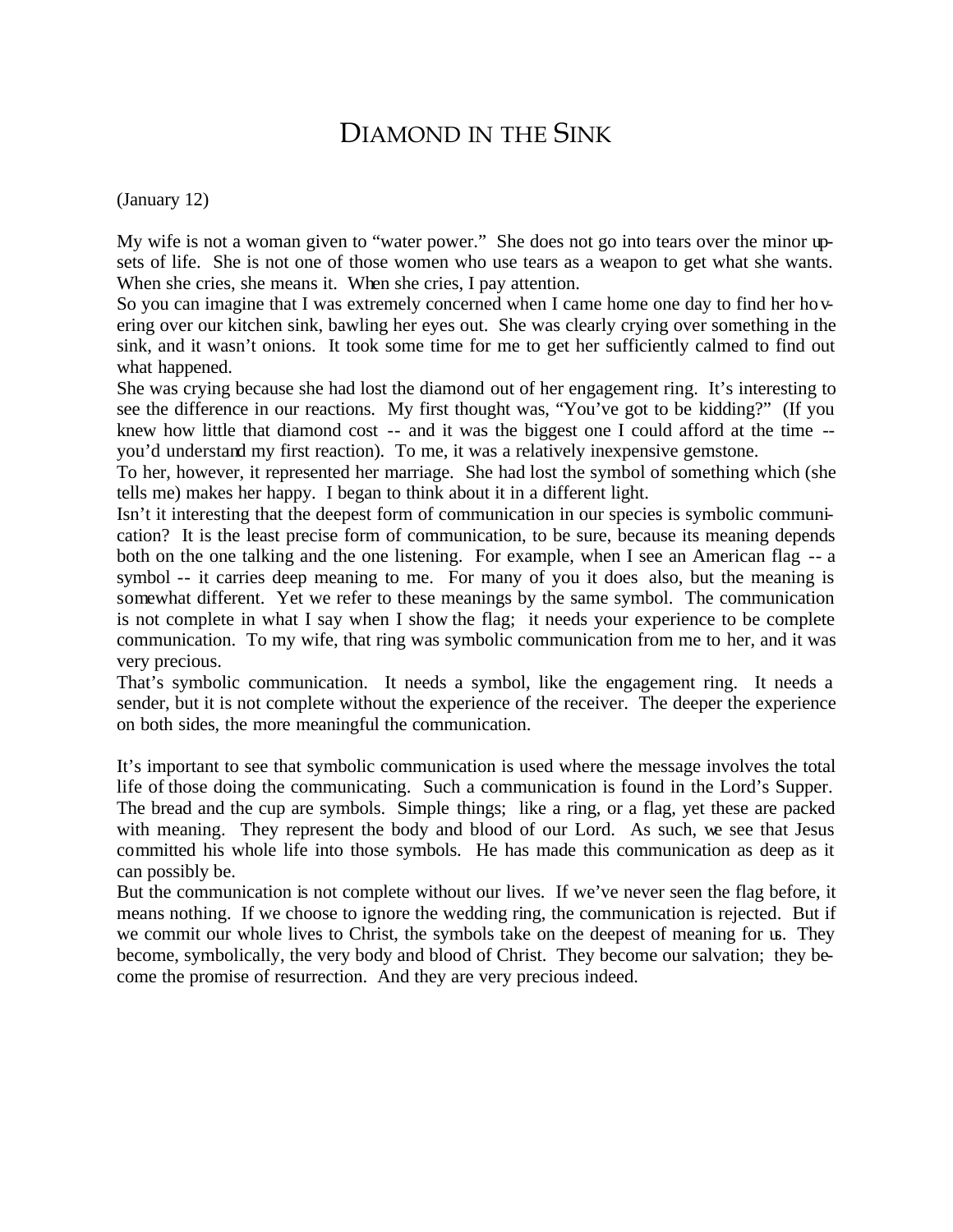# BY WHAT AUTHORITY?

(January 19)

(Mat 26:28 NIV) This is my blood of the covenant, which is poured out for many for the forgiveness of sins.

It is an interesting thing that Jesus Christ went around in his earthly ministry saying, "Your sins are forgiven." We don't think of it this way, but this is an extremely presumptuous statement - one of the many radical things Jesus said in such a humble way. Perhaps you don't think so; look at it this way:

Suppose that I decide that you need a good punch in the nose. Being a man of action (and rather limited sense) I decide to carry out this plan, and I bop you in the face. You (being a superb Christian) now have the Christian privilege of granting me forgiveness. Let us suppose, however, that Satan arises and tempts you to petty vengeance, namely, you decide to bop me in the nose. The fight seems to be on, but (let us further suppose) that Graydon Jessup steps between us. He directs you to cease and desist, because, he says, "I have forgiven him."

Now, being the logical sort of person you are, and greatly given to debate as opposed to combat, you decide to reason with Graydon. "Hold on, preacher," you say, "if I want to punch his lights out (in a decent Christian manner, of course), why, that's my business. What right do you have to forgive him and let him off the hook?"

You see the argument, of course. You have the right to forgive, because you're the one I punched in the nose. I didn't punch Graydon, so he doesn't have the right to forgive me on your behalf. Right? To turn this into a principle, only the person who is offended has the privilege of forgiving.

But hold on. In any such dispute, there are always at least two persons who are offended. In this instance you are one. The Lord God Almighty is the other, for he has ordained peace among his children. When I punch you in the nose, you bleed and He is pained. He who set the moral order of the universe is always offended when it is violated. And that doesn't count how He feels about someone punching his children (how do you feel when someone hits your children?)

Now you see why Jesus so enraged the Pharisees -- when he claimed to forgive sins, he claimed to be God. His entire purpose in coming to us was just that: to rescue us from our sins, to grant us salvation.

Vengeance is cheap, and therefore is commonly sought and sold. Forgiveness, however, is costly; the more there is to forgive, the greater the pain of forgiving. Our forgiveness cost Jesus his life, at Calvary. As God, he had the authority to forgive. As man, the price had still to be paid. He paid what I owed, and forgave me without price.

When you take the Lord's Supper, then, remember that He who died came with the authority and the purpose of forgiveness. Our forgiveness.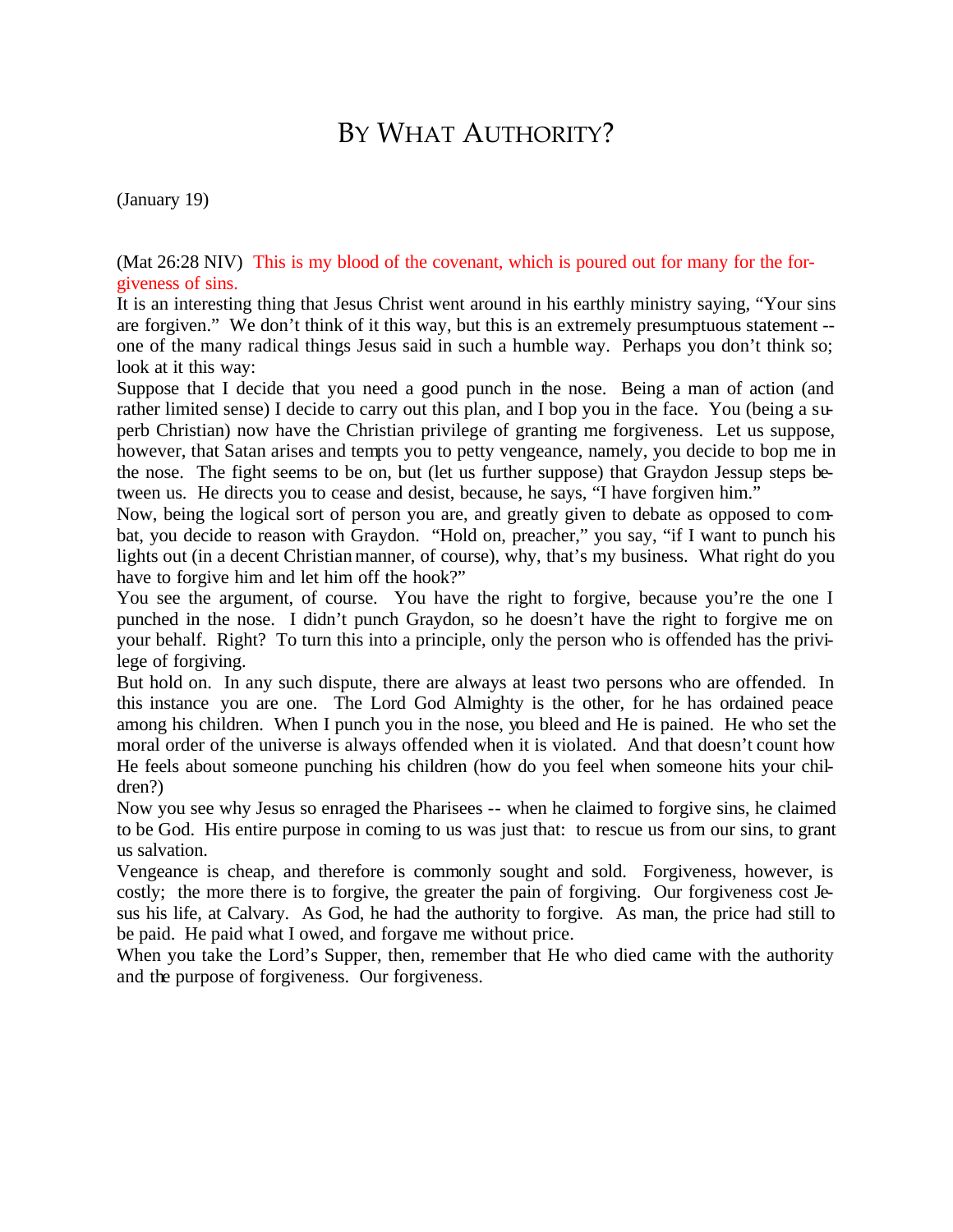# JESUS GAVE THANKS

(January 26)

(Mat 26:26-27 NIV) While they were eating, Jesus took bread, gave thanks and broke it, and gave it to his disciples, saying, "Take and eat; this is my body." *{27}* Then he took the cup, gave thanks and offered it to them, saying, "Drink from it, all of you.

We have often read this passage at the time of Communion. It is, of course, supremely important, but I suggest to you that we have often missed an important part of it. Notice that before giving the bread and wine to his disciples, he "gave thanks."

One of the first things we teach a child is to say "Thank you." It is probably the first of the social graces, but some of us have yet to master it. We are told in the Scripture to give thanks "in all circumstances" (1 Thessalonians 5:18). I remember the old story about the soldier who was about to face an artillery bombardment: "For what we are about to receive, Oh Lord, may we truly be thankful." I've never been shot at in anger, but I think I'd have a hard time being thankful for being shelled.

How then, can Jesus be thankful in these circumstances? Surely He knew that He was going to the cross. Yet, in the face of the agony of the cross and the death to follow, he "gives thanks." Some might think this just a matter of form, of politeness, of ritual -- a custom, nothing more. I think not.

The form he was following was that of the Passover. It looked back to the deliverance of Israel from Egypt; it also looked forward to the sacrifice on the cross. God created the first use - with its giving of thanks -- with the second use in mind. It is therefore appropriate that Jesus gave thanks at this time. We sometimes forget that Jesus was completely human, as well as completely God. I submit he gave thanks for these reasons:

- First, it set for us an excellent example. Every time we eat this bread and drink this cup we should give thanks for what the Lord has done.
- Next, he gave thanks in that his hour had finally come. There is a sense of anticipation here. Jesus came to be the sacrifice; the mission was almost complete.
- Finally, he gave thanks on behalf of us -- the people who needed him. It is no sin to thank God on behalf of your friends.. Indeed, we are commanded to rejoice with those who rejoice and mourn with those who mourn. Our greatest friend did just that with us.

For us, there is an even greater reason to give thanks: our salvation. With his blood we were purchased; with his body we were freed. Surely, then, "give thanks" is the least we can do.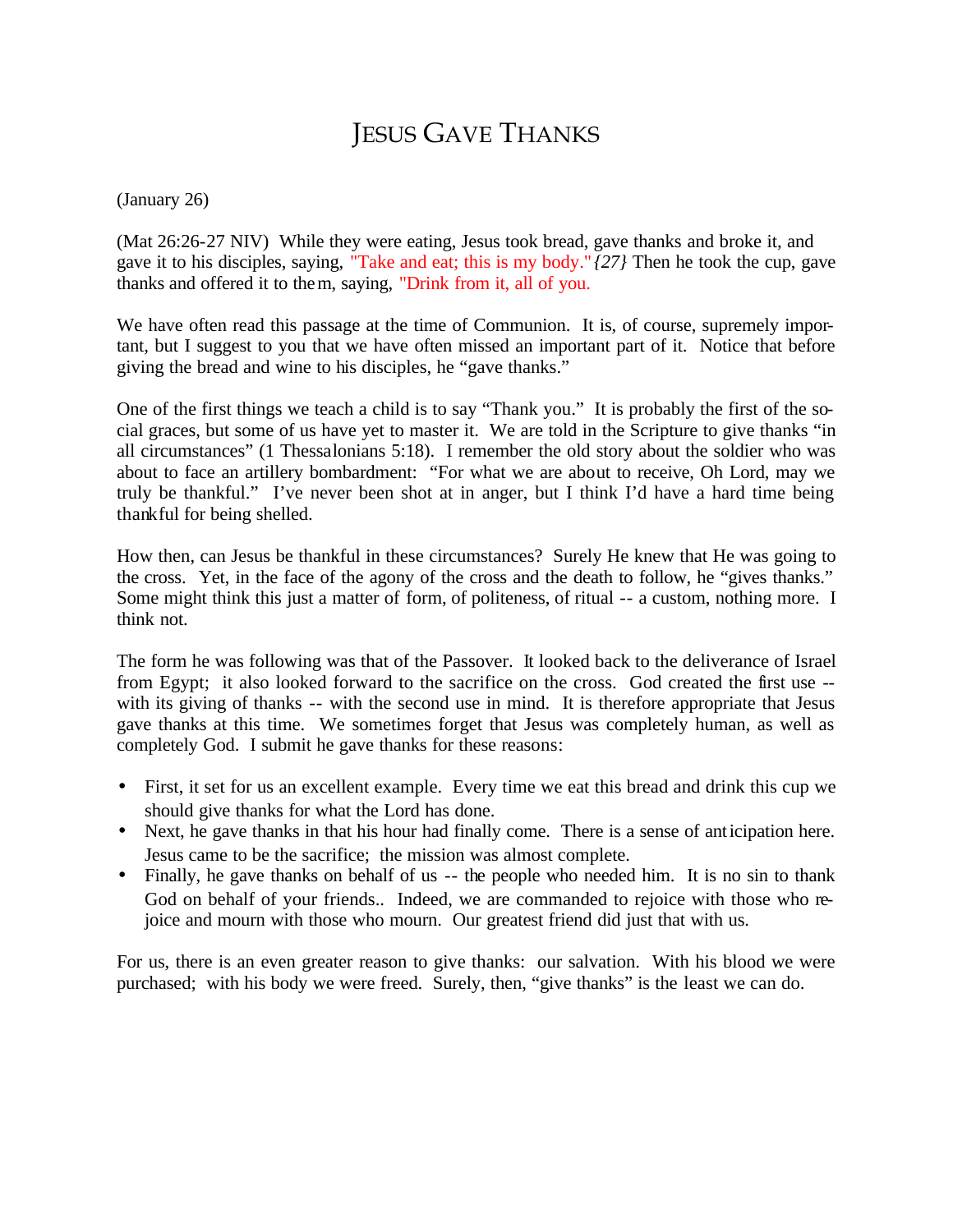### BLOOD OF THE COVENANT

#### (February 2)

It happened once that I took a course in Business Law. The crushing boredom of the instructor gave me what little evidence I might have needed to decide that the life of a lawyer is not for me.

One concept, however, stuck in my mind. That concept is the business notion of a contract. In law, several things are needed to make a contract binding on both parties; the one most important is "the exchange of consideration." Consideration is anything of value -- money, services, property, etc. A contract is not binding unless both parties exchange consideration. Interestingly, there is no requirement that the exchange be fair; just that the exchange take place. You may have seen newspaper artic les telling of some charity renting office space for a dollar a year; the dollar is the consideration which makes the contract binding.

Sometimes I have heard various speakers attempt to explain the concept of a covenant as being "God's contract with us." Education can make you dangerous. A covenant is not a contract. The comparison is interesting:

- In a contract, there is negotiation. Sometimes even the wording of the contract is negotiated; other times just the price. God's covenants have been non-negotiable, for who would tell God, "I have a better idea?"
- With a contract, negotiations come before delivery. In a covenant relationship, God does something first -- for example, He delivered the Israelites from slavery in Egypt -- and then establishes the covenant.
- A contract is optional for both parties. I don't have to sign the contract with the car dealer - if I don't want the car. A covenant can be rejected -- at a terrible price.
- Finally, a contract requires the "exchange of consideration." I provide the car dealer with money; he provides me with the car. In a covenant, God provides the payment first, and then offers the rewards of that payment to His children.

There is an old saying: "Your arms aren't long enough to box with God." Neither is your pencil so sharp that you can bargain with him. We are so often tempted to say, "God, if you'll get me out of this mess, I'll do thus and such for you." That's a contract. God does not work that way. Rather, we should say, "God, you have done so much for me. Now, allow me to do thus and such for you." That's a covenant.

In Communion we celebrate what Christ called "the New Covenant." He gave us the symbols of the Lord's Supper so that we might know the terms of that covenant:

- It is not negotiable; it is finished.
- God has already paid the price of this covenant.
- We can reject it -- at the price of our souls for eternity.
- God has paid -- and the rewards of that payment are ours.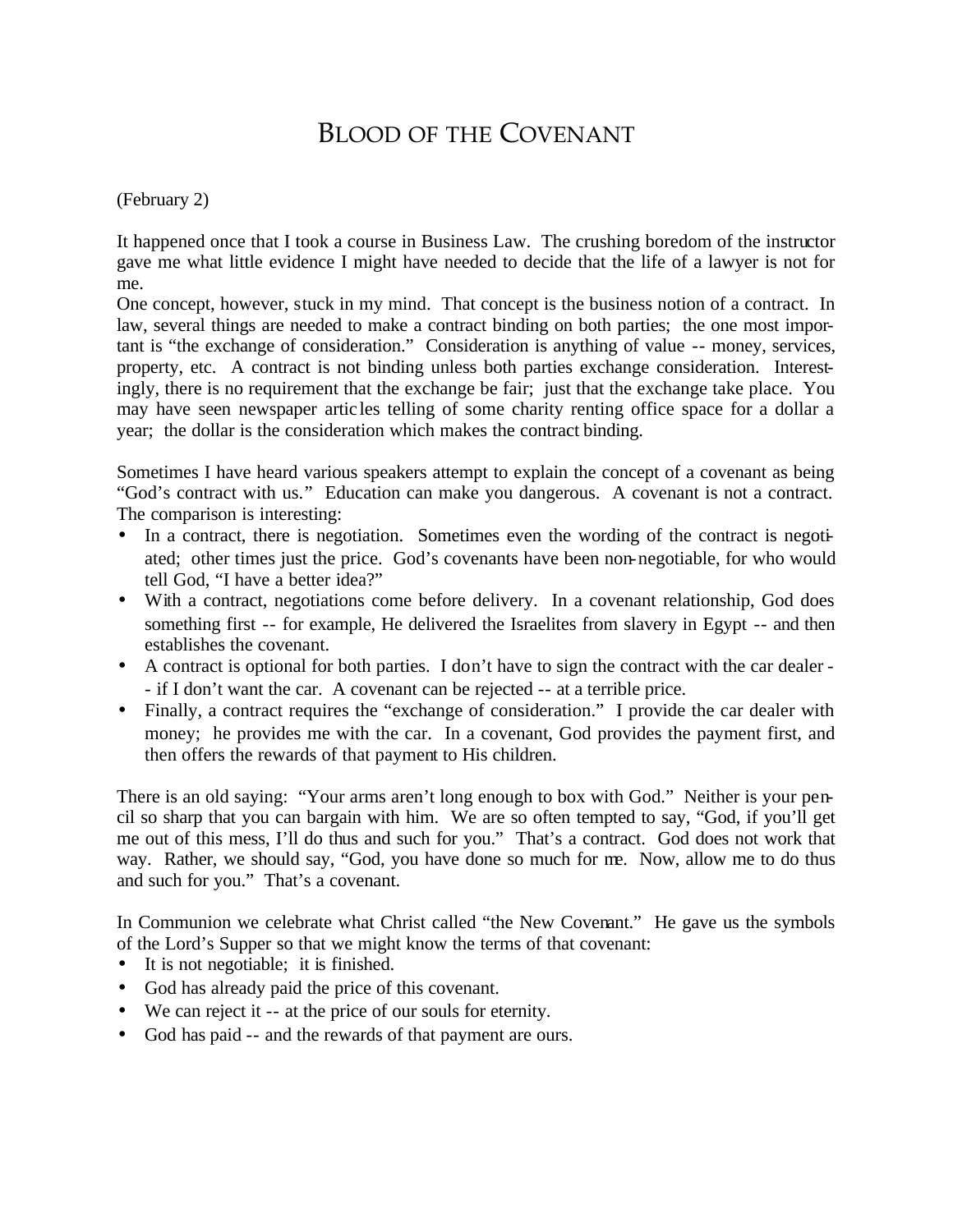#### THE WAR IS NOT OVER WHEN YOUR ENEMY IS DEFEATED

(February 9)

This week we celebrate the birth of one of America's great presidents, Abraham Lincoln. It is one of the great tragedies of American history that Abraham Lincoln was assassinated at the end of the American Civil War. This was a man who had the wisdom to see that the time had come to "bind up the nation's wounds," doing so "with malice toward none and charity toward all." Mr. Lincoln understood a great wisdom: the war is not over when your enemy is defeated. It is over when your enemy calls you his friend. Mr. Lincoln's successor, Andrew Johnson, wanted to carry out this policy, but lacked the political stature to do so. As a result, we built an American South on the bitterness of conquest. Much of our later history of race relations can be traced to this lack of wisdom.

Some of us do not understand that principle. It is easily lost in thoughts of pride in victory, and the lust for vengeance. The Lord has rightly said, "Vengeance is mine, I will repay." We ignore this principle at our peril. Let me give you an example from more recent history.

After the first World War, our politicians (and those of Great Britain and France) promised to take reparations from defeated Germany. The phrase they used was expressive: "We will squeeze them until the pips squeak!" They did, too. Massive reparations, largely funded by massive American loans, were paid. The German people built their feelings on the bitterness of the conquered; out of our folly and lack of wisdom came Adolf Hitler.

But see what happened after the second World War! We did not send a team to pillage; we sent George Marshall, of the Marshall plan. We fed a hungry Germany; we rebuilt a war torn Europe. The results are plain. Prussian militarism and Nazism are dead, except for a few adolescents; democracy is firm. The War is Over.

It is the same way with our Lord. We, the sinners, are in rebellion against Him, and He has the power and might to crush us completely and utterly -- and the wisdom to refrain. Vengeance is truly His, for only He can judge righteously, but in His wisdom He has not done that. Instead, He seeks to end the war between us; He seeks to make us His friends -- indeed, more than friends, His children.

The Marshall Plan cost money; it was criticized at the time for that. War costs money, whether you wage it in combat or in love. The ultimate war, between man and God, cost Jesus Christ His death on the Cross. But as you take communion, remember this: the War is Over -- Love has triumphed. God has made His enemies into His children.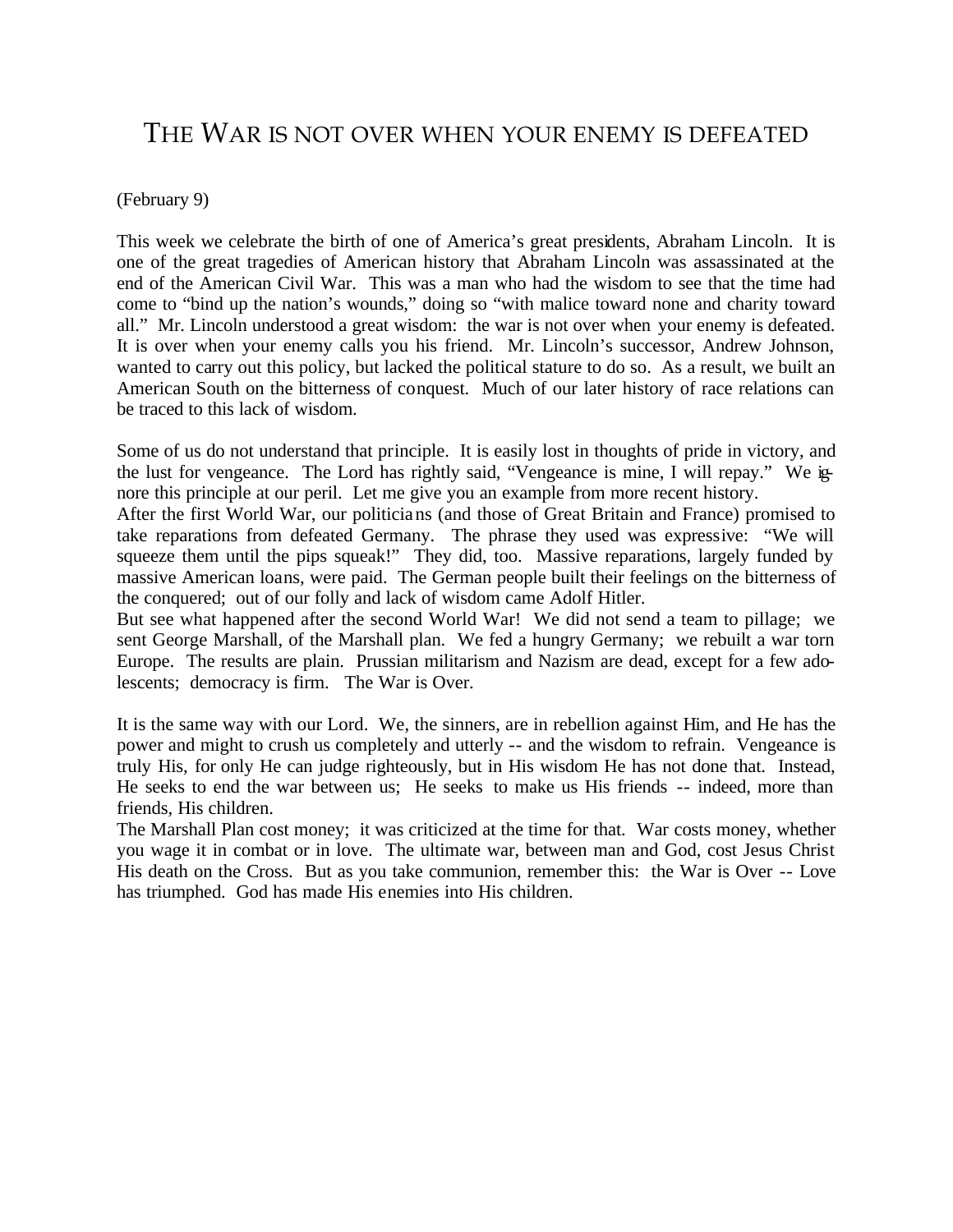#### **SPEECHES**

(February 16)

In 1863, the Civil War then raging, a small town in Pennsylvania decided to formally open a military cemetery, occasioned by a battle nearby. They invited one of the leading orators of the day, one Edward Everett, to give the formal speech which was considered so necessary. They invited him to speak on October 23rd. He declined, asking more time, for such a speech would easily run from one to two and a half hours -- and the city fathers would want their money's worth. November 19th was selected as the day.

One author described it this way: "An oration was an oration in those days, and it had to have a certain style to it -- classical allusions, a leisurely approach to the subject matter, a carefully phrased recital of the background and history of the occasion, the whole thing working up to a peroration which would sum everything up in memorable sentences." Everett began with Pericles in ancient Greece, and slowly wound his way through Ezekiel's valley of dry bones on to modern times.

The applause indicated the speech was well received. The city fathers had received their money's worth. Edward Everett was indeed the master orator, as advertised. Sitting down, Everett handed matters back to the master of ceremonies who announced that the President of the United States, on hand as befitted such an occasion, had a few words as well. The thin form of Abraham Lincoln walked to the podium, spread out two sheets of paper, and began: "Four score and seven years ago...."

The only reason anyone remembers anything at all about Everett's speech that day is because of the remarks by Lincoln. His remarks turned a cemetery dedication at Gettysburg into history.

It strikes me that our worship is something like that. We spend a great deal of time singing, and even more time in preaching. At the tail end of the service there seems to be some sort of ceremony, almost an afterthought. An ignorant visitor might assume it was of trivial importance; after all, wasn't most of the time spent in preaching and singing? Yet we know that of all our worship activities, the most indispensable, the most central, is the Lord's Supper.

Like those at Gettysburg that November who forgot Edward Everett's noble speech, we may forget the preaching, we may forget the words to the songs, but we must never forget what Jesus did for us. Communion is not an afterthought. It is the center of worship, for it commemorates what Jesus did.

As Lincoln's Gettysburg Address needed no great length -- indeed, I think its impact is greatly increased by its brevity -- Communion needs no great span of time either. In it God speaks to our hearts, encouraging us to repentance, to remembrance and to hope. The real question is, are we listening?

The preaching is appropriate; the singing is wonderful; but only the sacrifice of Jesus on the Cross can bring salvation.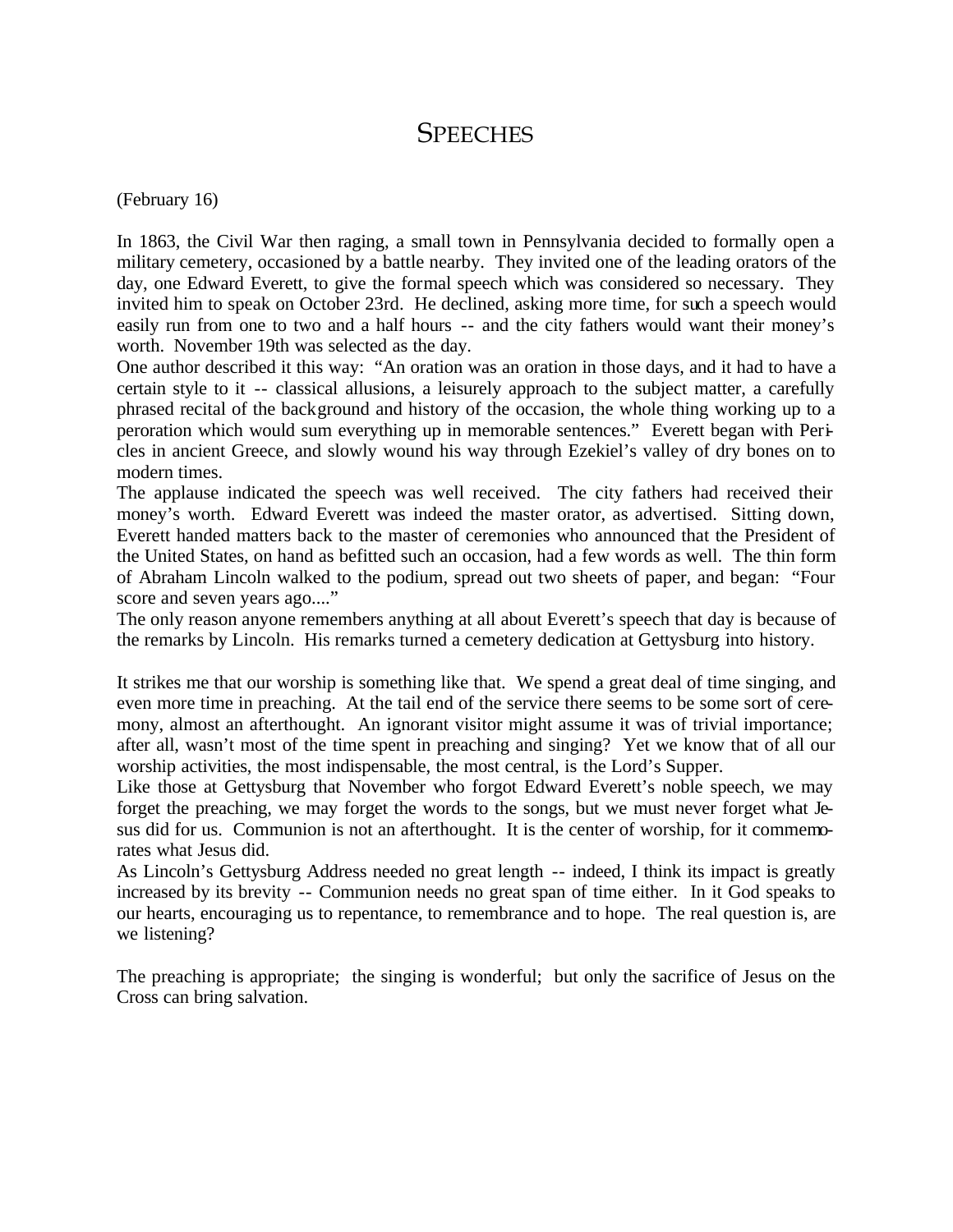# THE FULL EXTENT OF HIS LOVE

(February 23)

(John 13:1 NIV) It was just before the Passover Feast. Jesus knew that the time had come for him to leave this world and go to the Father. Having loved his own who were in the world, he now showed them the full extent of his love.

There is a certain fascination within John's writings, for only John among the Gospel authors was an intimate friend of our Lord. Matthew was not among the inner four; Luke, as far as we know, never met the Lord in person; Mark was a young man at the time of the Crucifixion. Only John knew Jesus well. His writings reflect it; they are full of the personal kinds of remembrances you find when the author writes about someone he loves deeply. It is apt, therefore, that John begins the story of the Last Supper with the words, "he now showed them the full extent of his love."

If, without having read this passage, I were to ask you, "How did Jesus show the full extent of his love?", you would probably reply, "At the Cross." You'd be right. This verse, therefore, shows us that the Last Supper was simply the first act in the Crucifixion. It was not just simply the Passover which happened the night before; Jesus planned this Supper as part of His trip to the Cross. He planned it long before, when he had Moses institute the Passover. From before time the Cross was in view, and therefore this supper was in view. In it, Jesus begins to show his love for them.

Not just his love; the "full extent" of his love. It was as if he were saying, "Now you will see it all." We see it in the Passover, a picture of redemption. We see it in the Garden, where Jesus wrestles with fear. We see it on the Cross. Is there any greater love than a man dying for another?

Look again at that verse. Not just "his love;" not just "the full extent" -- look at the verb. He *showed* them. He did not tell them; he did not reveal some startling new doctrine. He showed them. The prophets revealed God's love, and mirrored it as best they were able. Jesus showed them in person. The Lord's Supper marks the full revealing.

What does it then reveal to us? Love is, first and foremost, a sacrifice. In animal sacrifice the Passover was proclaimed, and the death angel passed over Israel.. At the Cross, Love Himself became the sacrifice, and the death angel will pass over us. When he returns, we shall rise to meet him. The price of this victory over the grave was paid for us at Calvary; for this reason we remember the full extent of his love.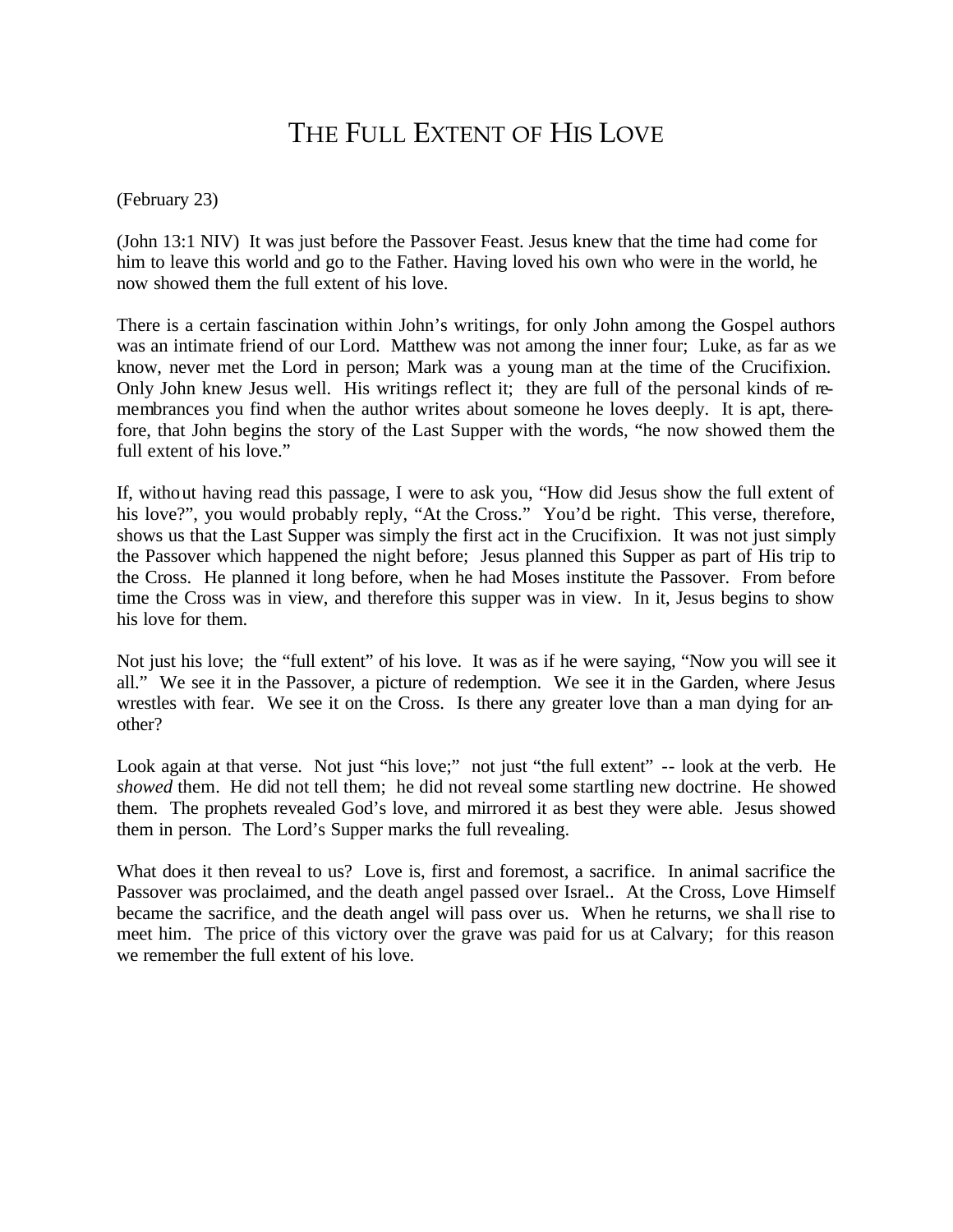# CHRIST, THE SERVANT KING

(March 2)

(John 13:3-5 NIV) Jesus knew that the Father had put all things under his power, and that he had come from God and was returning to God;  $\{4\}$  so he got up from the meal, took off his outer clothing, and wrapped a towel around his waist. *{5}* After that, he poured water into a basin and began to wash his disciples' feet, drying them with the towel that was wrapped around him.

We often preach Christ, the Son of Man. This is right, for He made it clear that he came to seek the lost, to seek and to serve. Indeed, He deliberately made himself the Servant King. In that light, then, we must examine the Lord's Supper.

First, note John's words: He "knew that the Father had put all things under his power," -- how often we forget just who this Jesus is. He is the agent of creation, the one of whom John wrote: (John 1:3 NIV) Through him all things were made; without him nothing was made that has been made.

Think of that! Here is the one who spoke and the worlds began. This is the author of the universe, the mind of the maker. The descent from his heaven to earth, to become a servant, is beyond our imaginations. C. S. Lewis once used the analogy of thinking of yourself as becoming a snail or a slug -- to explain to the other slugs what man is like.

But the descent from the throne was not a one way trip. Even at this moment, Jesus knew He had come from God -- and was returning there. It is one thing to come from heaven; that's very interesting. It's entirely another to let us know you plan to make the return trip! As interested as I am in anyone from heaven, the man who can make the return trip has my undivided attention. And the message that man teaches? By word and by example, service to others; the lesson of love. The service he is performing here was usually reserved for the lowest ranking servant of a rich household. It was the "dirty work."

In this series of actions we see the immense depth of Christ's sacrifice. It is not just that he went willingly to his death on the Cross -- it is also that he left his place of glory for the express purpose of doing so. Here, at the peak of that mission, his message is completely consistent with that sacrifice: He came to serve.

Consider this well, then, as you take the Lord's Supper. You are remembering not only his death on the Cross, but the sacrifice of immeasurable glory which preceded his arrival. Even greater news is this: You are also proclaiming his imminent return, when we shall share in that glory.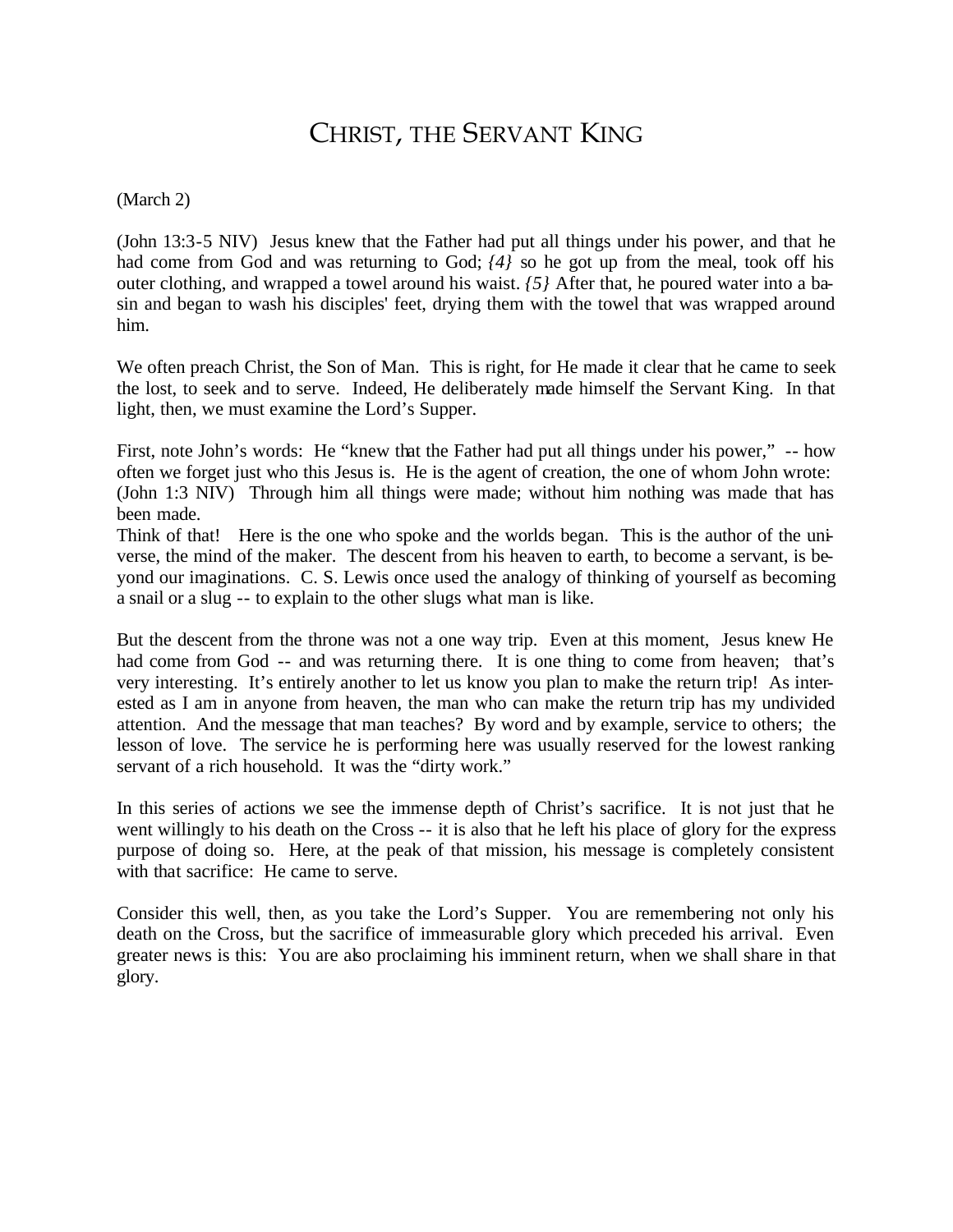# ONE BODY

#### (March 9)

(1 Cor 10:16-17 NIV) Is not the cup of thanksgiving for which we give thanks a participation in the blood of Christ? And is not the bread that we break a participation in the body of Christ? *{17}* Because there is one loaf, we, who are many, are one body, for we all partake of the one loaf.

Having been young and foolish (I'm now old and foolish) does provide a man with a wealth of humor -- if you can laugh at yourself. When I was busily applying for work, and having no experience whatever to merit it, I once encountered an application form which had an imposing looking space labeled, "Professional Societies of which you are member." I was not deterred. I simply wrote in, "Member, National Geographic Society." (I did not get the job.)

Many of us view the word "member" in the sense I used it above. One more interchangeable person, having no particular task or duty, but somehow a part of the society in question. The New Testament church has members, but none in that sense. The illustration most commonly used is that we are a body. As such, the "members" of a body, if you can recall the older sense of that word, are not interchangeable. Each member has a specific task to perform and a role to play.

Much can be made of that, but I would ask you to step behind the thought. Why is it that we are such members? Paul tell us here that it is because of the Lord's Supper. By that he certainly does not mean that any mindless person who participates is a member. Rather, he means that we share in the death of Christ. And because we share together, we are one body. It is not the emblem, but rather the sacrifice for which it stands, which makes us one.

We are one. We are one in geography. It does not matter where you live, if you take the body and blood of Jesus Christ, you are one with me.

We are one in time. The monk of the Middle Ages, the writer of the early ages of the Church, they are one with us too. When "the trumpet of the Lord shall sound and time shall be no more," they shall join us at that final roll call. Our oneness will be apparent.

We are one in the winds of doctrine. The church is not based upon careful understanding of church councils and decrees but on the body and blood of Jesus Christ. Even our own divisions cannot prevail against Him. If you name the name of Jesus, call Him Lord and Savior, and break bread at His table, we are one.

We are one in the Spirit, too. We often think ourselves so weak and the world so strong. It is not so. He who spoke and the worlds began calls us His own -- and we are one with Him.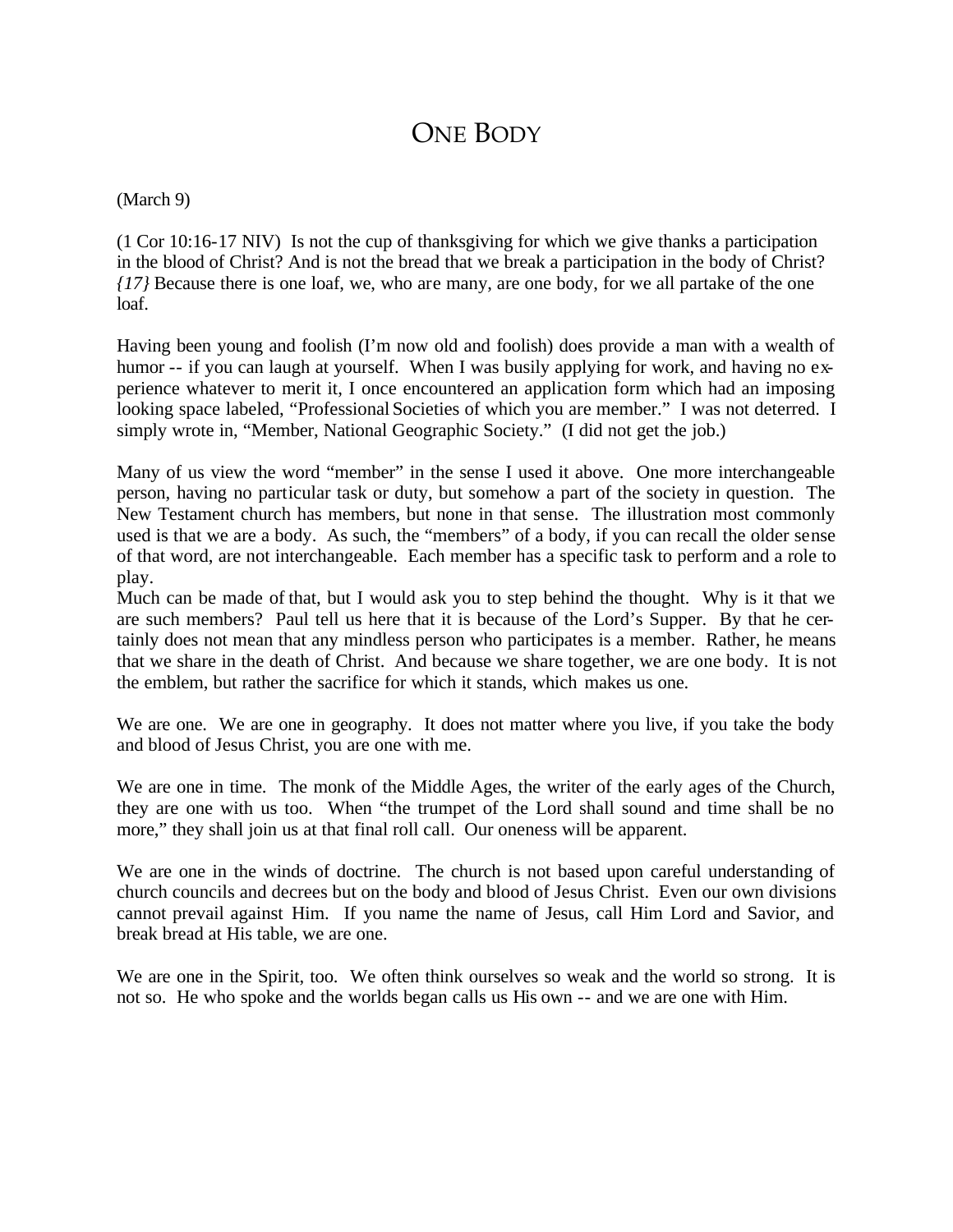# ST. PATRICK'S DAY IN BOSTON

#### (March 16)

Tomorrow is St. Patrick's Day. St. Patrick is the patron saint of the Irish, and (one suspects) also of the drunk.

It is the custom in the city of Boston that anyone with an Irish surname can get a free drink in any bar (on St. Patrick's Day) in the city merely by presenting identification. So it was that a gentleman of obvious Oriental extraction, Japanese to be specific, pounded upon the bar and demanded his free drink. The bartender, naturally, was dubious. He demanded a driver's license. It was promptly produced. The bartender poured him a shot of the finest Irish whisky available.

And what would you do for a man named "Ohara?"

Nothing so marks the American spirit as this: we are a melting pot of culture. My long ago ancestors came from Germany, only to have their descendant discover the wonders of Mexican cuisine. Surely no nation on earth cares so little about one's ancestors. It is a complete joy to know that my grandfather was born (literally) on the wrong side of the tracks -- and that it matters not at all.

Or does it?

It is my unfortunate observation that the church, like our society, divides itself into various classes. There are the "ins" and there are the "outs." We are pious enough on Sunday to proclaim that Jesus died for all -- but on Monday we know who's who.

Abraham Lincoln once remarked that God must have loved the common man--he made so many of them. The Lord's Supper is a time when we must examine ourselves, and I must suggest to you that this week, the week most associated with St. Patrick and the "lower classes", you need to examine your attitude towards those who don't live as you do. Do you really recognize that Christ died for them, too? Indeed, if you will look at the Scripture, Christ said to the sinner, the prostitute, the thieving bureaucrat -- the workaday stiff -- repent. But to the pious, the religious leader, the proud, he said, "Be born again." He recognized that being privileged is a terrible disadvantage: it makes you believe that you are indeed self sufficient. You may think you are. Tell me, then, how you plan to conquer death!

We must face it: no matter how rich or how poor, how politically correct or disfavored, how fashionable or how bovine, all of us stand in the same relationship to God. The ground is level at the foot of the Cross. Each and every one of us must acknowledge the same thing, or die: "God be merciful to me, the sinner."

Examine yourself; ask his mercy. It is as sure as sunrise.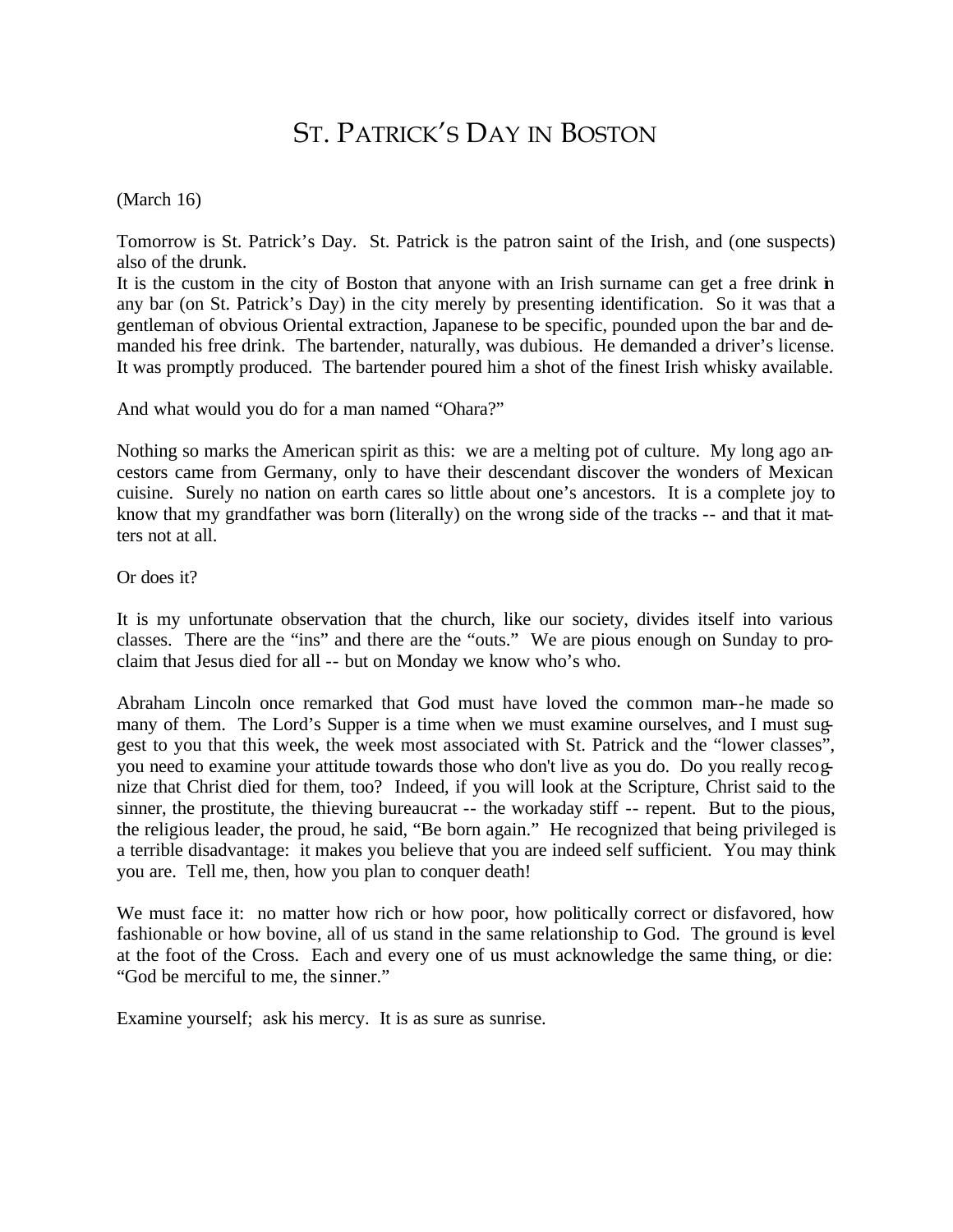# THE STONES

(March 23) Palm Sunday

(Luke 19:37-40 NIV) When he came near the place where the road goes down the Mount of Olives, the whole crowd of disciples began joyfully to praise God in loud voices for all the miracles they had seen: {38} "Blessed is the king who comes in the name of the Lord!" "Peace in heaven and glory in the highest!" {39} Some of the Pharisees in the crowd said to Jesus, "Teacher, rebuke your disciples!" {40} "I tell you," he replied, "if they keep quiet, the stones will cry out."

It is one of the most astonishing statements in the history of mankind. Consider it well. Throughout all the Old Testament we have images of nature praising God -- figures of speech which include the trees clapping their hands. If nature gains a voice, it is only to praise her creator. Here, then, is a man, riding on a donkey in triumph and peace, into Jerusalem. The religious leaders of the day tell this man to rebuke his disciples, to quiet them down, to keep them from blasphemy. His reply: if they keep quiet, the stones will cry out.

The stones will cry out? For whom would the very rocks themselves break into praise? Such a miracle is unknown in history. It would imply the end of the universe, of nature, as we know it. The laws of physics themselves would be set aside. How can a man make such a statement? Unless, of course, the man is Jesus, the Christ. It is his explicit claim to be the creator of the physical universe, of all that exists. This is indeed what has been taught of him since the beginning of the church:

(Col 1:16-17 NIV) For by him all things were created: things in heaven and on earth, visible and invisible, whether thrones or powers or rulers or authorities; all things were created by him and for him. {17} He is before all things, and in him all things hold together.

Here, then, is the explicit claim of Jesus Christ to be the creator of all things -- the one from whom you and I borrow the very idea of existence. And what is he doing?

He is riding to his death. He came for the explicit, expressed purpose of dying for the sins of mankind -- for you and for me. It is his sacrifice, in coming to be among us as well as dying for us, that we celebrate at communion. We are apt to think of Palm Sunday as being a time of triumph. It is; but it is a time which foretells the triumph to come, when He returns again. For this moment, the triumph is transitory. His disciples praise him; the rocks do not.

In the Lord's Supper we proclaim his death *until He comes.* When he does, will the "very rocks" cry out? And when they do, will you be prepared to receive your king with joy, or with shame?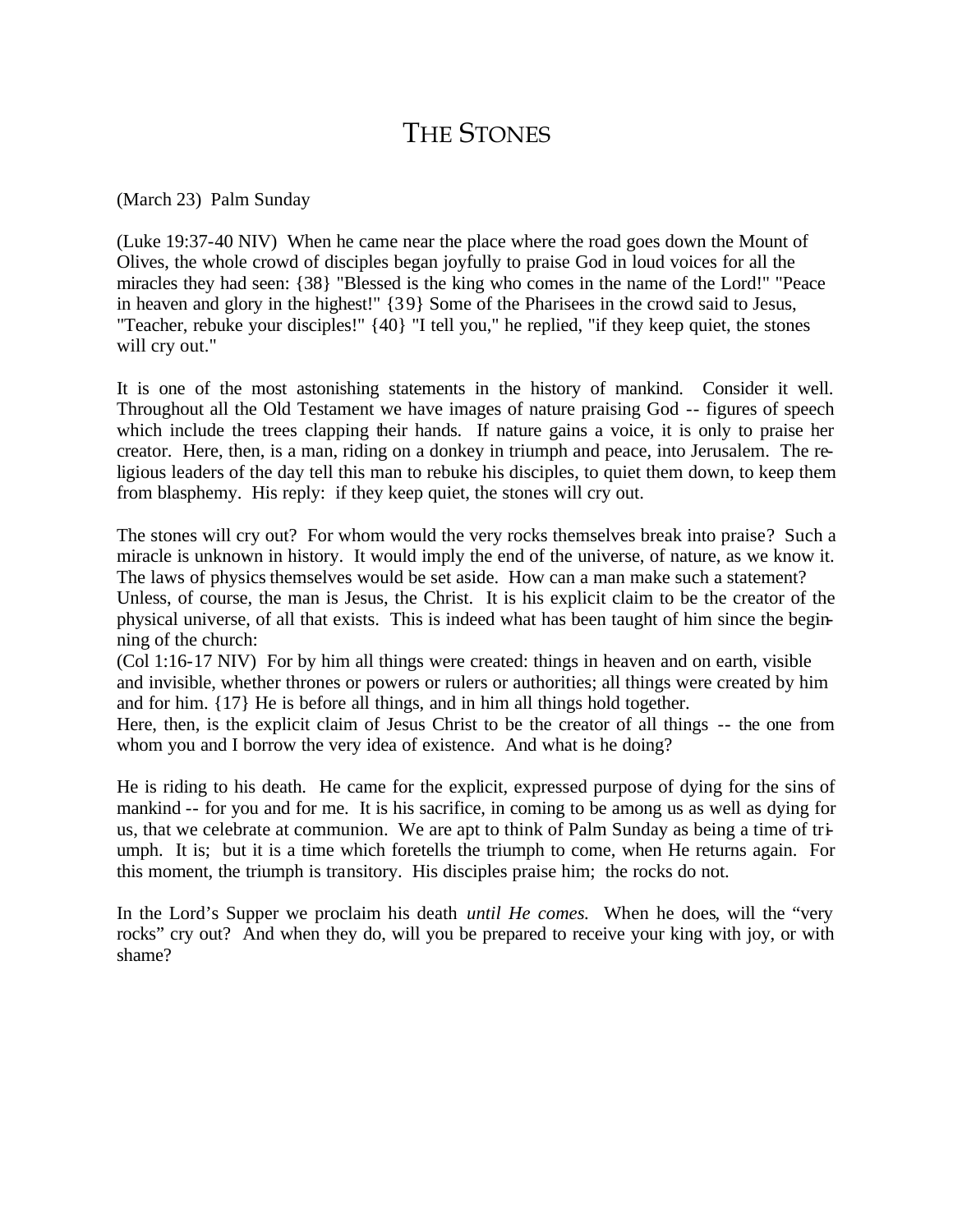### AFTER THE SUPPER, THE GARDEN

#### (March 30) Easter Sunday

Much of our thought at the time of Communion naturally goes to the scene we call the Last Supper. This is fitting and proper, of course, but it sometimes hides from the mind's eye the scenes which come next -- in the Garden of Gethsemane. Although it was an agonizing experience for Him, I draw comfort from the sheer humanity of Jesus' experience in the garden.

First, knowing that he is to face a horrible death brought on by betrayal, he goes to prayer. He does not go alone; he takes some of his closest friends with him. This comforts me. How often have I held myself to the expectation that I cannot show fear? Especially in front of my best friends? Here, however, is the greatest of men going to face that experience, and he brings along some friends. Were he God only, he would face this alone, I think. That he brings friends with him in his hour of need is entirely human. He understands me, for I too am afraid. He feels my pain; that comforts me.

Next, he goes to God Almighty in fervent prayer -- only to be denied three times. Surely if there was ever a man for whom God answered prayer, it was this Jesus of Nazareth. Now, at the greatest of trials, he asks to be released from this pain. Not just once, but three times. This comforts me too, for I have asked to be released from my trials and troubles -- and God has said no. God said no to Jesus; he knows what it's like to ask for release and be denied. He feels my pain; that comforts me.

He knows too what it's like to be let down by your best friends. These are the people that you think you can count on in a time of trouble. You say that you know them, and that they would do anything for you. Here, they fall asleep as he prays. In this darkest hour it appears to him that his best friends just don't care what happens to him. It is an awful blow -- and he knows what it feels like. He feels my pain; that comforts me.

Worse than that, he knows the sting of betrayal. Just at the moment where loyalty would count the most, Jesus is betrayed. Not just by Judas; Judas we can paint as villain and therefore dismiss. He is also betrayed by Peter. Jesus knows the agony of betrayal at the worst moment. He feels my pain; that comforts me.

What comforts me most, however, is this: he endured this pain voluntarily. He did not have to come to us; He did not have to go to Calvary. He went out of love for us. Even for the most unlovable of us, he died that we might have life. As we take Communion, we are to examine ourselves. That should not be easy, but should lead to repentance. It is not easy to ask forgiveness. But I ask it of Jesus, for he feels my pain; that comforts me.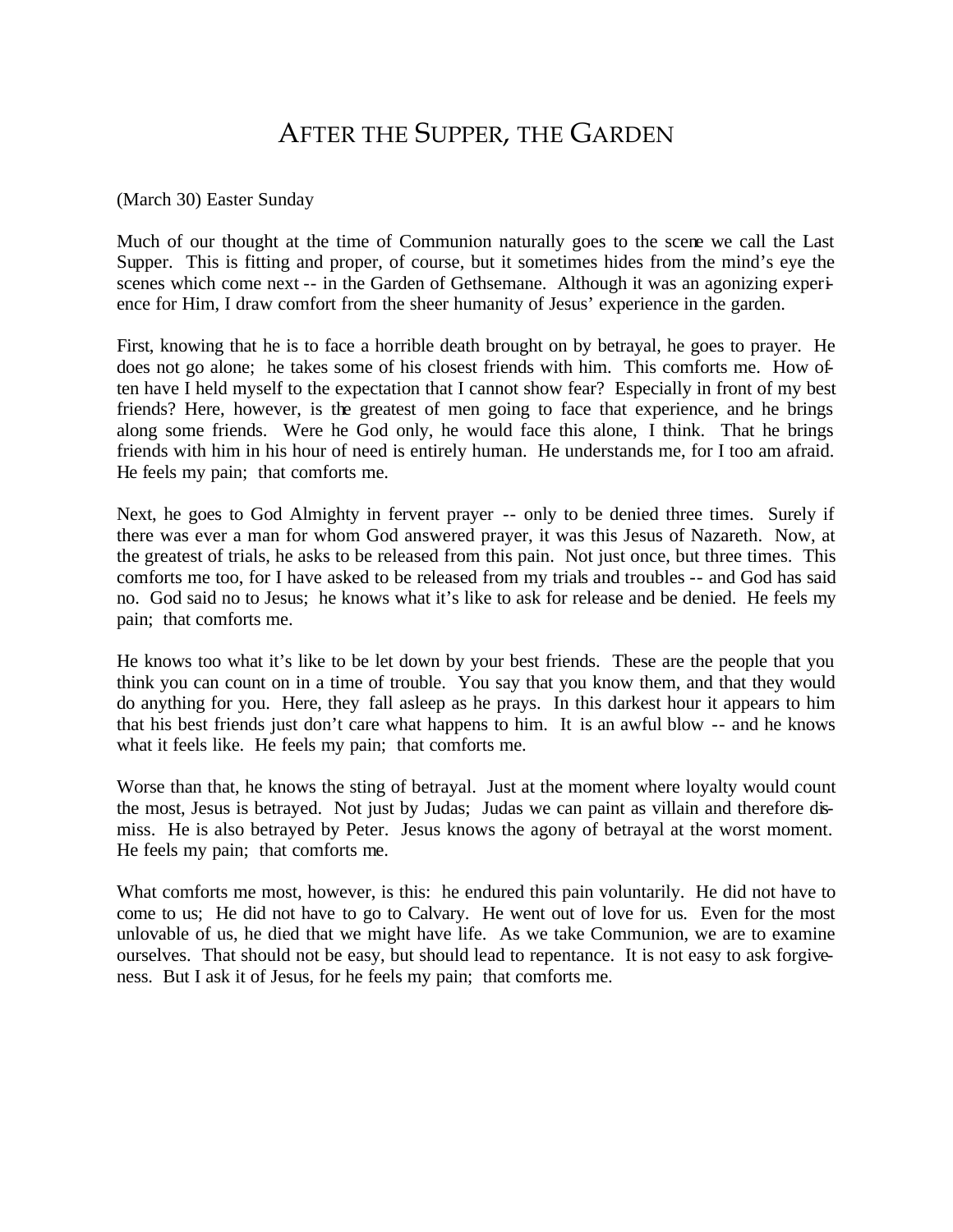# DO YOU DESPISE THE CHURCH OF GOD?

(April 6)

(1 Cor 11:20-22 NIV) When you come together, it is not the Lord's Supper you eat, *{21}* for as you eat, each of you goes ahead without waiting for anybody else. One remains hungry, another gets drunk. *{22}* Don't you have homes to eat and drink in? Or do you despise the church of God and humiliate those who have nothing? What shall I say to you? Shall I praise you for this? Certainly not!

When the early church celebrated the Lord's Supper, it seems it was much more physically nourishing than the symbolic method we use today. I suspect that the Passover feast materials were used, and so it was that people were fed there in a physical as well as a spiritual sense. Imagine Paul's outrage, then, when this most sacred of feasts was abused by such flagrant bad manners. From the accusations, one might conclude that the wealthy were the first in line. Those first in line pigged out, leaving nothing for those who came later. If you were first to the wine, you got drunk. No wonder Paul was upset!

Note, however, the retort Paul throws at them: "...do you despise the church of God...?" The terror of this behavior is not simply bad manners. Bad manners are usually a form of lack of respect. In this case, the lack was directed at the church itself. The church, however, is not the building -- indeed, in those days, they had no buildings but met in homes. The church is composed of its members. In other words, the rich (in this instance) were despising the poor, and in despising them, despised the church. Could such a thing happen with us today?

I regret to admit it could. I'm not speaking about accusations like "old so-and-so is an elder only because he contributes so much" (you see, the poor can despise the rich too; they call it *envy*), but rather this. When you take communion, do you look around and think, "Look at old so-and-so, that hypocrite! How he can dare to take communion without fear of the roof falling in on him...." You see the point, I hope. Whether it's outright condemnation or the more subtle "I'll have to remember to pray for so-and-so's repentance..." we tend to look around and see the sins and failings of others, rather than examining ourselves.

Make no mistake about it: this is judging others (as in "judge not, that ye be not judged.") Just because it comes under the pious cloak of self-examination makes it no less judgment. Examining myself does not mean comparing myself to others. It means comparing myself to what God wants me to be. When I judge others at the Lord's Table, I'm saying they're not good enough to partake -- and I'm despising the church of God.

The command is simple: Let a man examine *himself* -- and no one else.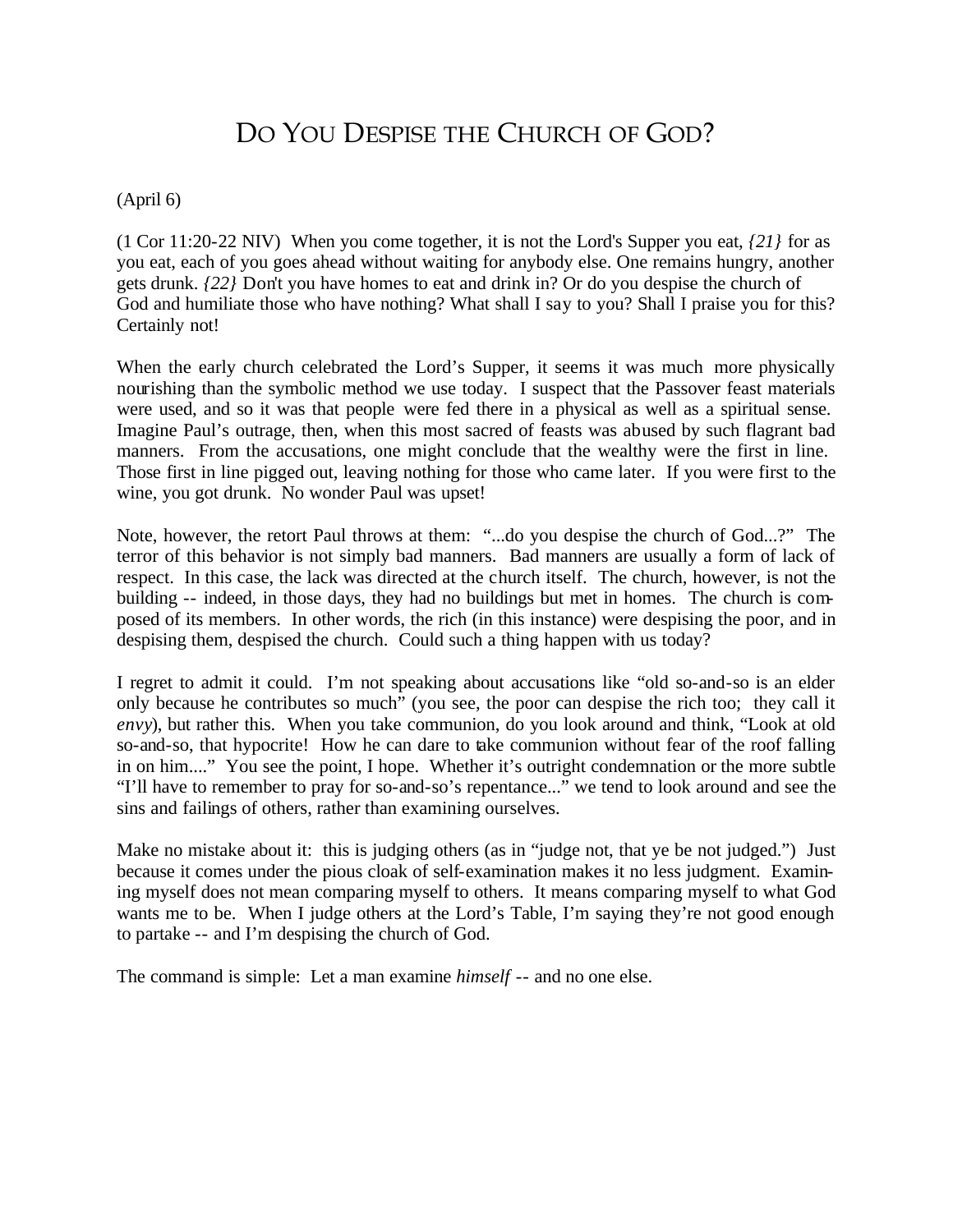# CHRIST OR DEMONS

#### (April 13)

(1 Cor 10:21 NIV) You cannot drink the cup of the Lord and the cup of demons too; you cannot have a part in both the Lord's table and the table of demons.

Paul, when he was writing this, was concerned with a church which lived in a world of idols. There were temples to all kinds of gods and goddesses, and the fact is that many of them involved prostitution (of all kinds). His specific reference is to eating meat which had been sacrificed to idols, a problem we have not had in, say, 1500 years.

The principle, however, remains. You may think it has no application to you, but I must ask you to think again. Let me give you a specific example: where were you Saturday night?

Some of you -- no, I don't keep track of you, God knows, so do you and that's sufficient -- were out at the party Saturday night. The party itself was not the problem; the problem is with your attitude. For last Saturday you were a man of the world. You laughed at all the dirty jokes, especially the ones which made fun of all those weird people who would stay faithful to their wives. The "stick in the mud" types are always good as the butt of the joke. You leered knowingly as the other men described this or that woman.

You also put in your speech about how well things are going for you. After all, you must keep up with the Joneses, right? And the new Mercedes is lovely. One must have a taste for the finer things in life.

But mostly you strutted. You told stories of how great a shot you made at golf, or how you put one over on your boss, or your customer. You are a man of the world.

Indeed, you're better than that. The folks you saw Saturday night can't hold a candle to you. While they're hung over in bed, you dragged yourself out to church. You're the spiritual type -something they could just never understand. Of course, the people you meet on Sunday morning wouldn't understand your friends on Saturday night, either; they are, after all, rather naive. So you see yourself as the perfectly rounded man -- worldly on Saturday night, spiritual on Sunday morning.

Let me be perfectly honest. You are a double hypocrite.

If this essay seems strange to you, well and good. I most certainly hope that your reaction is, "Who is he talking about?" But if it sounds just like you, then you have the hard choice. The Lord knows both of you. You must choose which you shall be, and there is no profit in delaying the choice. To try to have both the world and Christ will ultimately bring you neither. Be one person, not two: choose you this day whom you would serve.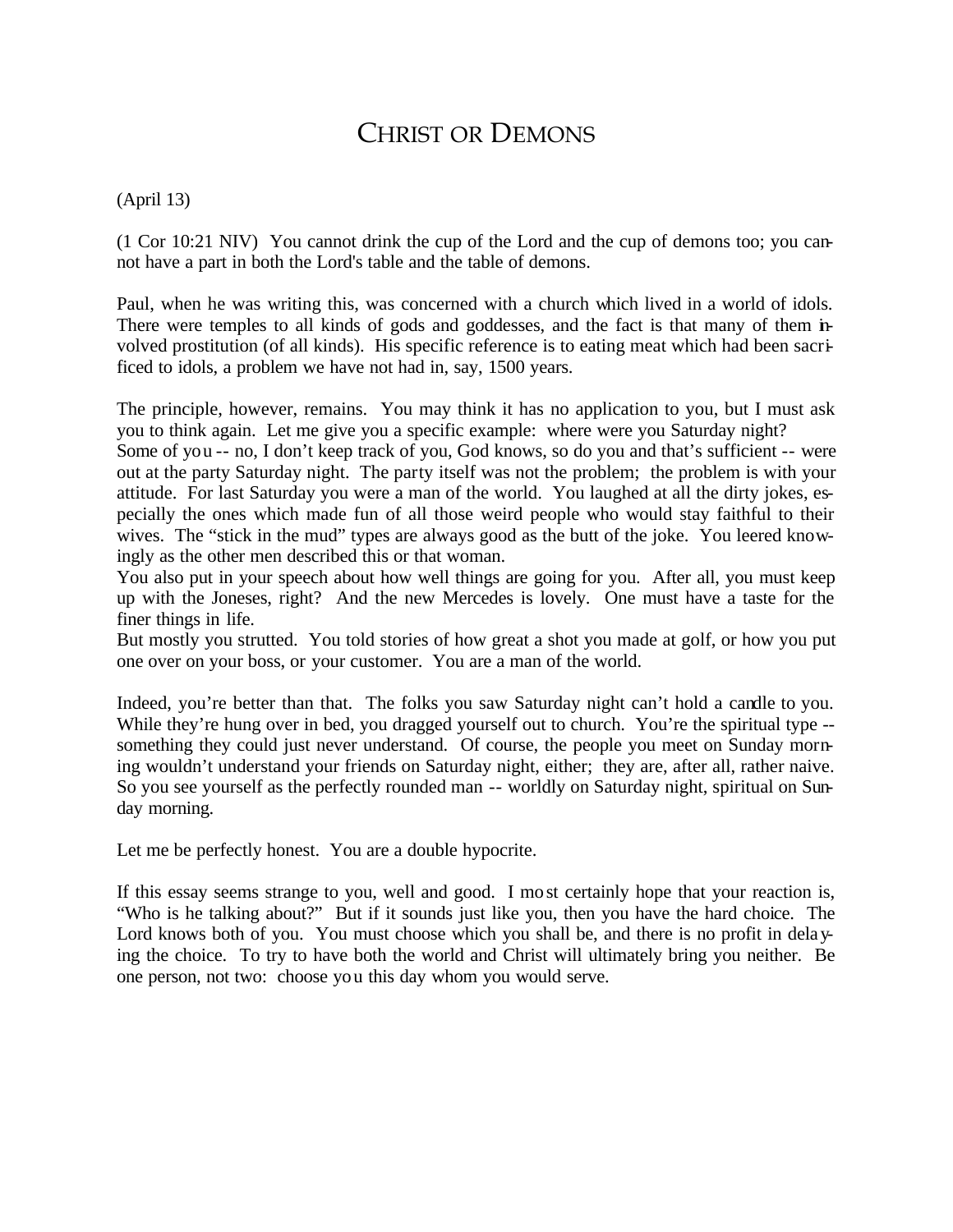### PASSOVER

#### (April 20)

This week contains the Jewish feast called Passover. Many Christians are not aware that the Last Supper was in fact a Passover feast -- a feast in which Jesus revealed to his disciples that the Passover was a forerunner of his own sacrifice. It is fitting therefore that we examine Passover, and see what might be learned about the Lord's Supper.

Passover is so named because the Angel of Death "passed over" the houses of the Israelites while destroying the first born of Egypt. The key feature is this: the signal that any given house was to be passed over was blood on the lintel and doorposts. Note that this salvation from death was not achieved by merit, or by being born in the right tribe, or by achievement - it was simply a matter of claiming it. If you believed the Lord would deliver, and said so in visible terms as he prescribed, you would be passed over in death. Perhaps this seemed silly to some; I'm sure a few of the housewives asked who was going to clean up that mess. But the foolishness of God is greater than the wisdom of man. Passover starts with faith. The Lord's Supper is a visible demonstration of our faith.

Passover involves sacrifice. A young lamb, in perfect condition, was to be slaughtered to provide the blood for the doorposts and the meal. A perfect sacrifice was required; the blood was the sign of salvation. Jesus is our perfect sacrifice; by his blood we are passed over in death.

Passover was a community ritual. The requirement was that the lamb be completely eaten, or the leftovers burned. The Israelite was to assemble his family, and if that were not sufficient in numbers, bring in others so that the lamb could be completely consumed. So it is with us that the Lord's Supper may not be taken alone, but in the presence of the family of God.

Passover was not an end, but a beginning. It meant that the Israelites were beginning a journey to the Promised Land. It was in many ways the beginning of the nation of Israel. It was for most of them the beginning of their relationship with God. So it is with us. The Lord's Supper is not the end, but the beginning. We acknowledge our sojourn in this world. By it we are made one people, the people of God around the world. By the sacrifice it represents we have fellowship with God.

Passover was to be eaten in haste, dressed for a journey. The Israelite was to be ready to go out and follow the Lord wherever He might lead, even though he was under a roof celebrating a feast. He was to have his garments belted for a journey, his sandals on his feet. Passover was to prepare him spiritually for the trip. So it is with us. The Lord's Supper should be taken as if preparation for spiritual combat -- for such it is. We are not here to relax in angelic arms, but to tighten our belts, put on our combat boots and prepare for battle.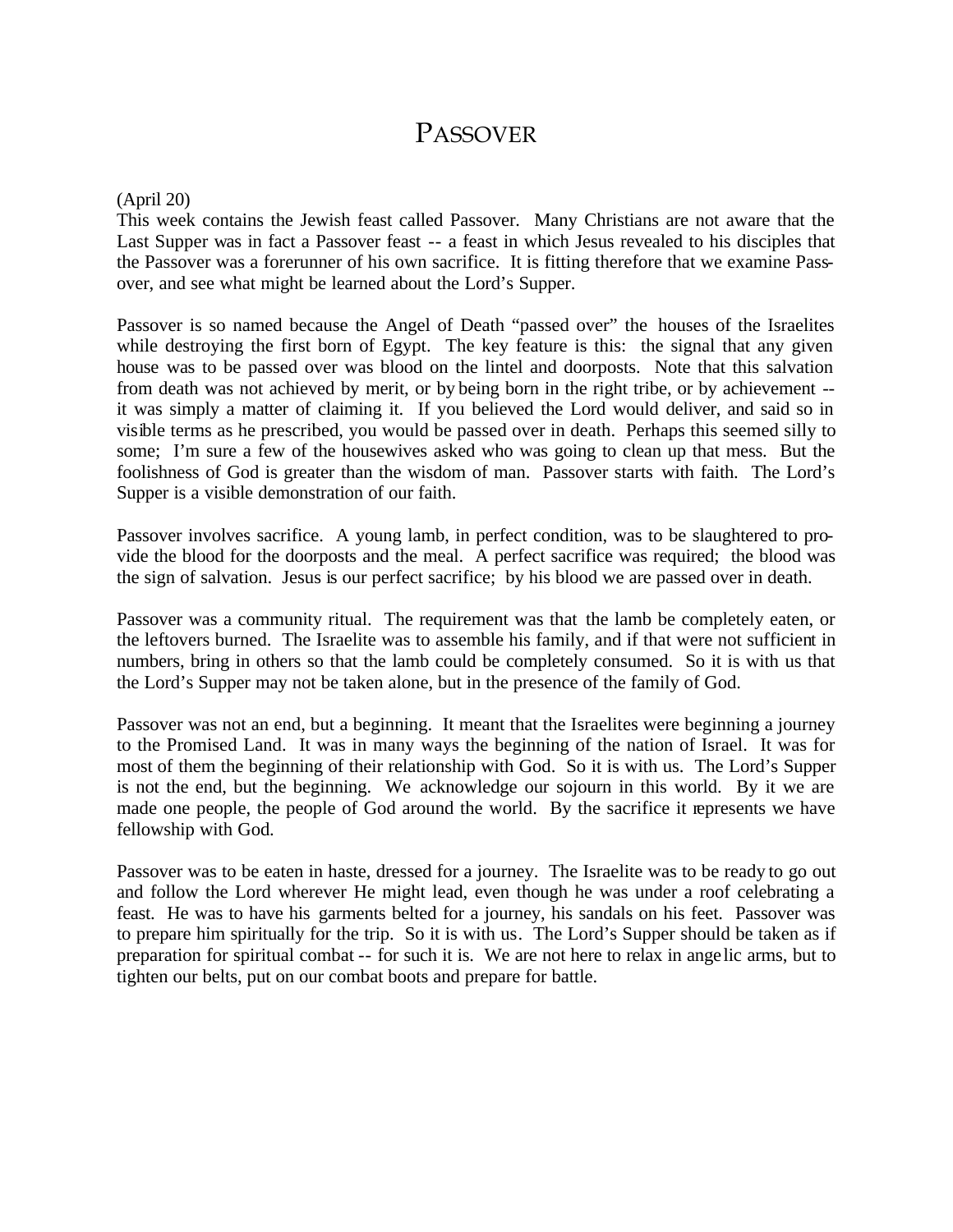# PROCLAIMING THE LORD'S DEATH

(April 27)

(1 Cor 11:26 NIV) For whenever you eat this bread and drink this cup, you proclaim the Lord's death until he comes.

The opening is at once noble and famous:

"When in the course of human events, it becomes necessary for one people to dissolve the political bands which have connected them with another, and to assume among the Powers of the Earth, the separate and equal station to which the laws of nature and of nature's God entitle them, a decent respect to the opinions of mankind requires that they should declare the causes which impel them to the separation."

These are the solemn words of Thomas Jefferson in his opening of the Declaration of Independence. Most of us are more familiar with the second paragraph ("we hold these truths to be selfevident, that all men are created equal..."). When men do great and noble things, it seems absolutely required that they be prefaced with great and noble words. The line is drawn in the sand; the Rubicon is crossed; the call is made for blood, toil, tears and sweat. Greatness must be announced; it must be declared (hence Declaration); it must be proclaimed.

The Christian, too, is called upon to make proclamation. Jefferson proclaimed life, liberty and the pursuit of happiness. The Christian is called upon to proclaim the death of Jesus Christ.

Communion is a symbolic act. In symbolic actions we communicate our deepest desires and thoughts. In the deepest communication a Christian can make, he proclaims the death of Jesus. Not the life; not the miracles; not the teaching; not even the Resurrection itself -- but the death. Why?

It is the central message of the Christian faith: Jesus died -- for us. God did not become the Incarnate Word just to teach us. He did not walk this planet just to show us His miraculous power (wonders enough there are for that). He did not die on the cross to show us that He is Lord of Life in the Resurrection. He came to die. He came to die as the sacrifice for our sins, the atonement which takes away our sin. The miracles help us believe; the teaching helps us live; the Resurrection gives us our hope -- but the sacrifice in death brings us salvation.

So what are we "declaring?" What do we proclaim? Simply this: that Jesus of Nazareth, God in the flesh, died -- that we might have eternal life. The fountain of his mercy is free and flowing fully, for all who will. We state that every time we take the cup and the loaf.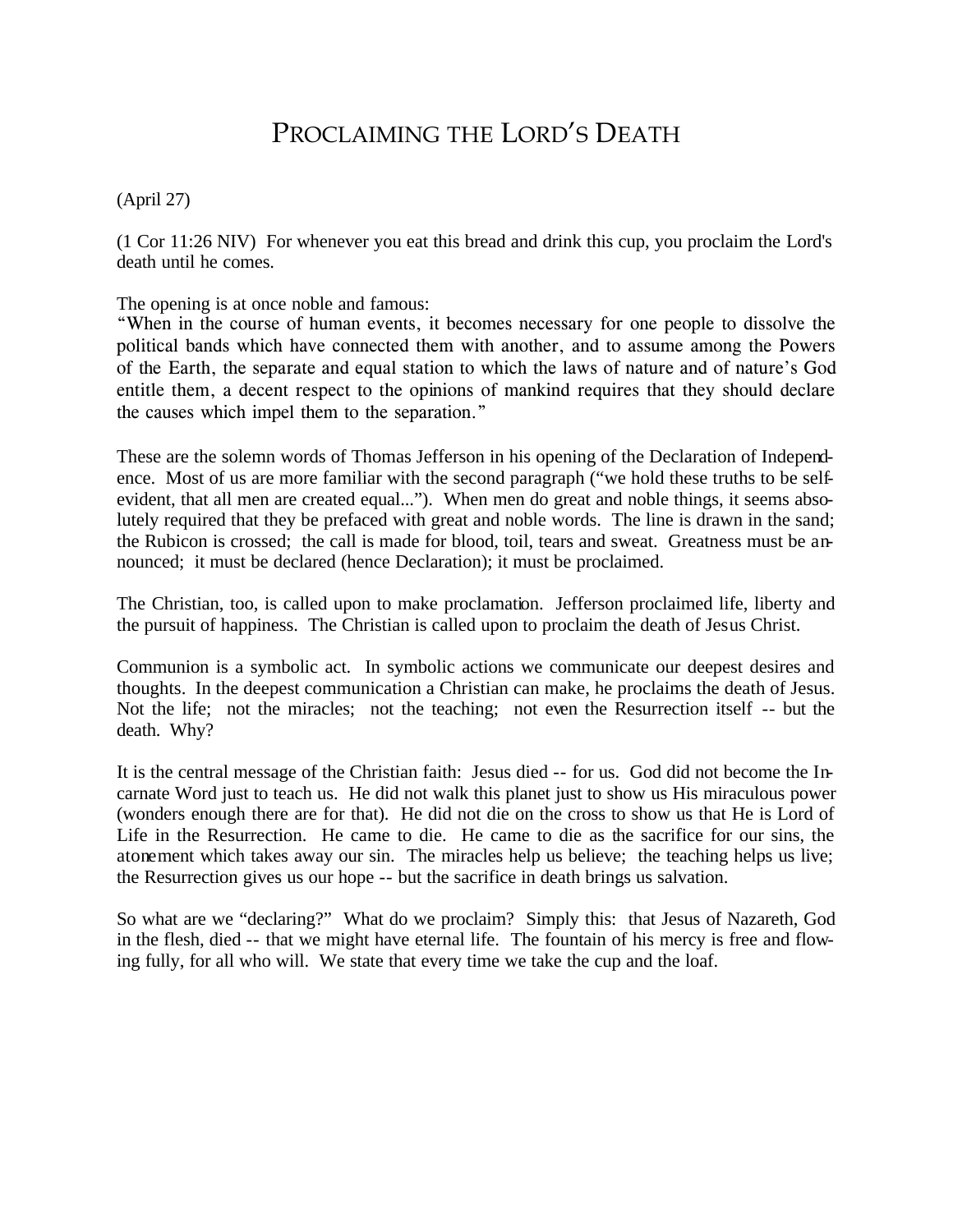#### SELF EXAMINATION

(May 4)

(1 Cor 11:28 NIV) A man ought to examine himself before he eats of the bread and drinks of the cup.

It is rather interesting to me that the medical profession -- home of so many who think of themselves as M. Deities -- will so frequently encourage the practice of self examination. After all, the doctor knows so much more than you and I, should we not let him do the examining? And yet despite the ego, it is standard practice to encourage the patient to examine himself. The reason is relatively simple: the tests performed by the medical profession are often painful, intrusive, obnoxious -- and expensive. Even worse is the treatment which comes after the tests. Surgery, one doctor reminded me, is nothing more than a friendly attack with a knife. But the surgery can be lessened or even avoided -- if the disease is detected in time. That's why self examination is so much encouraged: the sooner you see it, the lighter the task of curing it.

Some of us, however, take our dislike of going to the doctor (a male fault, for the most part, in my observation) to the extreme of never performing a self examination. We're afraid of what we might find. You think not? Have you ever felt around inside your mouth and discovered something that "felt funny?" Did you have the temptation to say, "Well, it's probably nothing -- no need to call the dentist on this one?" Of course, when it begins to hurt, you'll hear the dentist say those painful words, "I wish you had come in when you first noticed this."

The purpose of self examination is not to prevent disease. It is to minimize the impact the disease has, and provide the swiftest, least painful cure. That is exactly the same purpose that self examination has for the Christian. You and I are sinners. We are going to sin; if we "let it go," it will become a habit of vice so very hard to break. But if we catch it early, God, the Great Physician, can deal with it gently and root it out.

So our spiritual physician prescribes a weekly period of self examination. It's a time for a check of our attitudes and our habits. In a medical examination, the doctor will tell you what to look for. He'll tell you what "normal" looks and feels like, and then leaves it to you to find something that doesn't match that pattern. So it is with our heavenly physician. He has given us the pattern we should conform to -- our Lord, Jesus Christ. As we approach the Lord's Supper, we should be fully aware of our sins.

For there is one thing else. More and more doctors are discovering that the patient is a very important part of the cure. It is so in spiritual life as well. If you will not examine yourself, you will not confess your sins. If you will not confess, you will not repent. If you will not repent, you cannot be forgiven. Healing power is His; the next step is ours.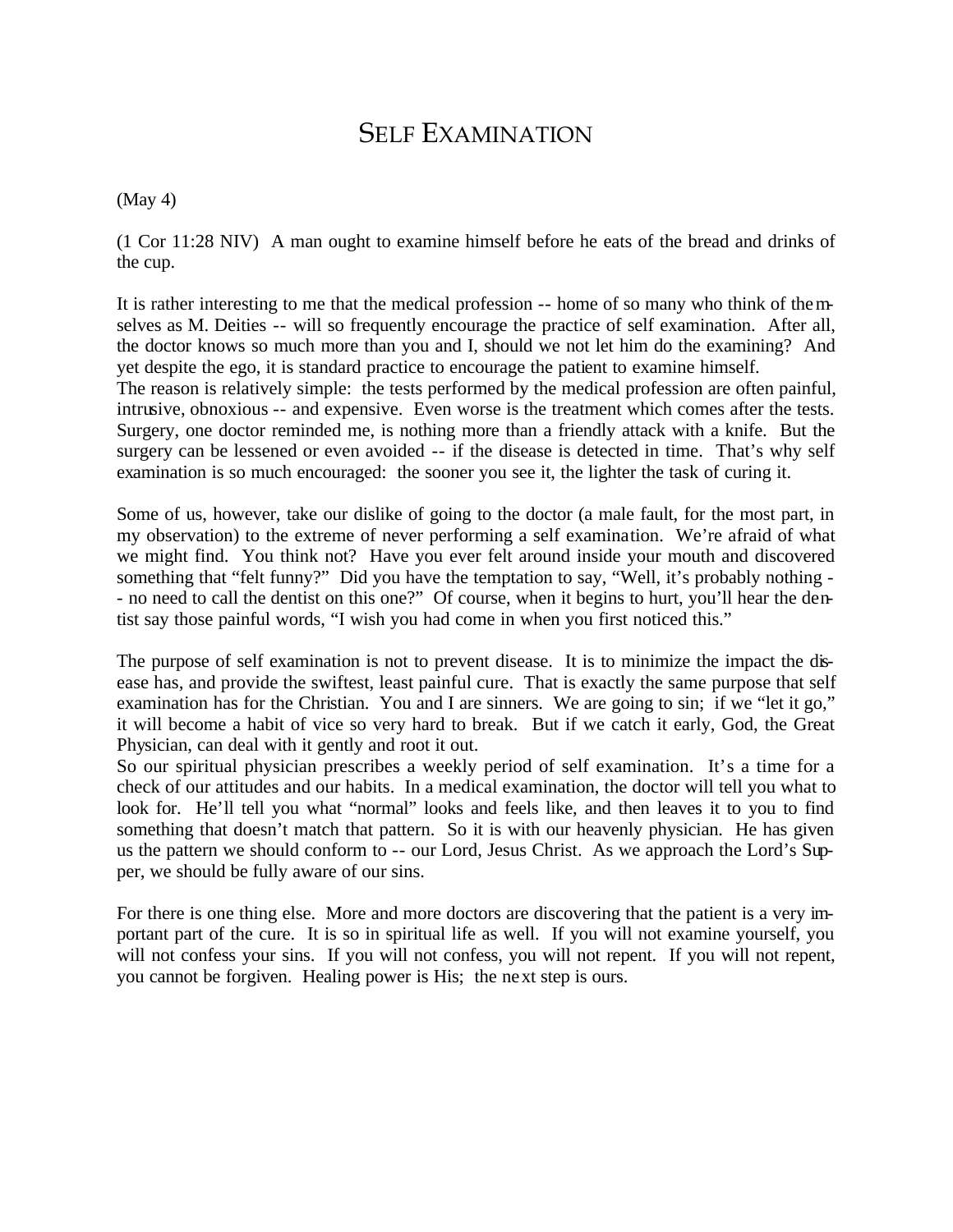#### TEACHING BY EXAMPLE

(May 11) Mother's Day

A teacher put this question to little James in his arithmetic class. "James, suppose your mother made a peach pie, and there were ten of you at the table -- your mother and father and eight children. How much of the pie would you get?"

James replied, "That's easy! I would get one ninth."

His teacher contradicted him, "No, no, James. Pay attention!" There are ten of you. Ten, remember. Don't you know your fractions?"

"Yes I do," came the reply from James. "I know my fractions, but you don't know my mother! She would say that she didn't want any pie."

Those of us who were raised in Christian homes, especially those in which "mom" was a stay at home mother, soon learned that Christian charity has its specialties. It is a rare man (but not unknown, we have one in our class) who will make dinner for a family in need. It is a common thing for Christian women to take food to those recovering from surgery. More than that, however, as young James has illustrated to us, the most common example that a Christian mother shows her young children is that of sacrifice. It may not be something young children understand to its depth, but it is unmistakable in its impression. Mom makes sacrifices for her family.

Indeed, as we grow older, we learn even more from this. We learn *why* Mom makes sacrifices for her family: because she loves them. As my wife and I have built a home, I have seen the same thing in her. In just the little things of daily living, it is amazing how much she does out of love. She may be frazzled at the end of the day, but it's the frazzle of a human being doing the things she loves to do. There is a difference between labor and "labor of love."

It seems, therefore, that in our earliest and closest examples of love we learn this principle: Love means sacrifice. You cannot love someone without sacrificing for them. It is the way in which the universe is constructed, a moral principle not to be altered. The coming of our Lord and his sacrifice on the Cross are the supreme example of that principle. Indeed, how could it be otherwise? The One whose very character is love comes in the flesh; could he then avoid sacrificing for the ones he loves, namely, us?

He did more than that. He did not just sacrifice for us; he became the Sacrifice for us. With his own body and blood he became the sacrifice for our sins. In so doing, he showed us another side of love. Love does not wait for the beloved to become worthy. A mother with a newborn baby knows that it will take years just to get to "please" and "thank you." The smile of an infant is a joyous thing. A howling little monster who needs his diaper changed, face fed and a nap is quite another. Mom cannot turn the kid back in at the hospital Love cannot wait for worthiness.

Christ is our sacrifice, not because we are worthy, but because He loves us. As you take the Lord's Supper, remember: He loved you first.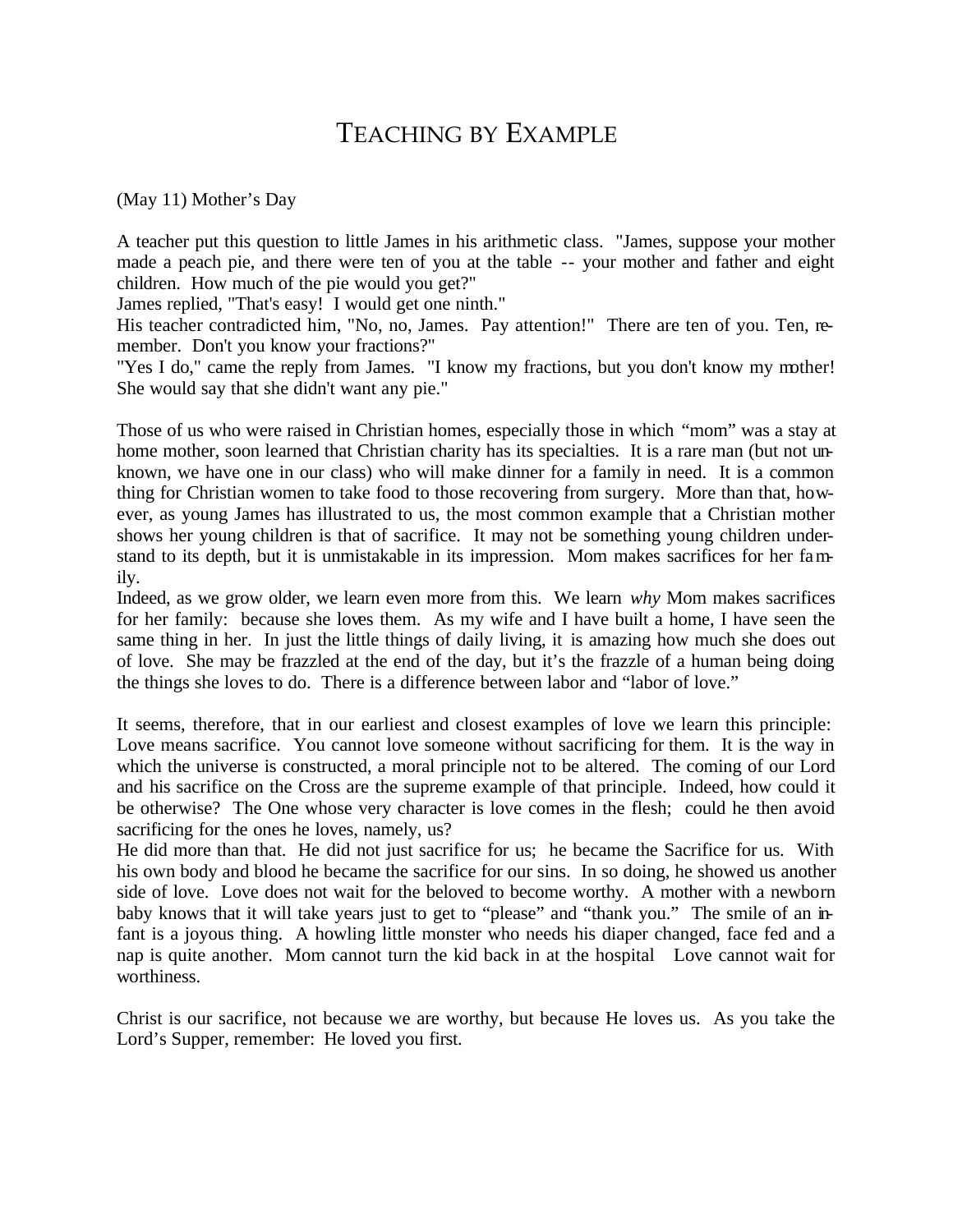# EATING AND DRINKING JUDGMENT

#### (May 18)

(1 Cor 11:29 NIV) For anyone who eats and drinks without recognizing the body of the Lord eats and drinks judgment on himself.

There is a consistent principle in the Bible: by the standards you set for others, you yourself will be judged. (See, for example, Romans 2; also verse 27 in this chapter.) Sometimes we participate in Communion in a thoughtless way, not giving any thought to the warning that Paul gives us here.

There are two ways to proclaim your principles. The first is to live by them; the second is to pronounce them (usually upon others). For reasons of space, I'll deal only with the first method, and leave the second to you.

Think of it this way: you come to church. Often, you dress in a particular way (some of you cannot come to church, for example, without a coat and tie.) You act, and mean to act, as if this "going to church" were important. By your actions, then, you set a standard. If this standard applies to your clothing, how much more to your worship life? You take Communion -- or at least you did once -- with a solemn look, considering your life and its failings, asking the Lord for forgiveness while you remembered the sacrifice which made forgiveness possible. By these actions you proclaimed (to yourself and God, at least) that Communion is solemn -- and important. It is a thing not to be taken lightly, so say you.

I cannot say I've seen too much frivolity at Communion. Drunkenness I have not noticed (for which Paul chastised these Corinthians). Such disorder would be socially unacceptable -- and this is a polite congregation. There is another way, however, that Communion may be taken lightly.

You can't see it on the outside, for indeed this method depends on outer appearances remaining the same. It is called "going through the motions." You bow your head; your lips move; you wait just the right time and with a humble look you partake. You're thinking about the cute girl two rows up; or about the mound of work waiting back at the office, or maybe just where you plan to go for lunch. Your mind is anywhere but where it should be: on Jesus Christ and His sacrifice for you.

C. S. Lewis once wrote that the devil does his worst work in us not by what he puts into our minds but by what he keeps out. Communion is not meant to be a passive experience but an active reminder. The Bible describes it in action verbs: "take," "eat," "do this." Discipline your mind to God's life in you. Do this in remembrance of Him -- and reap forgiveness instead of judgment.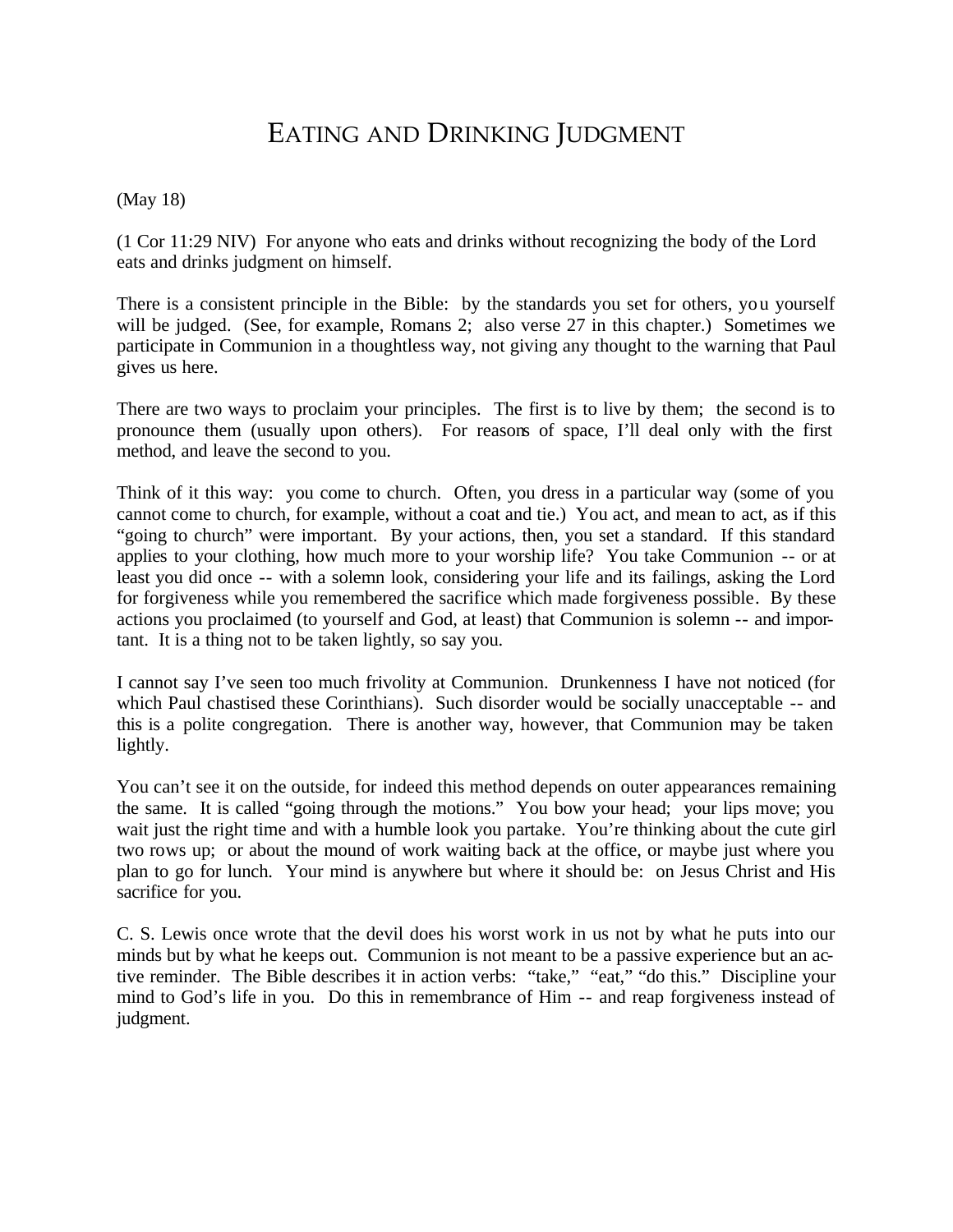### MEMORIAL DAY

(May 25)

Tomorrow is Memorial Day. In the tradition of late 20th century America, the most notable thing about it is an automobile race.

There are many reasons why the one thing we don't want to do on Memorial Day is remember. I suggest only three here.

First, there is today a cult of youth. Watch the typical television situation comedy, and you will see a dysfunctional (but funny, of course) family. The father will be a lecherous dolt, barely capable of thinking his way out the front door. Mother's IQ is only slightly higher. Intelligence, wit and sense are reserved for the teenagers (who, by the oddest of chance, are also the intended target of the commercials). How curious it is that we are now raising a generation taught to believe that at the age of twenty they will be obsolete. In any other culture, age would be respected. But since youth is paramount, why would anyone care about anyone older -- especially the dead?

Next, there is an attitude best expressed by the movie executive who first turned down the script for *Gone with the Wind*: "Anything that happened before I was born can't be of interest to anyone." To begin with, this is sheer arrogance; it is the attitude that the current generation is the only one ever to walk the planet with anything worthwhile to say or do. The absurdity of it all is this: the people of this attitude take their ideas from those who are long dead. The sin of pride is no better displayed in our time than in this. It is also the wellspring of contemporary political thought.

Most significant of all, though, is this: we are not willing to face death. Since youth alone is the time of life in which important things happen, and people are genuinely wise; since the gone are deservedly forgotten, is it any wonder that we turn our faces away from death, and deny it until it is upon us? But the truth is still the truth, and death comes to us all. The only real question is, "what then?"

It seems that those long gone people who established Memorial Day may have had a better idea. Youth? Yes, this day honors the youth -- who died in combat, and in dying gave us liberty. As such, it calls our minds back to the noble things for which they sacrificed. And in doing so, forces us to face death. Death, not just in the abstract, but death as a sacrifice for a cause. A noble death.

We may take this to its highest example: Jesus Christ. Jesus the man died at about 33 years of age; leaving neither wife nor children. But for what a cause! Indeed, the highest possible cause: to give all of mankind, all who will, eternal life. In the Lord's Supper we face His death; we also face our own. But in looking back in memory, we also look forward to the time when death shall be no more. Can there be any sacrifice more worthy of memorial than that of Jesus on the cross?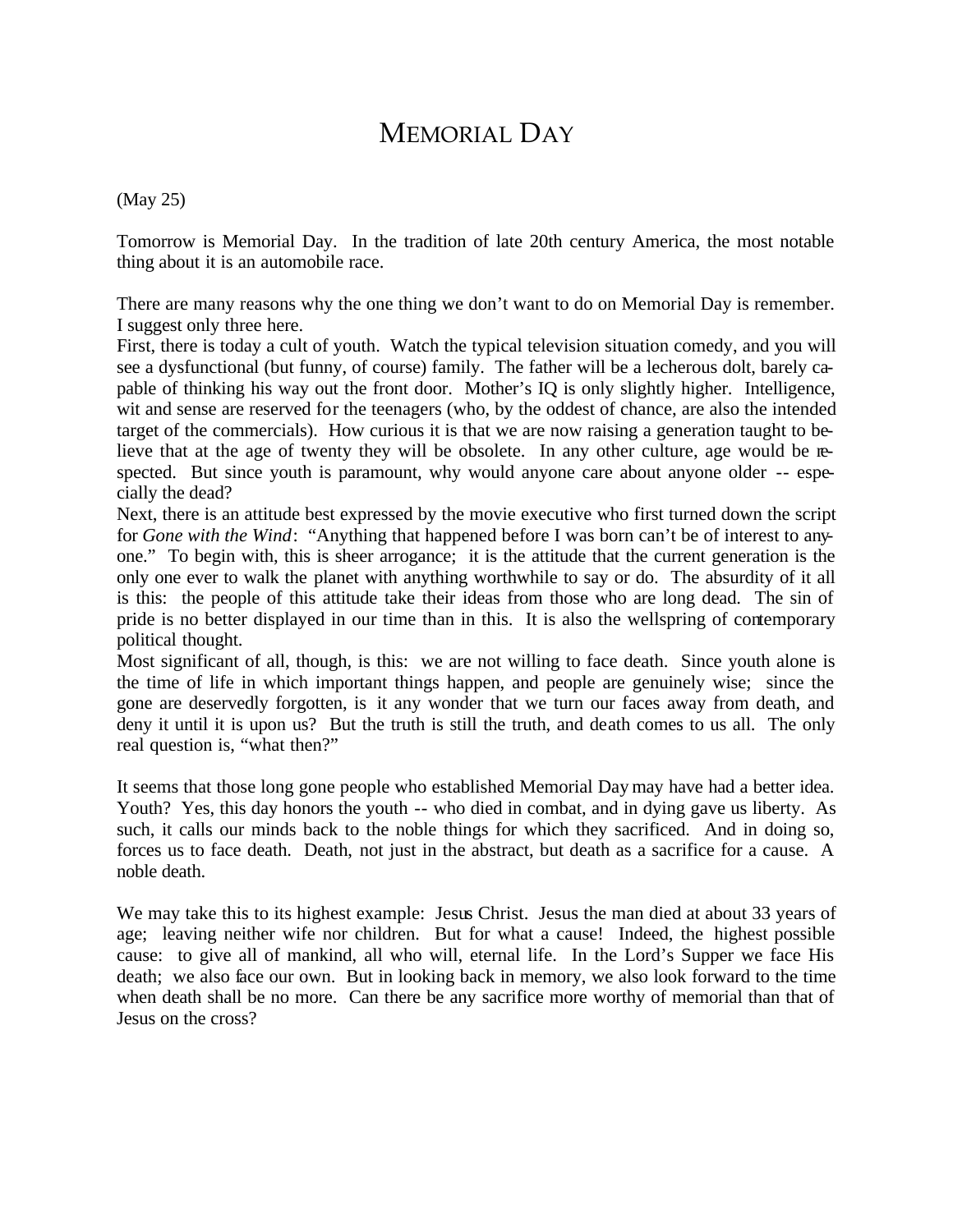# THE DEATH OF RICHARD THE LIONHEART

#### $(June 1)$

If you are like I am, there is nothing quite so entertaining to watch as a good swashbuckler. Recall if you can all those pictures you saw about Robin Hood. It's a story that's been used many times in Hollywood. We forget that while Robin Hood is a bit shadowy as a historical figure, "good King Richard" was not.

King Richard, the Lionheart. As Winston Churchill said, "When Richard's contemporaries called him 'Couer de Lion" they paid a lasting compliment to the king of beasts. Little did the English people owe him for his services, and heavily did they pay for his adventures. He was in England only twice for a few short months in his ten years' reign; yet his memory has always stirred English hearts,..."

My concern here is not for his life, but the manner of his dying. In 1199, in a dispute over treasure, he laid siege to a castle in Chaluz, France. He was wounded in the shoulder by an arrow. Gangrene set in, and he knew that death was at hand. He arranged matters in accordance with the principles by which he had lived, dividing his belongings among friends and charity. The archer who shot him was now a prisoner, and Richard pardoned him, and gave him a gift of money.

The thing that interests me most is this: for seven years prior to his death, Richard had not been to confession (he was a Catholic, as were all Christians in Western Europe at that time) nor taken communion for that seven years. Why? Because he knew that at confession he would be obliged to admit his hatred for Philip, the King of France -- and would then be compelled by his faith to be reconciled to his mortal enemy.

In a great man's life we may see a mirror of our own. How many of us approach communion hoping that God will let sleeping worms lie? Wanting so much not to be reminded of the grudge we hold, or the vengeance we want to take, or the secret sin that lies hidden in our minds -- known only to God and to ourselves. We mutter a prayer, hoping that God will let us by one more week without having to face ourselves as He sees us. Gradually, we hope, the nerve endings will become numb, and we will no longer hear the still small voice telling us, "Confess your sins to me, and be clean."

Richard at least played the man. He put it off as long as he could, but when the time came, he took it with calm courage -- and reconciliation. He forgave Philip; indeed he even forgave the archer who had shot the bolt that was to kill him. I wonder how many of us could forgive our killer.

If there is something in your life this morning that stands between you and God, get it out. Richard knew the hour of his death; you and I do not. Would you walk from his house without reconciliation and forgiveness?

Richard, at his death, forgave even the man who killed him. His knights were not so charitable after his death. The archer was flayed alive. Choose you this day whom you will serve.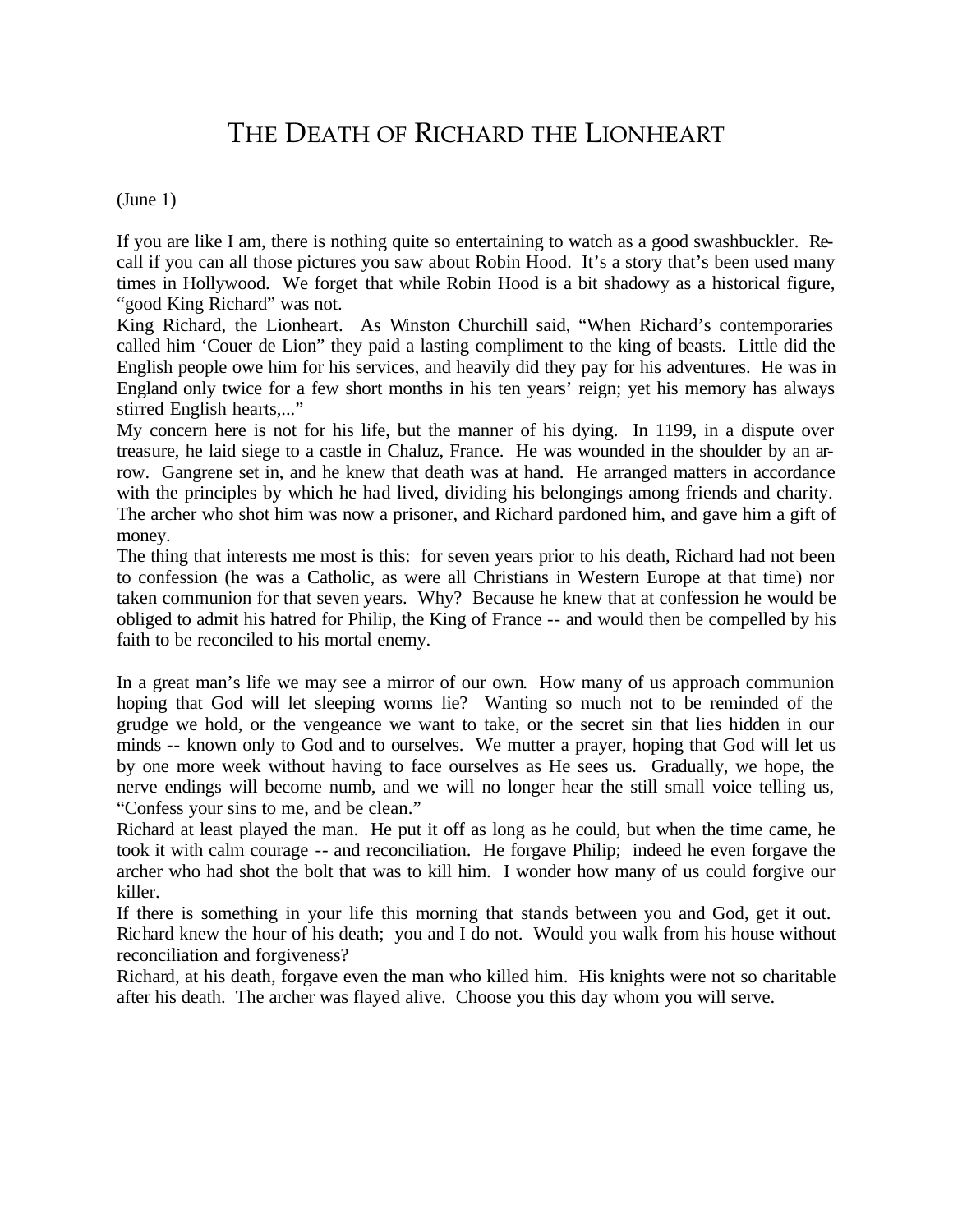### D-DAY

#### (June 8)

June 6th is the anniversary of the invasion of Normandy -- D-Day. In the largest amphibious crossing of all time, the Allies landed five divisions on the beaches and began the liberation of Western Europe.

In a very real sense Communion is a celebration of just such an invasion. Look at it this way: who is the prince of this world? Satan, of course. He holds the planet; as Mark Twain once remarked, he "is the spiritual head of four fifths of the human race, and the political head of all of it." Into that world came Jesus, invading, if you will, from heaven itself.

There are some remarkable parallels between the invasions. Erwin Rommel, the German commander, was convinced that he had to crush the invasion on the beaches. Satan, through Herod the King, slaughtered all the babies in the area -- an attempt to stop the invasion right on the beach itself. By Satan's rules, it should have worked. But God intervened. By "chance" at Normandy, Rommel was convinced the Allies were not coming soon -- the weather was too bad. And it was awful, except for a one day break on June 6th. Coincidence? God warned Mary and Joseph to flee to Egypt -- just in time.

There is another parallel. The campaign in Normandy soon turned into a tough fight, an infantry fight -- until the breakout. Once the Allies broke out, they raced across France to the Rhine, in a campaign limited only by their ability to provide gasoline to the trucks. The breakout was planned long before; it was an essential element of the plan for D-Day and beyond. Eisenhower knew that the time would come when the Allies would erupt from the beachhead. We too are in a tough fight, an infantry fight. The enemy is providing stern resistance, and it would appear to the pessimists among us that Satan is very mighty.

But wait! The breakout is planned. The Lord Himself shall return to us, and on that day He will sweep aside all resistance, and every knee shall bow, every tongue confess that Jesus is Lord.

Until that day, we are commanded to remember the sacrifice which Jesus made, the point of the original invasion. It is important for us to remember that we celebrate first and foremost the death of Jesus, for in that death our eternal life was purchased. But in so doing, we also need to remember that we proclaim His death "until He comes."

The invasion was begun in a manger about 2,000 years ago. The infantry fight began at Pentecost, and continues to this day. But remember: the breakout is planned. Victory is sure; it is guaranteed by the Resurrection itself.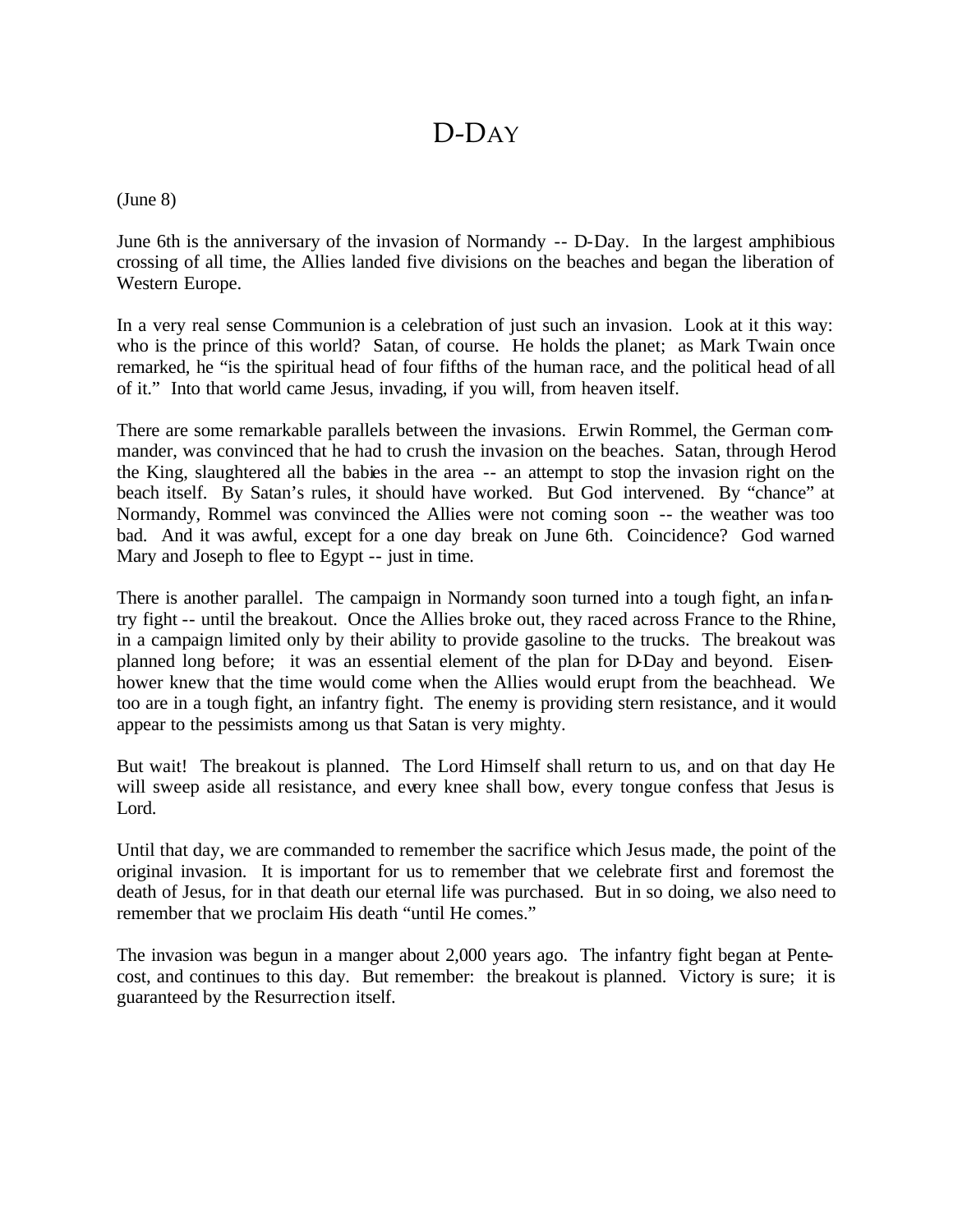# THE FATHER'S COMPASSION

(Psa 103:13 NIV) As a father has compassion on his children, so the LORD has compassion on those who fear him;

Most of us approach Father's Day with one question in mind: what do we get dad for Father's Day? The stores are filled with some of the strangest junk, all labeled with the phrase, "Perfect" for Dad!" It's particularly difficult for me, for a couple of reasons:

- My dad is 80 years old, and as for material things, it's difficult to get him something that doesn't fit in the category of "one more thing to dust." He's getting rid of those.
- He's also the most intimidating person I know. He was a company commander in the Army for many years; his troops called him "The Bear." Enough Said!

In such a man, however, there is a gentleness that comes through strength. This is a man who looks back and tells his stories not to prove how great he is but rather for a good laugh. It is this immense strength, clothed in love and gentleness, that I admire in the man.

More than that, my Father is a giving man. As I write this, I am looking for a new job, and not by my choice. 80 years old, retired, his son pushing 50, and he still takes me aside and says, "Now don't get yourself in financial difficulties. Remember we're here - and I've been where you are.." He understands my need to be the breadwinner (none better); he also understands how difficult life can be, and asks for the privilege of helping.

Our heavenly father has compassion on us, just like that. By the grace of the Incarnation, he understands where we are. By his great love, he has mercy on us:

(Rom 5:8 NIV) But God demonstrates his own love for us in this: While we were still sinners, Christ died for us.

So here it is Father's Day. What kind of a gift should we bring to this compassionate heavenly Father of ours? Fortunately, he's told us what he wants:

(Mat 9:13 NIV) But go and learn what this means: 'I desire mercy, not sacrifice.' For I have not come to call the righteous, but sinners." (The quotation is Hosea 6:6).

The greatest gift a son can give his Father is to be an imitator of his Father. Our heavenly Father is merciful to us; He desires us to be merciful to each other. As we approach Communion, let us remember that it is the repeated symbol of the ultimate expression of God's mercy to us: Christ's sacrifice on the cross. He has been merciful to us to the fullest measure possible. Let us therefore examine ourselves, and ask: am I giving my Father what he desires most?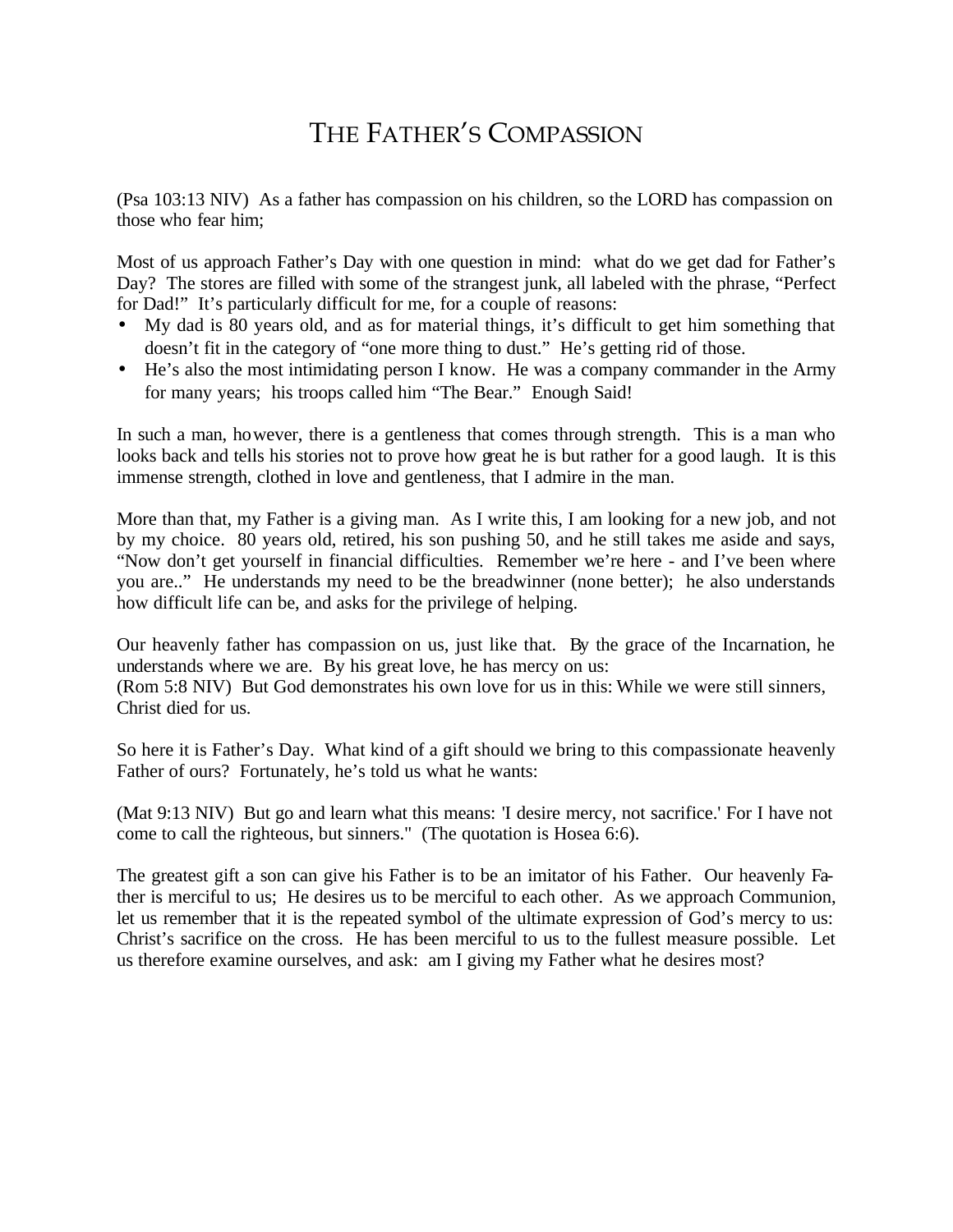#### COMMUNION IN 1866

#### (June 22)

The year was 1866; the place was Richmond, Virginia. The citizens of the capitol of the defeated Confederacy were still trying to recover from the devastation of war. Among many other problems, they were struggling with the question of the role and relationship of the newly freed slaves -- a struggle which is not yet done.

In a fashionable church in Richmond the minister was offering Communion. In this particular house of worship Communion was offered somewhat differently than we serve it. When the time came, the minister would stand at the front of the church, behind an altar rail. Those wishing Communion would rise from their seats, a few at a time, come forward and kneel at the altar. The minister would hand them Communion. Usually those in the front came forward first, but it was not uncommon for some to remain longer than others, deep in meditation. One rule was observed: Communion could not be given to a solitary person -- at least two must be at the rail. This was to preserve the spirit of Matthew 18:20.

In the middle of this procession, from the back of the sanctuary, a former slave stood up and strode forward. The minister was taken aback. This was a "white" church; racial separation was the firm belief of virtually all the members. This was also the Lord's Supper. The minister hesitated. The man was at the rail alone; he was not obliged to serve Communion to a solitary worshiper. What was he to do? All eyes in the congregation were on him.

At this moment another worshiper rose from his seat. He was an elderly man, with gray hair, but tall and erect in his bearing -- military, we would say. He walked down the aisle and without a word knelt by the "man of color" (as the phrase is today) to take Communion. His example decided the minister's action; Communion was served to both men together.

We often forget that Communion is also proclamation. (1 Cor 11:26 NIV) For whenever you eat this bread and drink this cup, you proclaim the Lord's death until he comes. We forget that by this act we proclaim Christ, and all that he taught, to all who observe. It is easy to do so here in the Lord's house. Do we proclaim it in the world as well? Indeed, do we even proclaim it in the Lord's house? Examine yourself; does it feel uncomfortable to you when you see people of other races and color worshipping with you? Is it OK for the missionary to reach other races - as long as the other races don't reach you? Or do you rejoice that Christ died for all, and that in His church we at last can put aside the feelings that have divided his people?

Do not think for a moment that your thoughts and actions are of no account in this. This is not the affair of the minister alone. The guiding example came not from the pulpit but from the pew. One man (or woman) can make a difference in God's economy.

The minister in our story was probably a man of faith, but he was unprepared for action. The man in the pew was not. Not surprising, that -- his name was Robert E. Lee.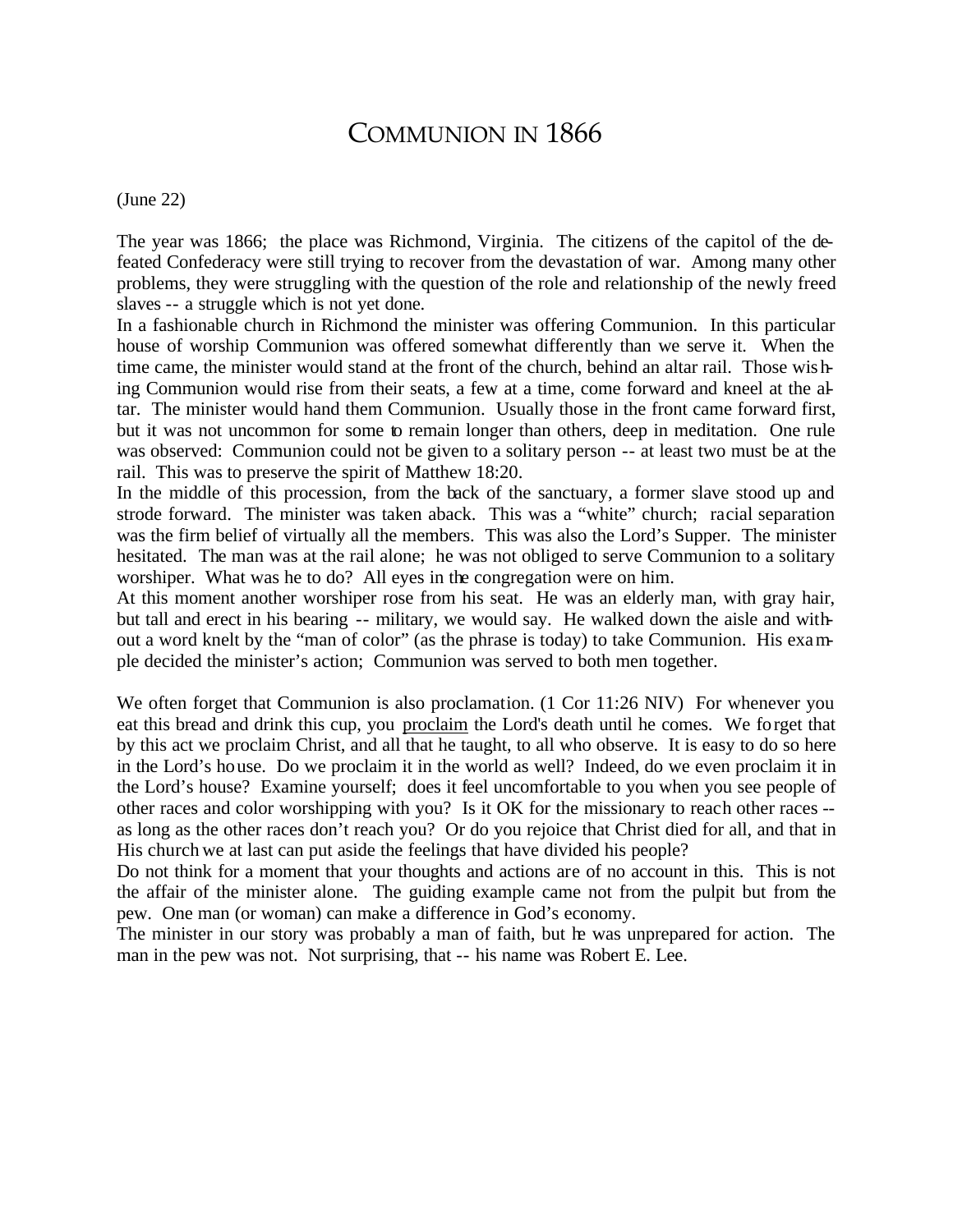### UNDER THE ARMOR

#### (June 29)

My wife has had occasion to visit the convention of ACSI - the Association of Christian Schools International. You can see all kinds of items for sale there, as they always have an exhibit hall where those who want to sell to Christian schools. You can see anything from textbooks to travel arrangements.

One of the hokier items for sale some years ago was "the full armor of God." It looked exactly identical to the "Knight's Armor" sold at the local toy stores -- except for the packaging and the price tag. It was designed for a child of about five years of age, and consisted of all the pieces of armor given in Paul's famous illustration, in Ephesians 6:13-17.

Take a look at that armor. Armor is something people wore to protect themselves, and this armor was designed to be visible to people. So it is with the armor that Paul described -- truth, righteousness, the Gospel of peace, faith, salvation and the word of God. All these are things which are on display in our daily lives (or should be). So we may consider that this armor was also meant to be displayed.

You may not know it, however, but the armor was not worn over the bare skin. A linen undergarment -- silk, if you were able to afford it -- was always worn. It was to be tightly woven; the tighter the weave, the better the garment. The reason for this was simple: armor is not complete protection. Armor has joints in it. In combat, the soldier would be subjected to a storm of arrows. There was some chance that, in the action of combat, gaps would open in the armor and an arrow would penetrate.

What difference would an undershirt make? Just this: a silk undershirt in particular would wrap around the arrowhead as it went in -- making it easy to pull it out without having to cut the arrowhead out. The result was a wound which normally would heal cleanly. Without that shirt, the arrowhead would have to be cut out, making the wound much larger -- and much filthier, for the cutting would be done with an ordinary knife or short sword. The silk shirt was not meant to be seen, but without it an ordinary wound would result in gangrene -- always fatal in those days. True, the wound would be painful in any case -- but with the silk shirt, you probably lived to tell about it.

In some ways the taking of Communion is our silk undershirt. Unless our friends happen to come to worship with us, they don't see us taking the Lord's Supper. The time of self examination serves the same purpose as the silk. We cannot say to our Lord, "Oh, I haven't sinned this week, I don't need to examine myself." We must confess and repent to truly be one with him. And that, like the silk, keeps a small wound just that -- small. If we swiftly confess and repent, the wound is still painful, but the sin does not grow. Our Lord plucks Satan's arrow out from our souls, and the wound is small and quickly heals with the attention of the Master Physician. Come then, make your armor complete. Examine yourself, repent and confess -- and be whole again.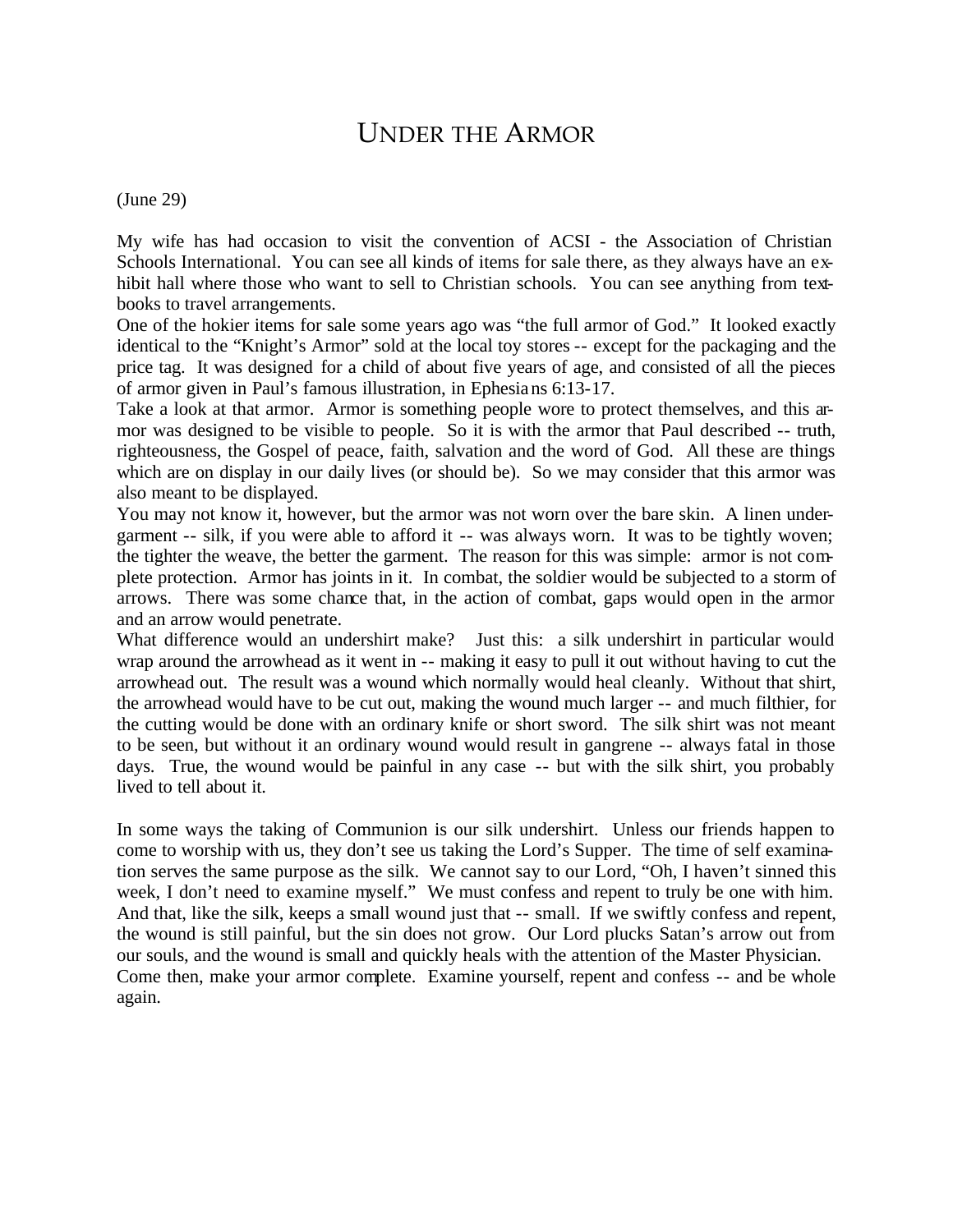# THE LIBERTY BELL

(July 6)

Humidity was invented in Philadelphia -- probably by Benjamin Franklin. It was that kind of a day. My wife and I, with our two boys (our daughter not yet born) were visiting my sister and her family in New Jersey. We took some time to visit the city of Philadelphia, in particular Independence Hall.

Independence Hall is the place where the Declaration of Independence was signed. As we entered the hall, our families split up into small groups. I had only my two boys with me when we went into the small outdoor pavilion in which the Liberty Bell is kept.

Our tour guide must have been affected by the humidity. She was a summer hire, and obviously tired and bored. In a sing-song voice that matched the weather, she told us about the bell. Where it was cast; how much it weighed; how it was brought to Philadelphia; for whom it was tolling when it cracked -- I've forgotten everything she said that day.

Except for the last two sentences: "*If you are an American citizen, the Liberty Bell is part of your heritage. You are permitted to touch the Bell*."

Touch the Liberty Bell? You might as well have told me that I could take home the original Declaration of Independence. My father raised his son a patriot. I get a lump in my throat when the flag is paraded by; I can't finish the Star Spangled Banner at ball games (and not just because of the high notes). The thought of actually touching the Liberty Bell stirred deep emotions within me.

We waited until all the others in our group had filed out. I took my sons forward. I told my oldest boy to touch the Bell. He did so, with all the solemn dignity that only a five year old can have when doing a very "adult" thing.

I picked up my two year old son, and told him to touch the Bell. He pounded on it with both hands, as a toddler will, with a big smile on his face. Is there any joy like that of a toddler having fun in his father's arms?

When I put him down, I took a moment to reflect. Then, eyes wet, with my own two hands, I reached out and touched the Liberty Bell.

If you are not a patriot, I cannot explain the moment. If you are a patriot, I need not.

In a very real sense, I held "liberty" in my hands that day. Today, in exactly the same sense, you will hold the very body and blood of our Lord Jesus Christ in your hands.

- Take it, as my older son touched, with the solemn dignity of one who is permitted to share something far higher than oneself.
- Take it, as my younger son touched, with all the joy of a child in his father's arms.
- Take it, as their father touched, with tears in your eyes -- remembering that your salvation, like liberty, is not free. It was bought with a price beyond measure, at Calvary.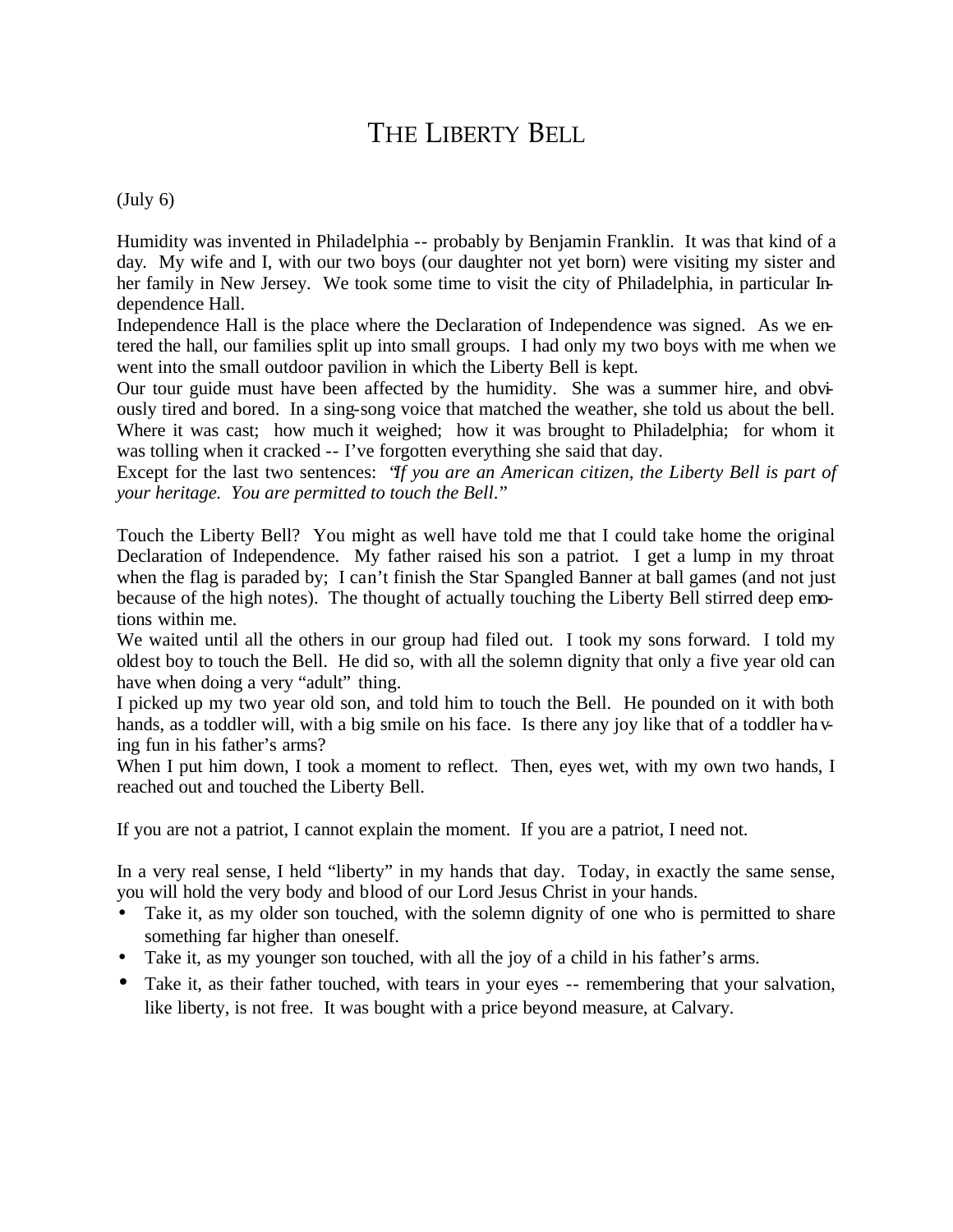# THE ONLY ACT OF CHRISTIAN CHARITY....

#### (July 13)

Did you know that there is one act of Christian charity that can be performed -- entirely -- *while lying down?*

My rather puckish sense of humor delights me in this. I sometimes daydream of what it would be like to approach a lovely young woman and ask, "How would you like to join me in the only act of Christian charity which can be performed -- entirely -- while lying down?" (Best done outside the presence of her husband. Husbands have been known to have no sense of imagination in these matters).

To the pure all things are pure. There is nothing crude about it. The only act of Christian charity etc..... is *giving blood.* That's right. For those of you who have never done it (I have been a donor for years) it is done entirely while lying down. And it most assuredly is an act of Christian charity, for lives are saved by this.

You cannot, if you are a Christian, fail to note the parallel. We are saved by the blood of Christ. Indeed, Scripture assures us that when Christ took the cup to institute the Lord's Supper he told his disciples that "This is my blood." It is the blood that gives life, whether we think of that medically or spiritually.

There is another point, however, that I would make to you. The process itself is not particularly painful (there is a sharp prick of the needle, but that's about it). No matter how little the pain (I've even had one facility offer Novocain for that tiny amount of pain) some people just won't even consider giving blood. I know the feeling. I've done this many times, and I still can not look as the nurse puts the needle in my arm. At that moment they always ask, "Are you all right?" I tell them I'm fine, which is a polite way of saying, "Lady, you're dealing with a chicken here." When it comes to getting stuck with a needle, I'm a devout coward.

How much more, then, did it take for our Lord to go to the Cross? Please remember that Jesus is "Son of Man" -- entirely human, just as you and I. He felt the agony of anticipation (remember the scene in the Garden of Gethsemane?) of what would happen. He asked for a way out. He felt the fear in much greater measure than I do. But through it all He said, "Not my will, but yours" to His Father. He overcame the terror of the Garden to face the pain of Calvary.

All this He did for us. His life was not taken from Him; He gave it up freely that you and I might have life. By the blood we live; let us remember also the fear and the pain needed to bring that blood to us.

There is one last parallel. When you try to give blood, they ask a long list of questions, most of which convince me that I've led a very dull life. It's largely a list of sexual sins -- and answering yes disqualifies you. This is to protect the blood supply from disease. One would not want a transfusion of AIDS. The blood must be pure if it is to save a life. To save all who will, only the perfect purity of the blood of Christ Himself would do.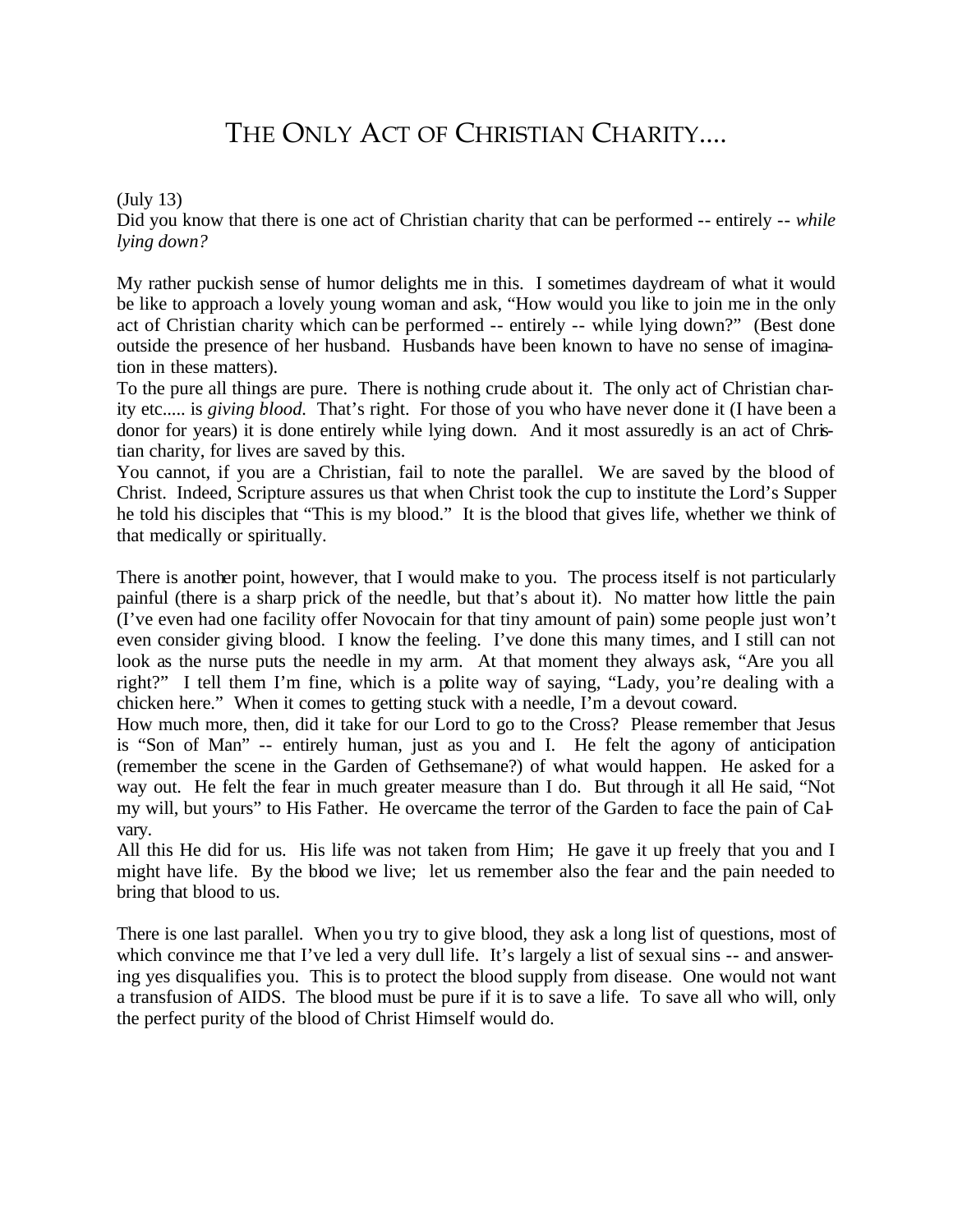# A GOOD HOPE

(July 20)

If, as has happened to me, you have been summonsed for jury duty, you may have the privilege of serving on a trial jury. At the beginning of this proceeding, the judge (or some videotape) will explain the difference between evidence and proof. Proof is conclusive; no doubt remains. Evidence is something which points to a conclusion but which, in itself, is not proof.

Now, most of us find it absolutely necessary to pass through our daily lives working on evidence. We cannot *prove* the job will be there tomorrow -- but we have good evidence, and so we continue working in the *hope* of a paycheck. The Christian faith works the same way. It is based on evidence, which is what you would expect of the truth. It is not based on proof. If it were, there could be no doubt; if doubt were not possible, faith would be unnecessary. And without faith it is impossible to please God.

In our daily Christian walk, then, we turn the evidence of Christ (which is very solid) into the working, day to day principle that we call *hope.* That trusting in the evidence, and the Lord it presents, is faith. Hope is based on faith, and hope then becomes the working principle of our lives -- or should so become.

Confused? Let me give you a walking example. I have faith that my wife is faithful to me. There's a lot of evidence for that (starting with the fact she's put up with me for so long). But there is no way I could prove that she's faithful; indeed, even to make the attempt would so wound her that it would damage our relationship. So I take the evidence I have, turn it into practical hope, and go through life blithely assuming her fidelity. Hope becomes the ground work for action.

Our hope is in the Re surrection. At the Lord's Supper, we celebrate the sacrifice our Lord made at Calvary. Among many other meanings is this: our Lord was human, just as we are. He too had to have faith in His Father, for He, like us, faced the grave. Facing it, He suffered and died -- and was raised from the dead by the power of the Spirit. It is the central fact of Christianity, and of history: Jesus rose.

His Resurrection is our evidence. From that evidence we should draw the conclusion stated so long ago in the New Testament:

 (1 Th 4:14 NIV) We believe that Jesus died and rose again and so we believe that God will bring with Jesus those who have fallen asleep in him.

But do we? Do we believe the resurrection of the dead, or is it a comforting fairy tale for preachers to use at funeral services? After all, he's been gone a long time.

Every time I take Communion, I proclaim the Lord's death -- *until He comes.* To take Communion is to state your hope in the resurrection. To state it means you will act on it. Are you stating it on Sunday, and denying it in the hospital corridors on Monday? Examine yourself well; you do not know when He returns.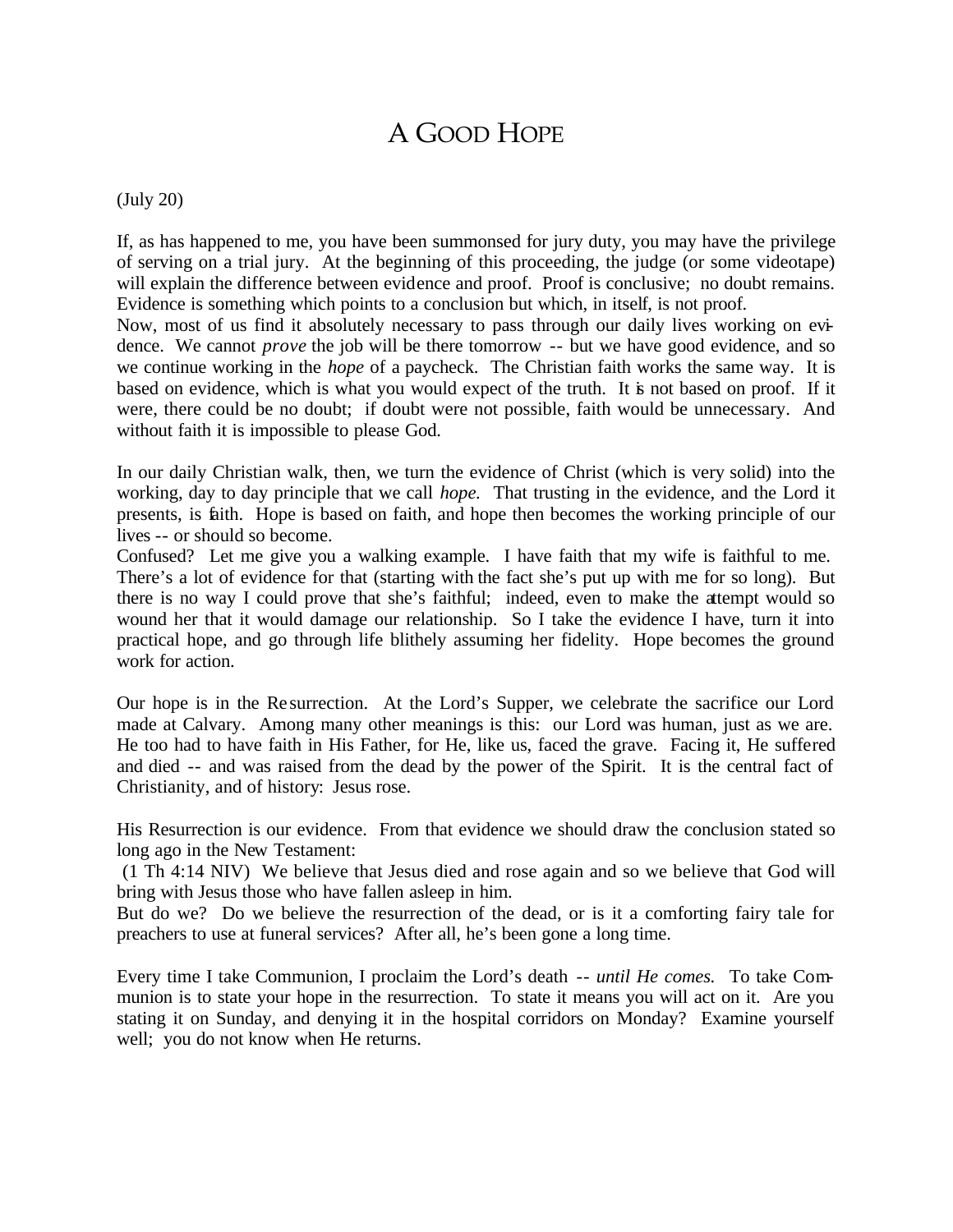#### PROOF OF THE RESURRECTION

(July 27)

We owe the clearest formulation of the doctrine of the Trinity to a man named Athanasius. His master work was a small book titled *The Incarnation of the Word of God.* This book was written early in the fourth century. That century saw the Diocletian persecution, the most terrible persecution the church has ever known. Many scholars identify that persecution with the "Great Tribulation" of the Book of Revelation. Athanasius uses this persecution, and the behavior of Christians as they met their deaths, as a proof of the Resurrection! Here's what he wrote:

**A very strong proof of this destruction of death and its conquest by the cross is supplied by a present fact, namely this. All the disciples of Christ despise death, they take the offensive against it and, instead of fearing it, by the sign of the cross and by faith in Christ trample on it as something dead. Before the divine advent of the Savior, even the holiest of men were afraid of death, and mourned the dead as those who perish. But now that the Savior has raised His body, death is no longer terrible, but all those who believe in Christ tread it underfoot as nothing and prefer to die rather than to deny their faith in Christ, knowing full well that when they die they do not perish, but live indeed, and become incorruptible through the resurrection. But that devil who of old wickedly exulted in death, now that the pains of death are loosed, he alone it is who remains truly dead. There is proof of this too; for men who, before they believe in Christ, think death horrible and are afraid of it, once they are converted despise it so completely that they go eagerly to meet it, and themselves become witnesses of the Savior's resurrection from it. Even children hasten thus to die, and not men only, but women train themselves by bodily discipline to meet it. So weak has death become that even women, who used to be taken in by it, mock at it now as a dead thing, robbed of all its strength. Death has become like a tyrant who has been completely conquered by the legitimate monarch; bound hand and foot as he now is, the passers-by jeer at him, hitting him and abusing him, no longer afraid of his cruelty and rage, because of the king who has conquered him. So has death been conquered and branded for what it is by the Savior on the cross. It is bound hand and foot, all who are in Christ trample it as they pass and as witnesses to Him deride it, scoffing and saying, "O Death, where is thy victory? O Grave, where is thy sting?"**

(Athanasius, *De Incarnatione Verbi Dei*, V-27)

You see the point, I trust. His argument is simply that "everybody knows" with what good cheer Christians went to meet the most horrible of deaths. It was a common thing; all had seen it. Yet, argues Athanasius, anyone but the Christian fears death greatly. This cannot be possible -- unless the Christian knows that death itself has been defeated at Calvary.

I must ask you, therefore, to examine your attitude towards death. Are you afraid of it? Is it "the end?" Or do you see it as they did, as something to be despised and jeered at -- conquered by your Lord and King? I'm afraid we do not set so good an example here. It is no good arguing that they were closer in time to Jesus; as much time separated them from Jesus' earthly ministry as separates us from George Washington. We need a change of heart in this.

It begins at the Lord's Supper, for there we are reminded of the Cross. We are to remember the suffering, yes; but let us also remember the triumph and proclaim with those saints of old, **"O Death, where is thy victory? O Grave, where is thy sting?"**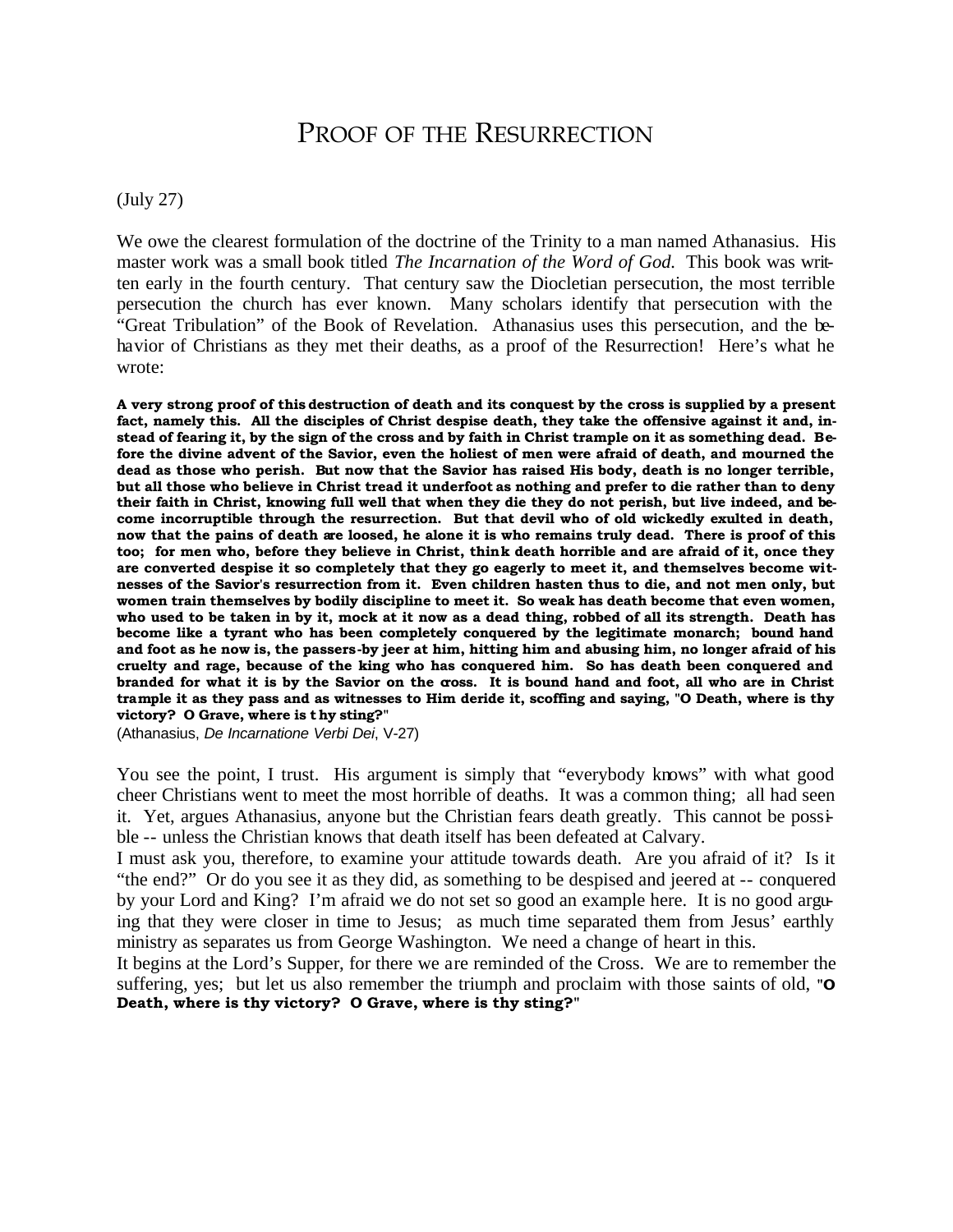#### YOU ARE WHAT YOU EAT

#### (August 3)

Somewhere -- probably in II Hezekiah, I haven't had a chance to look it up -- God gives every college student the right to complain about the food. As the fortunes of life would have it, in my undergraduate years I did mt have the funds to move out of the dorm, so I had a great deal of experience in complaining about dorm food. A common sign in our dorm rooms was this: "Choose your meals carefully in the cafeteria -- you are what you eat." It gives one pause.

It is still true, however. If your diet consists of cookies and ice cream, you will soon begin to resemble an ice cream sundae -- every mound of it.

It is true in the spiritual realm as well as in the physical realm. If you're one of those people who complains that there is too much sex and violence on your VCR, perhaps you ought to check out what you are checking out from the video store.

The positive sense of this is also true. If you take in -- would "devour" be the right word? -- the Scripture, it changes you. You become what you have "eaten," greatly to your profit. When you listen to the Word, preached, taught or read, you are taking it in, and you become what you "eat."

This is true also in Communion. Communion is a symbolic meal. One of the (many) symbolic interpretations of this meal is this: You are "eating" the very body and blood of Jesus Christ. Now, we know that our Lord's body was like ours, until the Resurrection. He ate, he drank, he felt pain -- He was a man just like us. But after the resurrection, his body was different. It was still recognizable as his body, but it was greatly different in kind. Paul puts it this way:

(1 Cor 15:42-44 NIV) So will it be with the resurrection of the dead. The body that is sown is perishable, it is raised imperishable; *{43}* it is sown in dishonor, it is raised in glory; it is sown in weakness, it is raised in power; *{44}* it is sown a natural body, it is raised a spiritual body. If there is a natural body, there is also a spiritual body.

By taking in the body and blood of Christ you are -- symbolically -- becoming like him; you are what you eat. You therefore become like Christ, presuming that you partake with sincerity and repentance. Since you have taken in his body -- his nature, as it were -- you will share in that nature. We will be raised from the dead just as He was raised from the dead.

The meal is a spiritual one. It must be taken in a spiritual way -- in love, truth and light. The result will be spiritual for now -- until the day when the faith becomes sight, and He returns to claim those who love Him.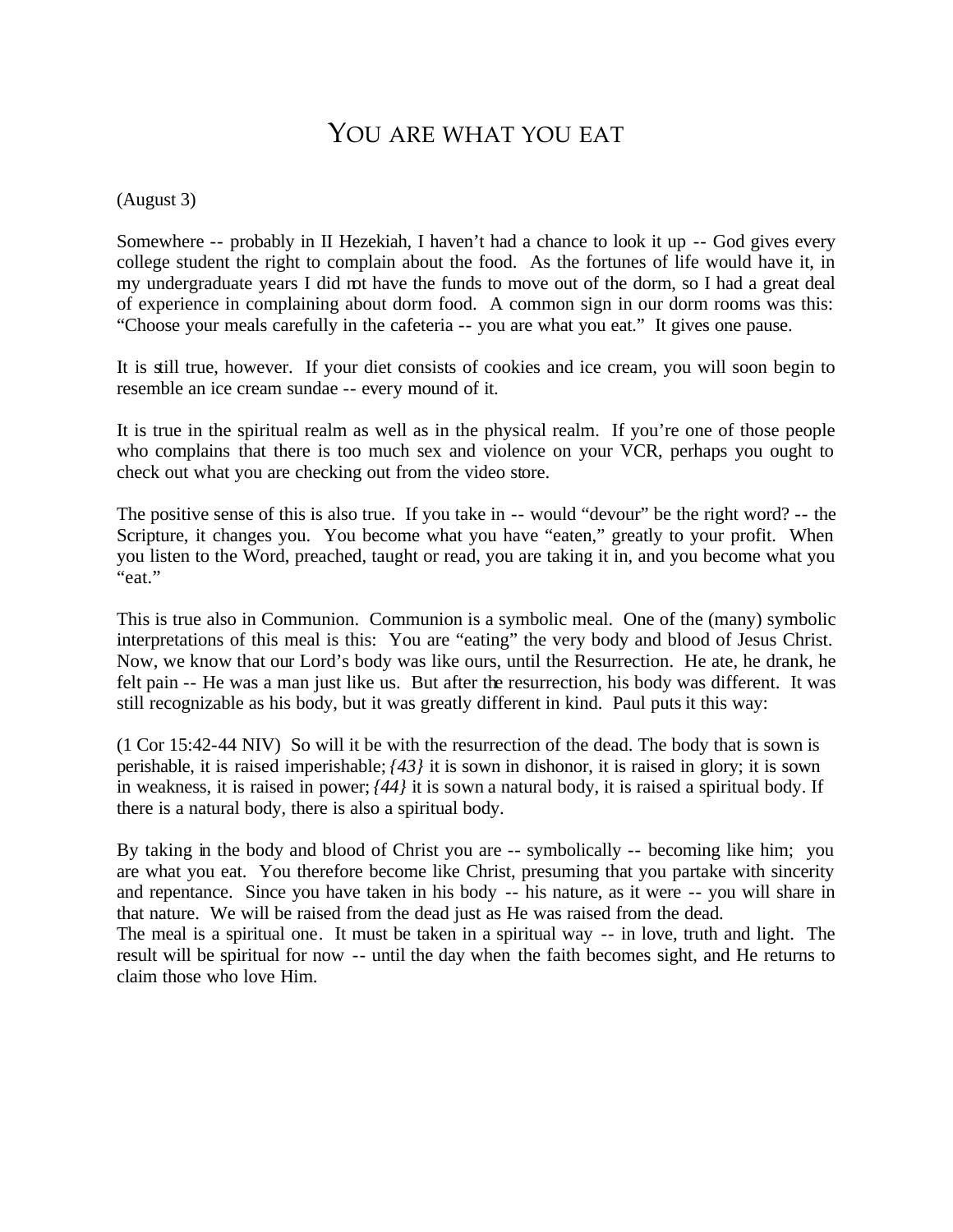# LATIMER, LATIMER

(August 10)

John Latimer was the Archbishop of Canterbury. As such, in his time, he was viewed as the highest church official of England. It was a time when Archbishops were appointed by the king, and the king expected loyalty. The conflict in the mind was intense. On one occasion the king, visited Latimer at Canterbury, and evidently it was an unexpected arrival. Latimer began his sermon this way:

"Latimer! Latimer! Latimer! Be careful what you say. Henry the king is here."

"Latimer! Latimer! Latimer! Be careful what you say. The king of kings is here."

Is it so? Our Lord assures us of the fact:

(Mat 18:20 NIV) For where two or three come together in my name, there am I with them."

It is one of the most difficult of things to realize, and one of the simplest. We are often so taken up in worship that we begin to pay attention to ourselves. Aren't we singing well? Isn't that wonderful music? Right on, preacher! Yet for each of these moments we must realize that our Lord is in our midst, unseen but not unnoticed. The singing is not just for our amusement, nor just to make a joyful noise. It is to put us in tune with him, by praise, by petition, by thanksgiving in song. The special music is to turn our hearts to him; the sermon to teach and remind us of his commands. All our music and all our words should be done with this in mind.

There is more. His presence in our midst is the source of our unity. A person has one body (imagine what it would be like to have a selection!); that person also has one spirit. We are one body because we have one spirit, the spirit of God. In a very real sense which the world cannot understand -- because it cannot understand or know God -- we are one.

We are one here; we are one around the world. We are one around the world; we are one throughout all ages. Not because we agree; not because there are no factions; not because we are wise -- we are one because He is one (though three) and therefore we are one (though many). We are formed into one body in imitation of Him.

It therefore is important for us to realize this most especially at Communion. We are one; now we eat at the table as one. Do you come to His table with thoughts which hurt the unity of His body, the church? Are you simmering the stew called anger? Are you chilling the warmth of friendship and love in the arctic of jealousy? Consider well: examine yourself, and ask: "Is there anything in my heart and mind which hurts the oneness of His body?" If so, ask forgiveness (of him and of those you have offended) -- and partake of His generous forgiveness.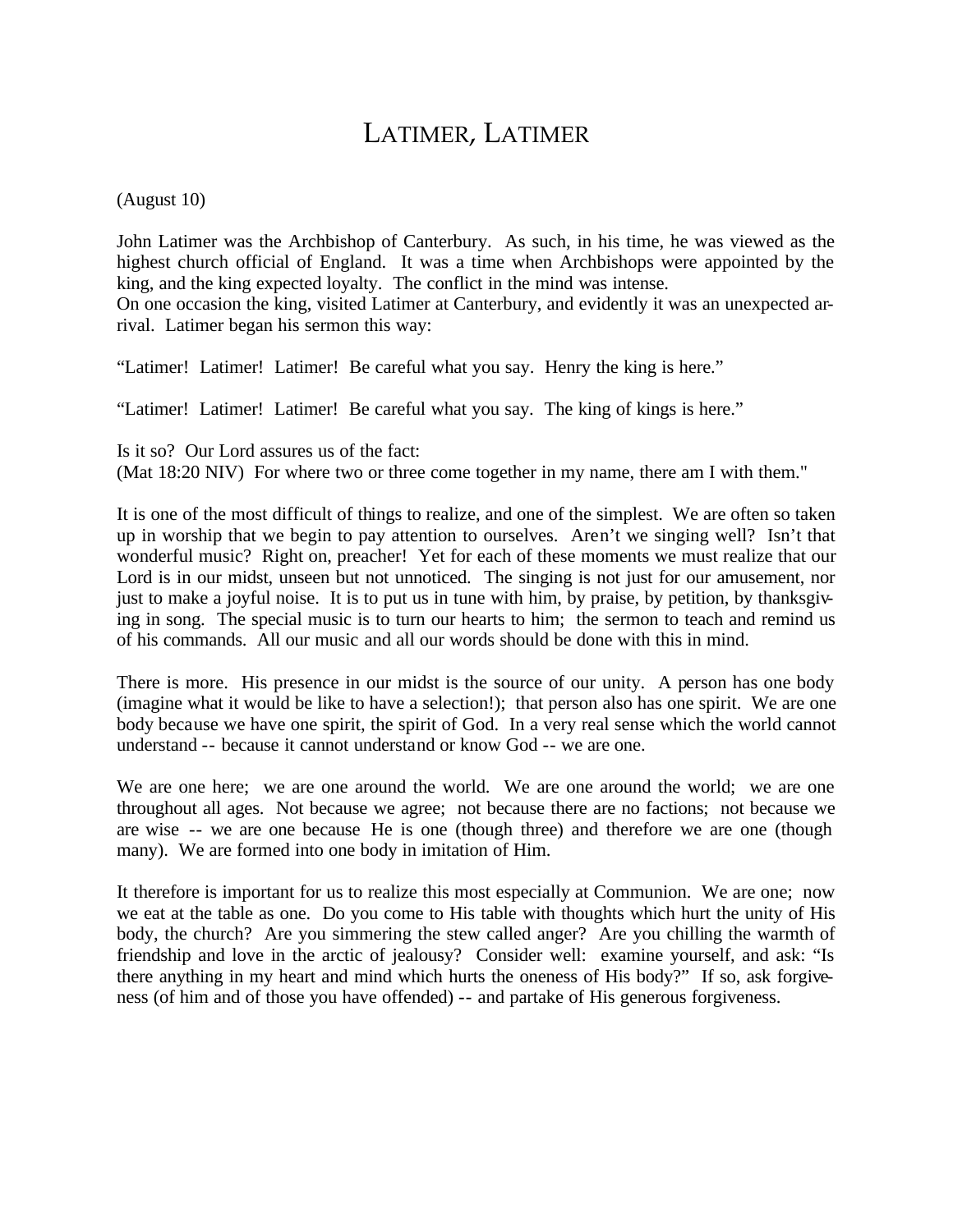# LONE WOLF GONZUALLES

#### (August 17)

The tale you are about to read is true. When I first heard it, I thought it nothing but a tall tale from Texas, but the Los Angeles Times published it as fact in the man's obituary. As the obituary columns are relatively free from political correctness, we may take it as truth.

In the early 1930s a major riot broke out in an oil town in West Texas. The drunken oil field workers were tearing up the place, and the sheriff and mayor wired to the governor in Austin for help. The reply came back that help would arrive by special train early the next morning. In the small hours of darkness, with the riot still raging, the mayor and the sheriff met the special train. It had one passenger car on it, and one passenger in it. Six foot nine inches tall, criss-crossed bandoleers, two .45 caliber revolvers on the hips and regulation Stetson on his head, down stepped Henry M. T. Gonzualles.

The sheriff, after making sure that the Second Armored Division was not cowering under the seats in the train, shouted, "You mean they only sent one man???"

Gonzualles, in the manner of all Texas Rangers, took his thumb and placed it on his nose, pushed up the brim of his regulation issue Stetson, looked down from that terrific height and replied, "There's only one riot, ain't there?"

The story goes on from there. Gonzualles then proceeded to put down the riot. To this day, carved over the entrance to the headquarters of the Texas Rangers in Austin, Texas, are the words, "One riot, one man." In these later days we have forgotten the power that one solitary man can have for good. Such power is not from any native bravado, but from the still water that runs deep. Courage is not the denial of fear nor the absence of fear -- it is the conquest of fear.

The ultimate example of this was our Lord, Jesus Christ. It has always comforted me that he was afraid, desperately so, in the Garden of Gethsamene. He did not take counsel of his fears, but of his Father in Heaven. By remaining in God's will, courage was supplied to him to face the test of Calvary. Facing it, he triumphed. But note the key fact: he remained in his Father's will. Still water runs deep, but it cannot run unless connected to the source of the fountain. So it is that we are commanded to examine ourselves before Communion. In that examination we come closer to our Father, and in that closeness the living water He supplies runs deep indeed.

Gonzualles was, in fact, such a man. In an interview near the end of his life, he was asked which of his accomplishments gave him the most satisfaction. He did not even mention the riot. He replied that his greatest satisfaction came after he retired from the Texas Rangers. He, and a group of his fellow Presbyterians, banded together to raise funds for and construct the first hospital in his home town. God needs to send only one man -- when that man is in touch with his heavenly Father.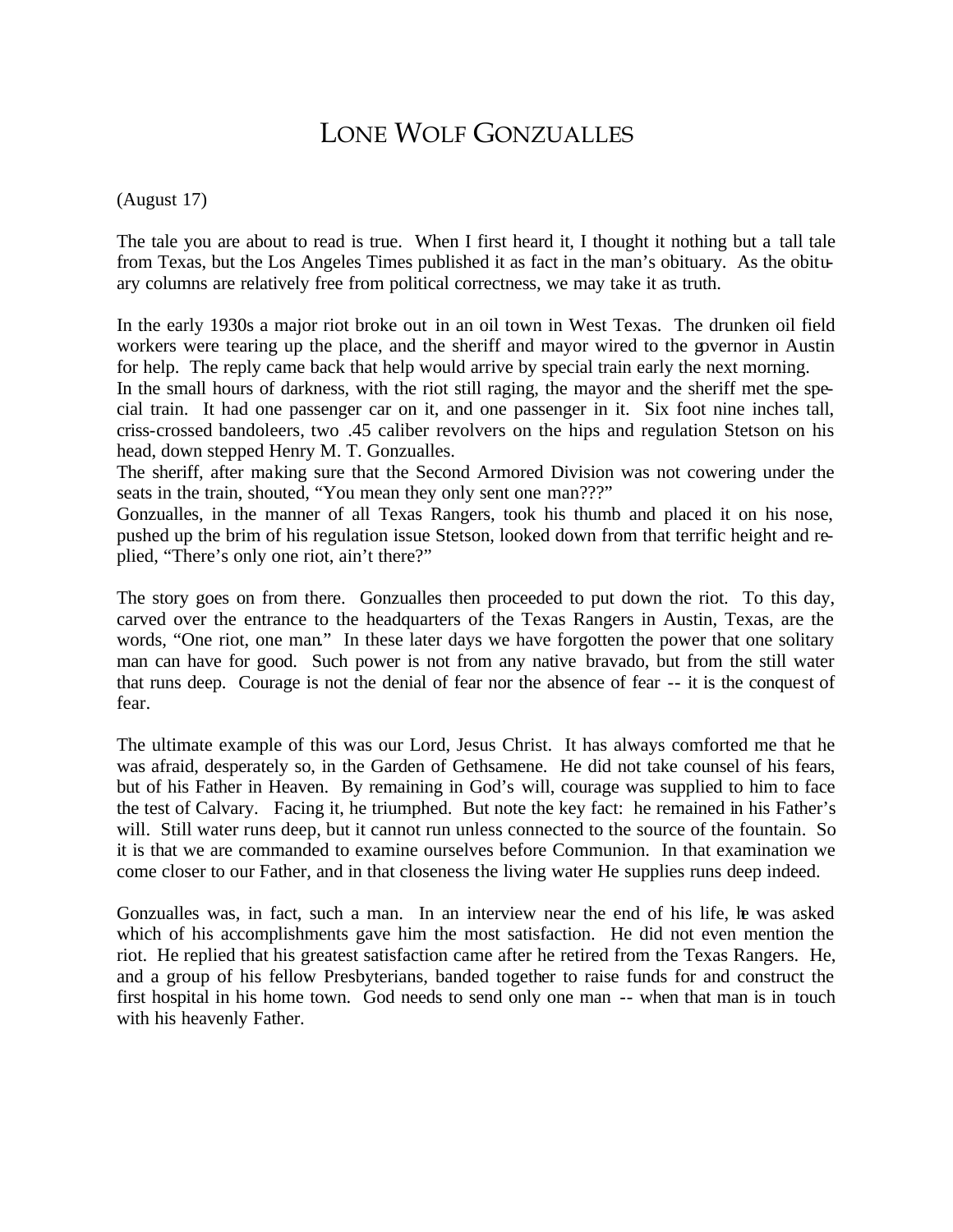#### FORGIVENESS AND SHAME

#### (August 24)

Dan Sickles was, in the 1850s, an up and coming politician, a Congressman from New York. He was a member of one of the most prominent of political organizations (and the most corrupt): Tammany Hall. He had his sights set upon becoming president of the United States. He might have made it -- had he not shot and killed Philip Barton Key.

Key was the son of Francis Scott Key, the man who wrote "The Star Spangled Banner," our national anthem. He was a good friend of Sickles. He was also Sickles' lawyer, and Sickles appears to have used his influence to have Key appointed as United States attorney. He also was Mrs. Sickles' lover.

One day, on the street across from the White House, Sickles met Key. He pulled out his revolver and shot him dead on the spot. That accomplished, he walked down the street to surrender the revolver (and himself) to the Attorney General.

The trial was a public circus. People debated whether or not Sickles was a man who had defended the sanctity of marriage or a common murderer. Remember, this was in a time when almost everyone in America believed that divorce was morally wrong. Adultery was not "an affair," but one of the worst sins anyone could commit. Meanwhile, his defense team (including Edwin Stanton, later the Secretary of War for Abraham Lincoln) came up with a new defense. For the first time in American justice, they raised the defense of "temporary insanity." They argued that the shock of finding out that his wife was untrue to him, and with his best friend, was so great as to render him insane. The court acquitted him.

He returned to Congress to find himself an absolute pariah. When he entered the hall, other members refused even to sit near him. He was totally ostracized -- but not for murder. You see, he had done something so utterly scandalous as to make the shooting seem trivial by comparison. He forgave his wife, and took her back.

Righteousness implies judgment. Judgment implies shame. If there is to be forgiveness, then the shame must somehow be borne. The shame of our sins was borne for us on the cross of Calvary. Like Hosea of the Old Testament, like Dan Sickles, our Lord has taken us back, despite our shame. He bore the shame for us, for as the Scripture says,

(Heb 12:2 NIV) Let us fix our eyes on Jesus, the author and perfecter of our faith, who for the joy set before him endured the cross**,** scorning its shame**,** and sat down at the right hand of the throne of God.

Therefore, indeed, let us "fix our eyes on Jesus." As we eat the bread and take the cup, let us remember that He bore our shame as well as the pain on Calvary. He is indeed the author and perfecter of our faith, at the right hand of God. Communion reminds of the price of that joy.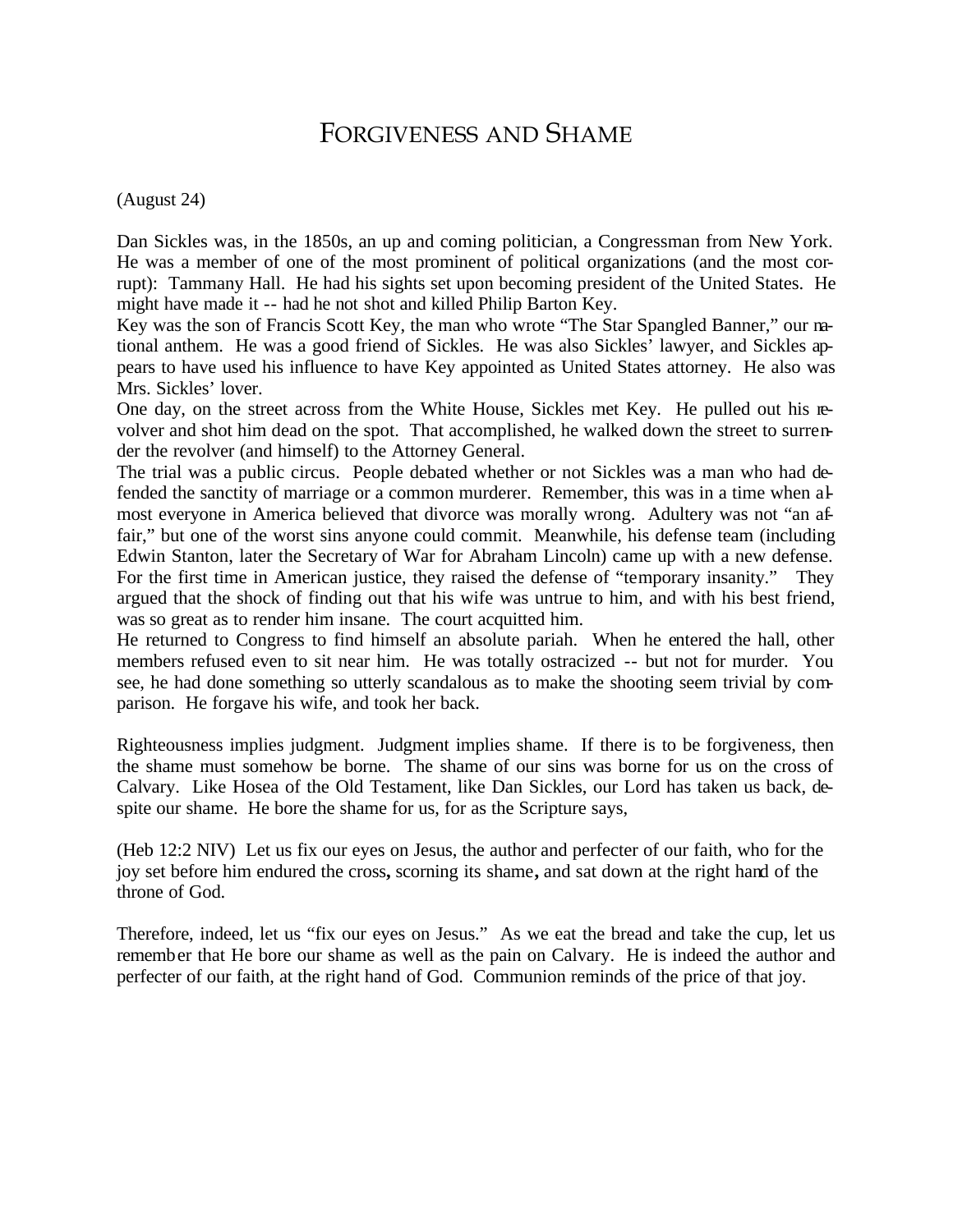# LABOR DAY

(August 31)

(1 Th 4:11-12 NIV) Make it your ambition to lead a quiet life, to mind your own business and to work with your hands, just as we told you, {12} so that your daily life may win the respect of outsiders and so that you will not be dependent on anybody.

In the manner of American politics it has been decreed that a day should be set aside to honor the common laboring man. When this was first done, most of us did indeed work with our hands (and not on a keyboard and mouse). On Labor Day such work is glorified -- but I suspect that if most of us were offered the life of ease and luxury, we would not turn it down for the honor of being a laborer.

The Scripture gives us a different viewpoint. For the most of us, we are to "make it our ambition" to lead a quiet life. Have you ever heard of leading a quiet life described as someone's ambition? Or, for that matter, do you have the ambition to mind your own business? Let alone the ambition to work with your own hands! There is wisdom in this. Paul gives us two reasons here: first, that we may win the respect of outsiders, and that secondly we may not be dependent on anybody.

Labor, you see, is not an end in itself. It must have a purpose. Most of us are not called to be preachers or evangelists; we are called to be just plain "us." But our labor may have a divine purpose. If others look at us with respect, our words about the Lord Jesus Christ may carry that much more weight. Think of it this way: the man standing on a soap box in the park may be preaching the truth -- but who's listening? We're human; what we listen to often depends on who is saying it. So our labor, our quiet life and minding our own business may indeed serve as a testimony to the righteousness which is in Jesus Christ.

Labor, then, is subordinate to the cause of Christ. There is a third reason, not discussed in this passage but frequent elsewhere, for these strange ambitions. Many of us labor not for the quiet life but for the materials that labor can bring. We work hard -- not to win respect from others, but to buy the status symbols our society mandates. What we work for says a great deal about who we are. Our work shows our priorities in action.

Communion is a time to reflect on ourselves; that includes our priorities. What are you working for? Does your life style say, "I'm working to get ahead (of what?); to keep up (with whom?); to have more (and why?)" Or does it say, "I work to provide for my family; other than that, my ambition is not for wealth but for Jesus Christ?" Words are not heard in the presence of action. As you take the Lord's Supper this week, ask yourself: "Just who am I working for?"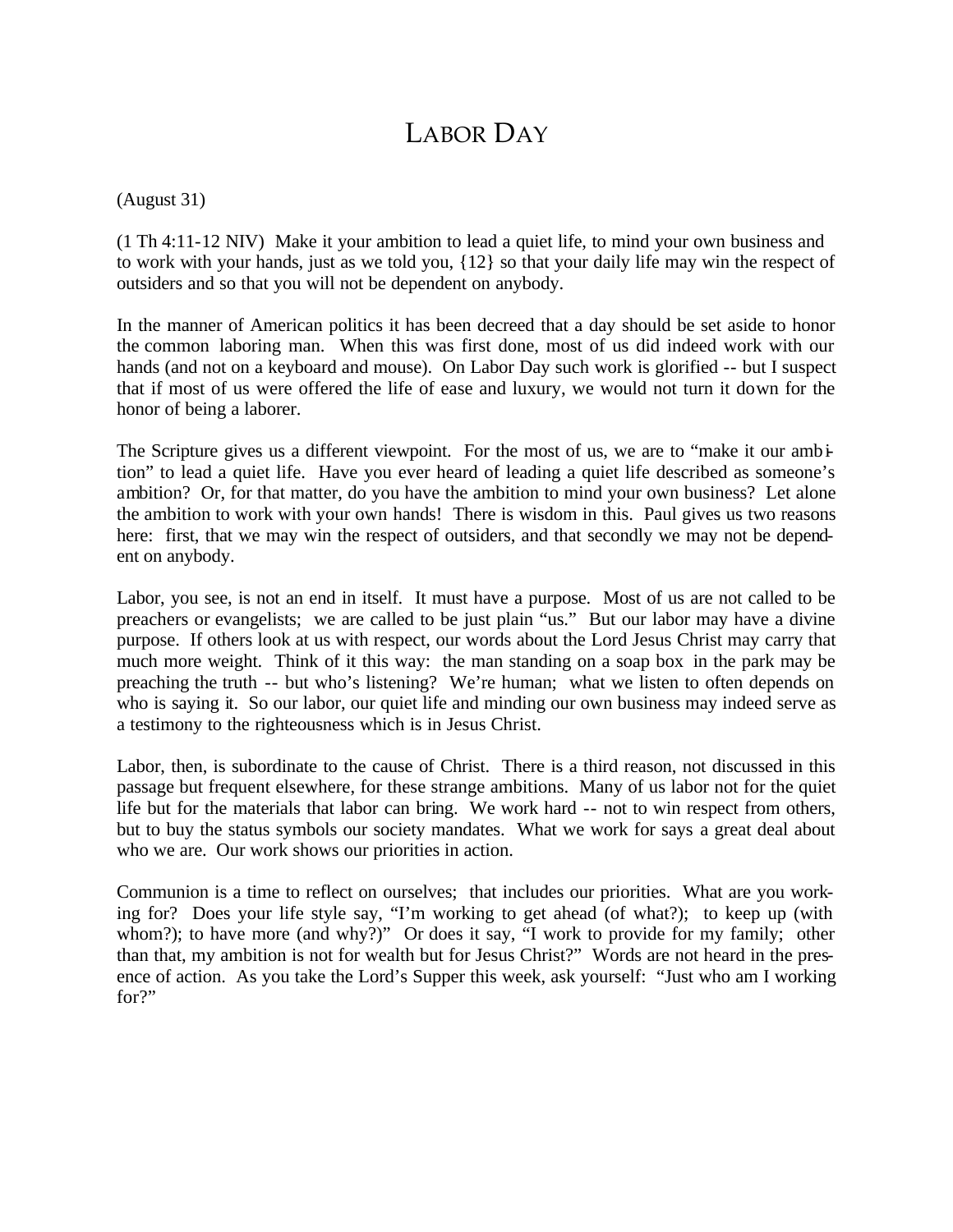# THE REJECTION OF CHRIST

#### (September 7)

At first glance it appears most curious that Jesus, the Messiah, would be rejected by the Jews. Consider what God did to prepare the Jews for His coming:

- First, over the period of many thousands of years, there are many prophecies recorded with regard to the coming of "The Holy One." Both explicit and implicit, they were studied so well that the authorities knew even where he was to be born.
- Over the final two thousand years of that time, from Moses until his birth, God had consistently been in contact with (and disciplining) those same Jews. He was hammering into their heads the kind of God He is.
- At a deeper and more mystical level, all the Old Testament worship practices were forerunners of the things to come. In the animal sacrifices -- especially Passover -- we can see the picture of the Christ.

Despite all this, Israel rejected her Messiah. Indeed, this rejection was prophesied as well in the Old Testament. Such rejection was seen as necessary.

- It was necessary that the Jews reject the Messiah so that the good news -- we are inclined to forget the meaning of the word "gospel" -- could be spread outside the boundaries of Israel.
- It was necessary that the "Son of Man" experience this, that He might have full sympathy with us. To be the perfect sacrifice, He must be fully human. To be perfect, He must be fully God.

Communion is a time when we may contemplate the rejection which Christ suffered on our behalf. Consider how he was rejected:

- His own closest friends and followers -- men whom he had taught for three years, living with them daily in rugged conditions -- abandoned him as soon as the official oppression began.
- The nation of Israel, in the persons of its leaders, officially rejected him. This was the same group of men who studied the Scriptures so diligently that they knew where he would be born, and yet they could not recognize him as Messiah.
- On the cross itself, we hear the cry of the greatest rejection of all: "My God, My God, why have you forsaken me?" He who knew no sin became sin for us, rejected as sin must be rejected by a holy God.

Consider well, then, what your Lord went through. The emblems passed are to remind you that your Lord was rejected by Heaven and earth -- for you.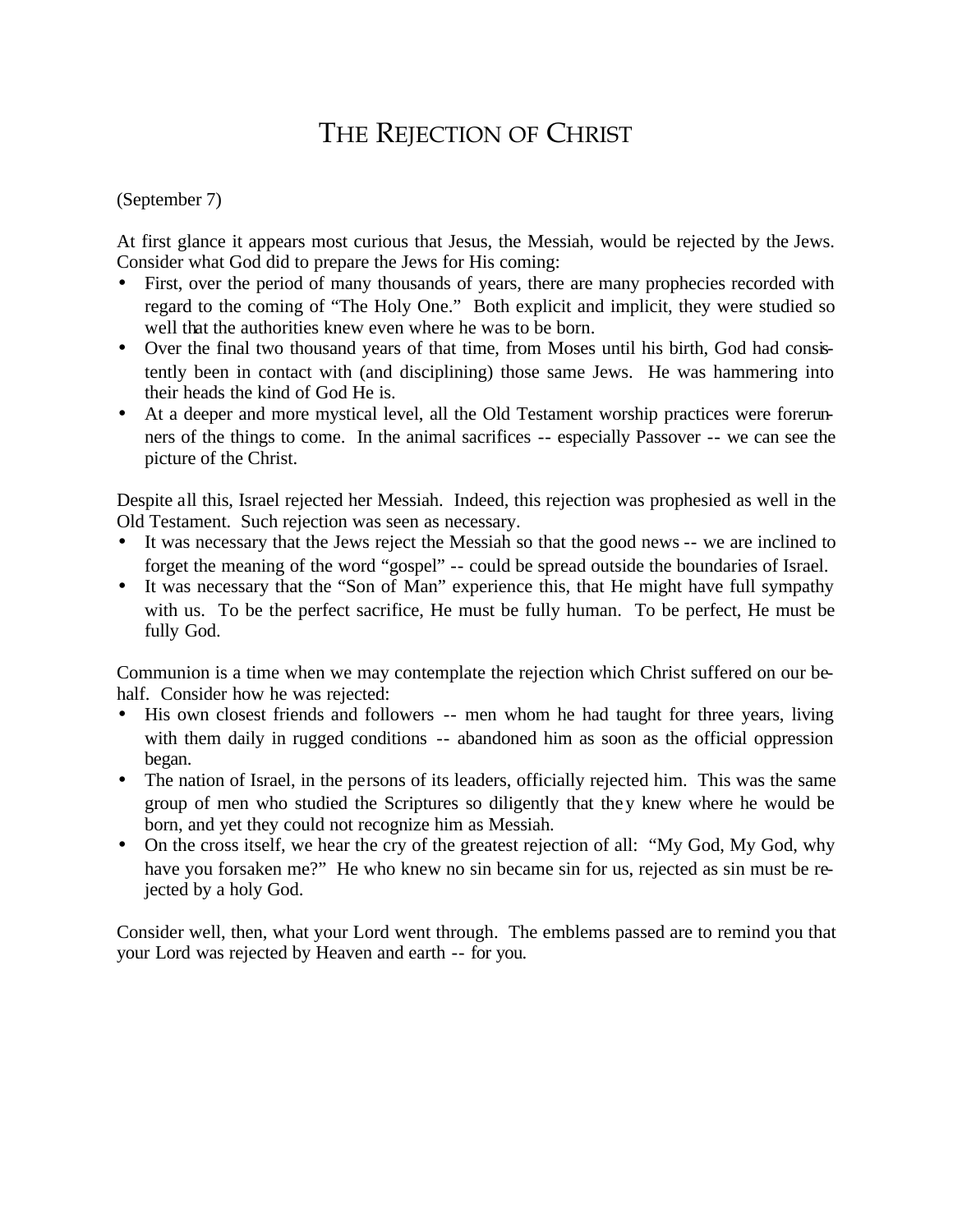# MYSTERY!

September 14

(Eph 1:7-10 NIV) In him we have redemption through his blood, the forgiveness of sins, in accordance with the riches of God's grace {8} that he lavished on us with all wisdom and understanding. {9} And he made known to us the mystery of his will according to his good pleasure, which he purposed in Christ,  $\{10\}$  to be put into effect when the times will have reached their fulfillment--to bring all things in heaven and on earth together under one head, even Christ.

"Mystery" -- as Paul has it here -- is not the same word with which we are familiar. When I think of mystery, I think instantly of Agatha Christie, the great bamboozler of our time. I speak as one of the great bamboozled. I have never yet been able to penetrate "who done it?" I think of myself as being reasonably intelligent, so it's frustrating to read these mysteries and not be able to figure them out before the detective announces the solution. How do these mystery writers do it?

Dorothy Sayers, another great mystery writer (and probably the finest writer of theology in the twentieth century) has revealed the secret of how it's done. She explains it this way: "If a thing could only be done one way, and if only one person could have done it that way, then you've got your criminal, motive or no motive. There's How, When, Where, Why and Who -- and when you've got How, you've got Who."

In this series on Communion, I have given much attention to Why: the love of God. Communion also reveals to us the mystery of God's purpose: the How. The How is Christ, the mystery of the ages. Mystery in the Biblical use of the word means something which was hidden, but is to be revealed at the proper time. Christ is the great mystery of God. From the beginning, it was God's intention that Christ should come. Throughout the Old Testament, first in hints of prophecy -- one thinks of Job crying out, "I know that my Redeemer lives!" -- and then in more explicit terms, God makes it clear that the Messiah (which is the same as Christ) is to come.

Then, at the right time, Jesus arrived. The mystery was, as far as God was willing, revealed to us. We understand now what God was driving at. He spent two thousand (and more) years drilling into one people group just what kind of God He is -- so that we could know Him when he came. The great point of that coming was Calvary. God's purpose in this visit was to provide a way back to him -- and that way is Jesus.

But there is more. The mystery is not yet fully revealed, nor will it be until He accomplishes his ultimate purpose: "to bring all things in heaven and on earth together under one head, even Christ."

In Communion, we proclaim not only the mystery revealed, his coming to the Cross, but also the mystery to be revealed -- his coming again. We do not yet know all -- but we know Who.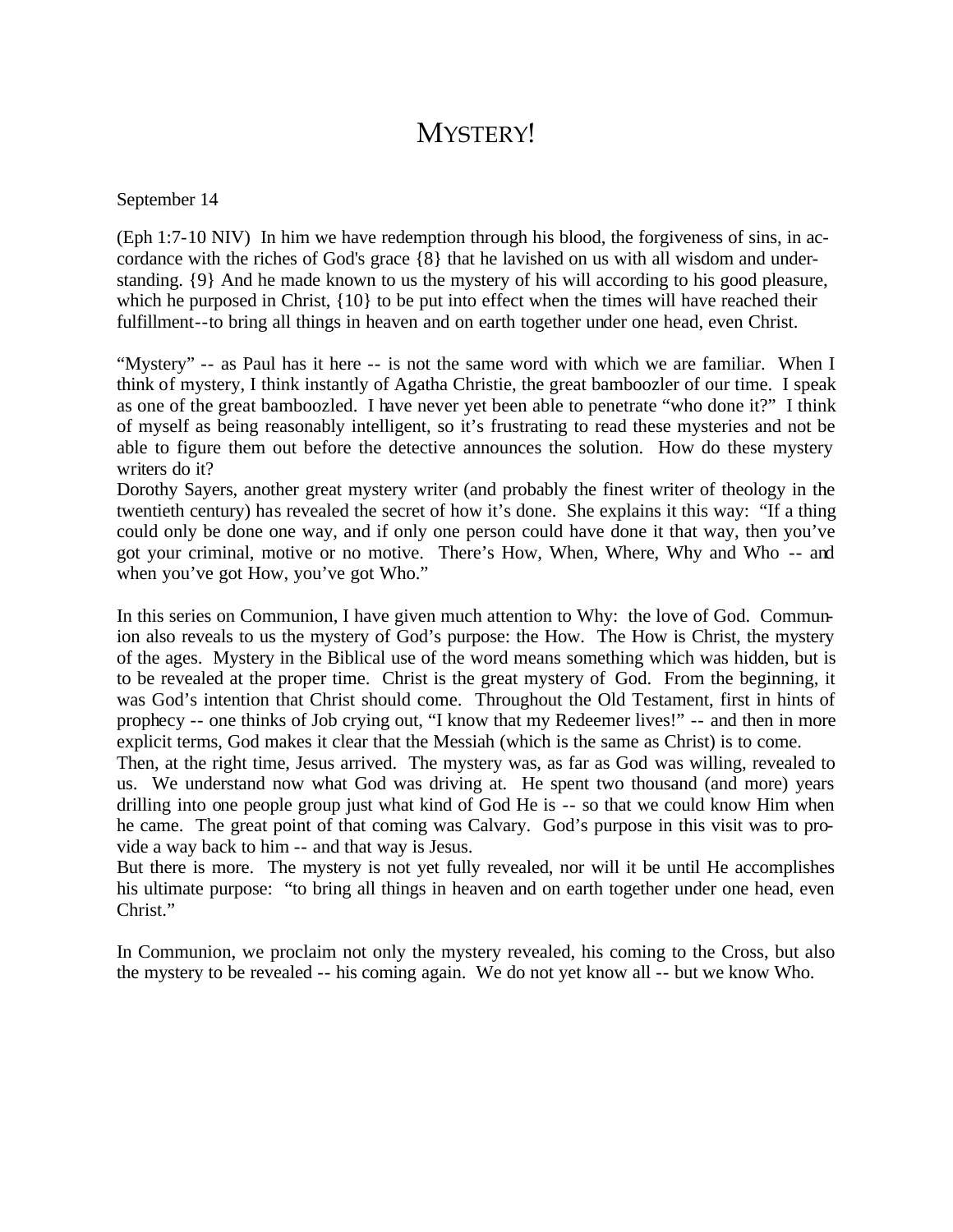#### SOCCER AND COMMUNION

(September 21)

My oldest son has managed to obtain a summer job which pays rather better than most: he umpires baseball games and referees soccer matches. Now, the baseball games I thoroughly enjoy. Along with basketball, this is a favorite sport, one that I played in my youth. But I must confess to you that I see absolutely no merit in soccer whatsoever. You can almost imagine Bob Newhart talking on the phone about it:

"You dress up these grown men in little silk shorts and matching shirts. Right. (Hey fellas, listen to this one)"

"Uh huh, they run up and down the field kicking a little round ball. But they're not allowed to touch it with their hands. (Hey fellas, a sport for the malcoordinated!)"

"No TV time-outs (That'll sell at the advertising agency!)"

"And you try to kick it through this net. And most of the games are decided on penalty kicks. (We got a winner here, guys, for sure!)"

The odd thing is my kid's attitude to this. He will turn on the TV and actually watch soccer - in Spanish! I know his Spanish isn't good enough to catch everything, for he often turns the sound down. How is it that he loves it so much and I find it so boring?

I think the answer lies in the fact that he has played the game, and I have not. Soccer was almost unknown when I was growing up; it was a popular sport when he was growing up. He's a soccer player; I'm (at best) a watcher. Playing the game makes a difference.

The same is true in Communion. If you find that Communion is a time best reserved for discreetly pulling something out of your wallet for the offering, maybe it's because you're a watcher, not a player. Ask yourself this: what have I done for Jesus Christ this week? If you can't remember anything you've done for Him, perhaps you can see the reason why you don't enjoy remembering what He's done for you.

And indeed, He has "done" for you; Communion is the remembering of the sacrifice of Jesus on the Cross. Nothing we can do can change the fact that this sacrifice is absolutely essential to salvation. All we can do is imitate it.

So let me encourage you: get in the game.

(James 1:22 NIV) Do not merely listen to the word, and so deceive yourselves. Do what it says.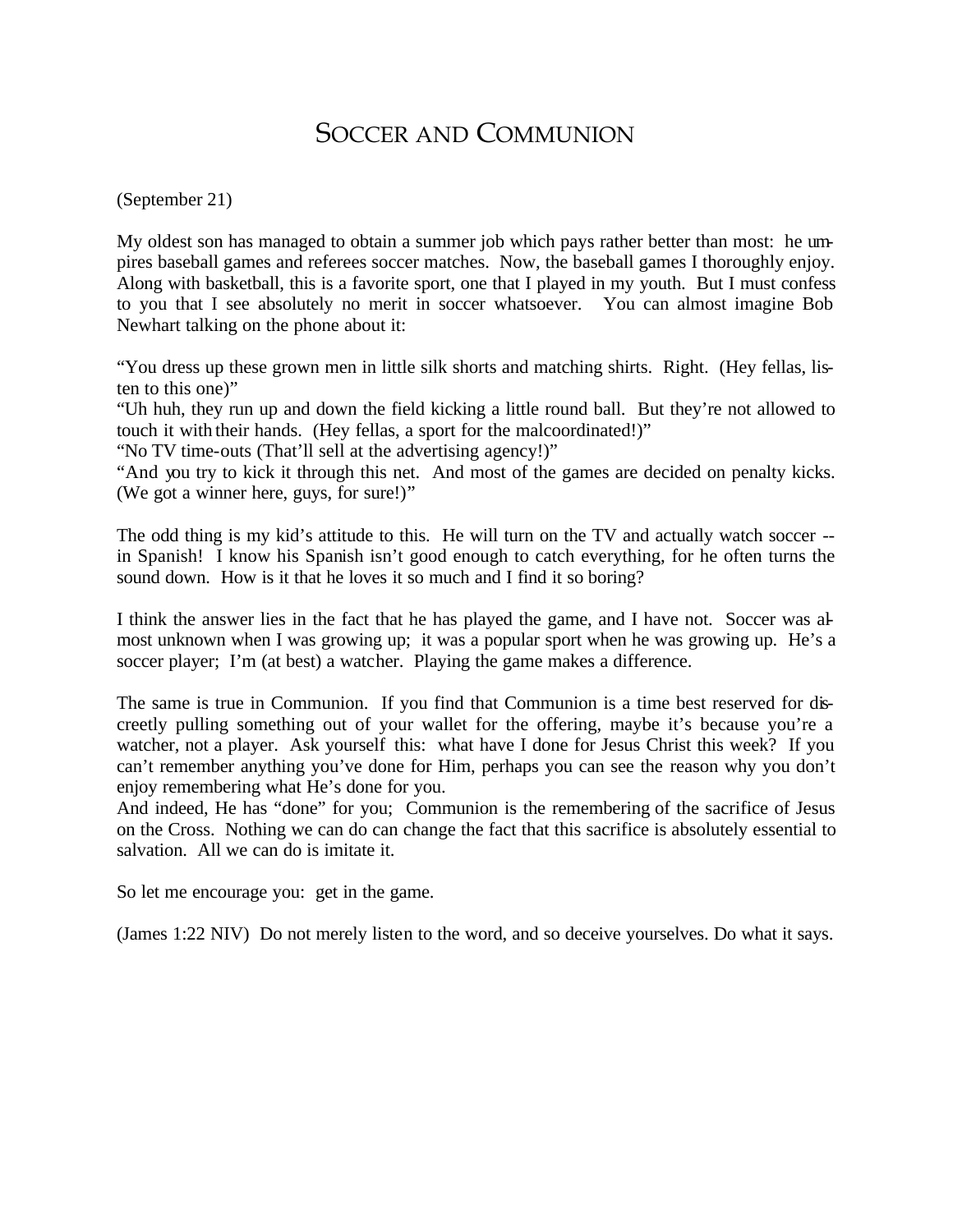### THE FRIEND OF GOD

(September 28)

One of the most common concepts in Protestant Christianity is Martin Luther's *sola fide* -- faith alone. It is the doctrine that we are not saved by what we do ("works") but rather by whom we believe ("faith"). A "proof text" often used to bolster this view is quoted from the Letter of James:

(James 2:23 NIV) And the scripture was fulfilled that says, "Abraham believed God, and it was credited to him as righteousness," and he was called God's friend.

The argument is fairly simple: Abraham believed God; God credited him with righteousness. So often we then conclude that what we *do* has nothing to do with our belief. But back up a couple of verses. What was Abraham doing here, about which James said he "believed?" (James 2:21-22 NIV) Was not our ancestor Abraham considered righteous for what he did when he offered his son Isaac on the altar?  $\{22\}$  You see that his faith and his actions were working together, and his faith was made complete by what he did.

Even though we often hear James 2:23 quoted as supporting the idea that "works" are of no consequence, the passage is actually an explanation of James more famous quotation: (James 2:17 NIV) In the same way, faith by itself, if it is not accompanied by action, is dead. The King James has it in more familiar language: "Faith, without works, is dead."

The sad thing is that we have redefined the word "faith." To James and the others of his time, the idea that you could have faith without acting on it was absurd -- as indeed this is the point of the second chapter of his letter. He considered it foolish. We, on the other hand, have redefined faith to mean "intellectual agreement." I have faith that the earth goes around the sun. I have faith in my wife. One of those two I act on -- and so the word "faith" in those two sentences has two different meanings. Christian faith is the kind of faith you act on -- or it is not the faith at all.

As you take Communion, you are stating your faith. You proclaim to all who observe that you believe. The loaf and the cup, you are saying, are symbolically the body and blood of Jesus Christ, broken and shed for our sins. In a communication too powerful for words, you proclaim his death as sacrifice for us. Before we do this, each of us is commanded to "examine himself." So I ask you to examine this: am I making an empty proclamation at Communion? Is my faith lacking in works? Or does my faith overflow in good works to the praise of God?

Use the mirror of your mind; see if your faith is alive -- or dead.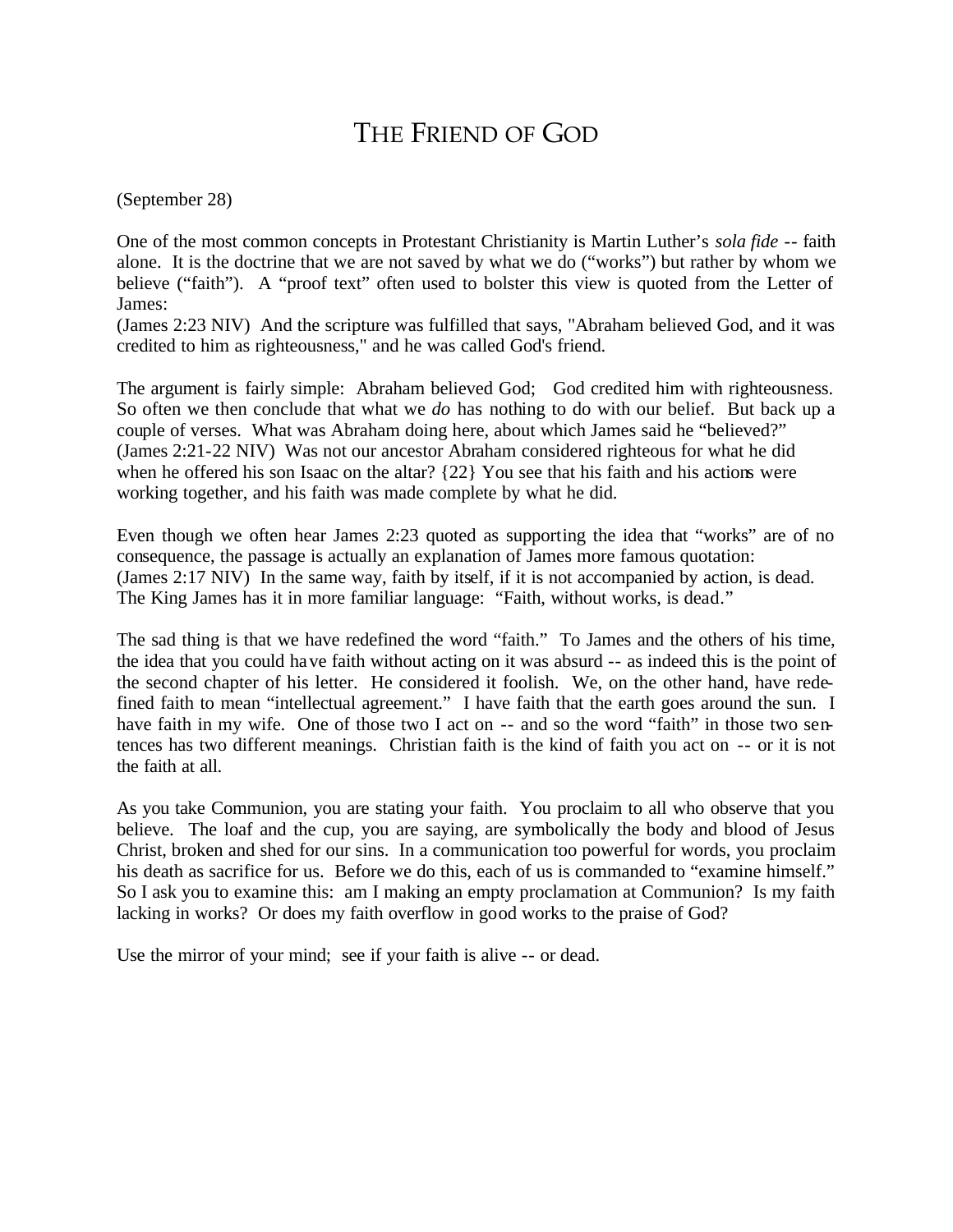# WHO IS THIS MAN?

#### (October 5)

There is a wonderful old movie which surfaces this time of year, *Miracle on 34th Street.* If you can, watch the old version; the new ones lack the sense of wonder and innocence of the original production. It is important, for the story contains a truth.

The plot is relatively simple. An elderly gentleman, through a series of comic circumstances, claims to be the one and only Santa Claus. He is locked up as a suspected lunatic. The hero of the picture, with romantic complications, represents him in court -- and proves to the court's satisfaction that he is "the one and only Santa Claus." The case is dismissed; the boy gets the girl, and all live happily ever after.

There is, however, a point in all this. If I claim to be Napoleon, then the lunatic asylum awaits. Jesus of Nazareth claimed on numerous occasions to be the one and only God -- the representation in the flesh of the awesome Jehovah of the Old Testament.. As C. S. Lewis once put it, that gives us only three options: either he is genuinely the son of God, or he is the devil of hell, or he is a lunatic on the level with a man who says he's a poached egg. He did not leave us any other choice. He did not intend to.

The point is important for this. Christians say that Jesus is indeed God in the flesh. Such a claim would meet with approval from any number of people if only Jesus had performed to their expectations. It would have been so convenient if he had left us some wise sayings, told us to be good, and then politely ascended to heaven. He did not.

Indeed, the whole purpose of his coming seems to have been to die on the cross. He came to be a ransom for us. That he left us much wisdom, that he taught his disciples well, that he performed many miracles, all these are true. His purpose, however, was to die on the cross. That's why he came. This is, to some, scandalous. A God who comes to us to give us a little good advice and then assure us that we're all bound for heaven is very reassuring and comforting. A God who tells us that we are sinners -- and then dies to take away the penalty of our sin -- is vastly more challenging. Indeed, the whole point of his life seems to be that we are sinners; he offers us salvation -- if we will cast our entire lives into his hands.

So it comes down to this: Who do you say He is? Devil? Lunatic? Son of God?? If you say He is the Son of God, then the Lord's Supper is a way of remembering what He did for you. He did not come to give you wisdom; he did not come to make things smooth; he came to die for you and for me. He calls us then to live for Him. As you take the bread and the cup, remember: this is who He is, and why He came.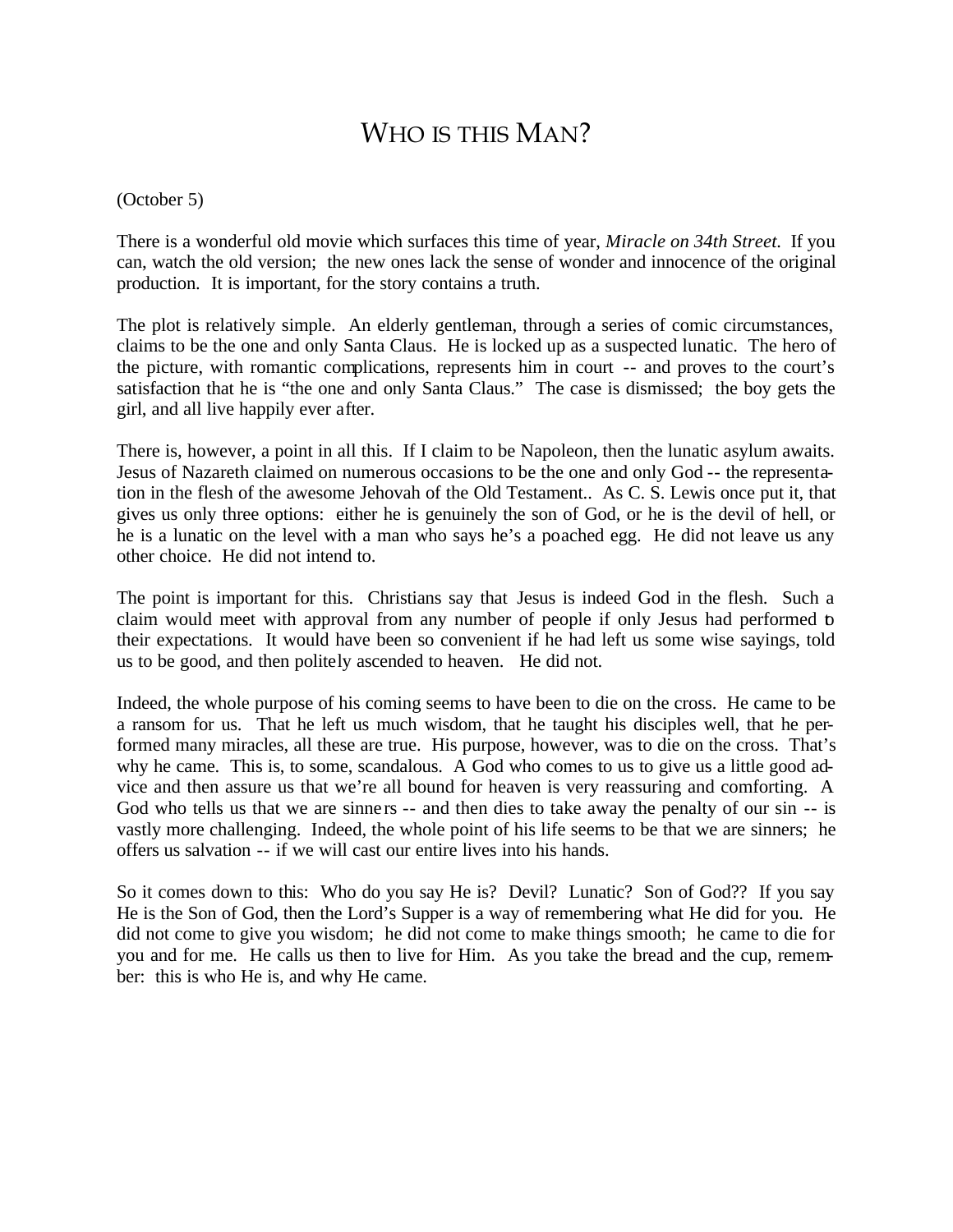### DAY OF ATONEMENT

#### (October 12)

Yesterday was (by my calendar) Yom Kippur, the Day of Atonement. The Mishnah Tehillim, a sacred Jewish text from the Middle Ages, records this legend about this day:

The numerical value of the letters in the word "Satan" {Hebrew *Hasatan*} adds to 364, the total number of days in the year, less one. Satan can accuse the Jewish people and lead them astray every day of the year, with the exception of Yom Kippur. On that day the Holy One, praised be He, says to Satan, "You have no power over them today. Nevertheless, go and see what they are doing." When Satan finds them all fasting and praying, dothed in white garments like the angels, he immediately returns in shame and confusion. The Holy One asks him, "How are My children?" Satan answers, "They are like angels, and I have no power over them." Thereupon the Holy One, praised be He, puts Satan in chains and declares to His people, "I have forgiven you."

We no longer celebrate the Day of Atonement, for Jesus Christ is our Atonement, once and forever. The former things are passed away. But there is a point to this legend. It is in how we are seen.

We are sinners (those wanting points of detail in my case may consult my wife; she has an extensive list. Regrettably, it's accurate). But that is not how God sees us, looking at us through the lens of Calvary. When He looks at us, he sees something entirely different. He sees us, as the Scripture puts it, as if we have "have put on the new self, which is being renewed in knowledge in the image of its Creator. (Colossians 3:10)" Like Satan in the legend, he sees us as fasting and praying, clothed like the angels. Because of the Cross, God sees us in the sinless perfection of His son, Jesus Christ.

There is another point: it is the power that Satan no longer has over us. Paul puts it this way: (Rom 6:9-11 NIV) For we know that since Christ was raised from the dead, he cannot die again; death no longer has mastery over him. *{10}* The death he died, he died to sin once for all; but the life he lives, he lives to God. *{11}* In the same way, count yourselves dead to sin but alive to God in Christ Jesus.

The victory we celebrate in Communion is not just a victory over the grave, and the promise of resurrection to come. It is also a victory over sin in this life. As we look through the lens of Calvary, we see Jesus suffering, dying, buried, and rising triumphant. As God looks at us through that same lens, he sees in us Jesus Christ. This is the victory we celebrate, a victory for today and forever.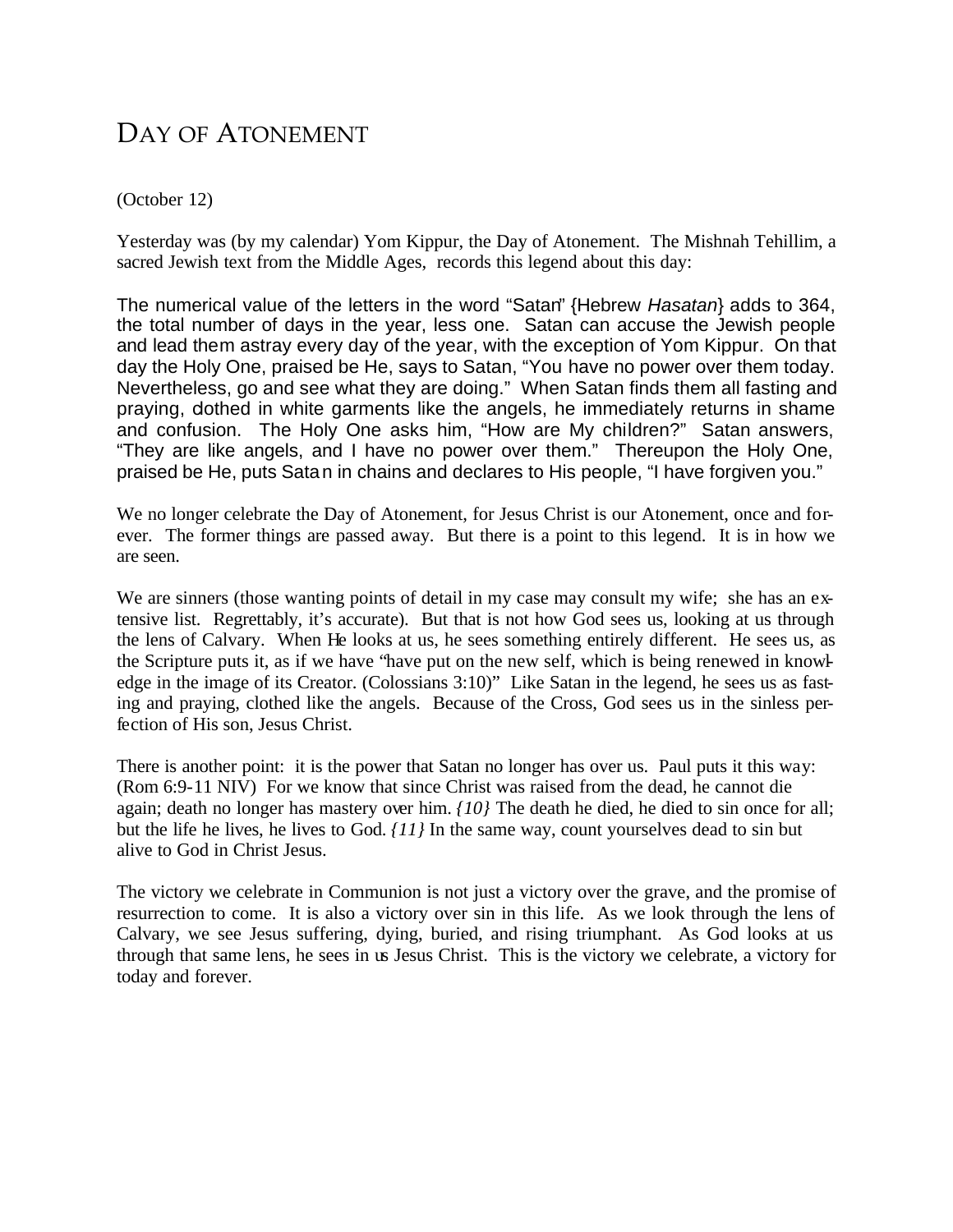### ATTITUDE AND ALTITUDE

(October 19)

(Phil 2:5-8 NIV) Your attitude should be the same as that of Christ Jesus: {6} Who, being in very nature God, did not consider equality with God something to be grasped, {7} but made himself nothing, taking the very nature of a servant, being made in human likeness. {8} And being found in appearance as a man, he humbled himself and became obedient to death-- even death on a cross!

Motivational experts are currently using a new buzz phrase: "Your attitude determines your altitude." We are told that we need to have that sneering arrogance that just brushes aside obstacles on our way to success. As Lucy once told Charlie Brown, "I don't want any ups and downs. All I want are ups and ups and ups!" From "trash talking" in sports to "in your face" business attitudes, we are told that arrogance is the key to success.

Compare that, if you will, to the attitude shown by Christ Jesus. Paul tells us here that he was "in very nature" (philosophically, "in essence") God. What was his attitude? That he took upon himself the nature of man, and a man of humble circumstances. Consider then, the change in Jesus: He went from "in very nature God" to man. Not just man, but humble man. Not just humble man, but poverty pressed wandering preacher. Not just wanderer, but persecuted. Not just persecuted, but abandoned. Not just abandoned, but crucified. At this example we are instructed to consider his attitude. The motivational experts would seem to be right. That humble attitude, it would seem, cost him everything -- until Easter Sunday.

(Phil 2:9-11 NIV) Therefore God exalted him to the highest place and gave him the name that is above every name, {10} that at the name of Jesus every knee should bow, in heaven and on earth and under the earth, {11} and every tongue confess that Jesus Christ is Lord, to the glory of God the Father.

We are often instructed to remember Christ's death at the time of Communion. I would invite you to consider what preceded it: the greatest change in circumstance ever known, from heaven to earth itself. The change was voluntary; we are instructed to have the same attitude. As we examine ourselves at this time, may I suggest a few simple questions?

- Are we too important to take on the menial tasks in the church? (Have you ever changed diapers in the church nursery?)
- Is "status" so important in our lives that we sacrifice the eternal to achieve appearances?
- Are we afraid of the embarrassment we would suffer if we forced ourselves to speak to others about the grace of God?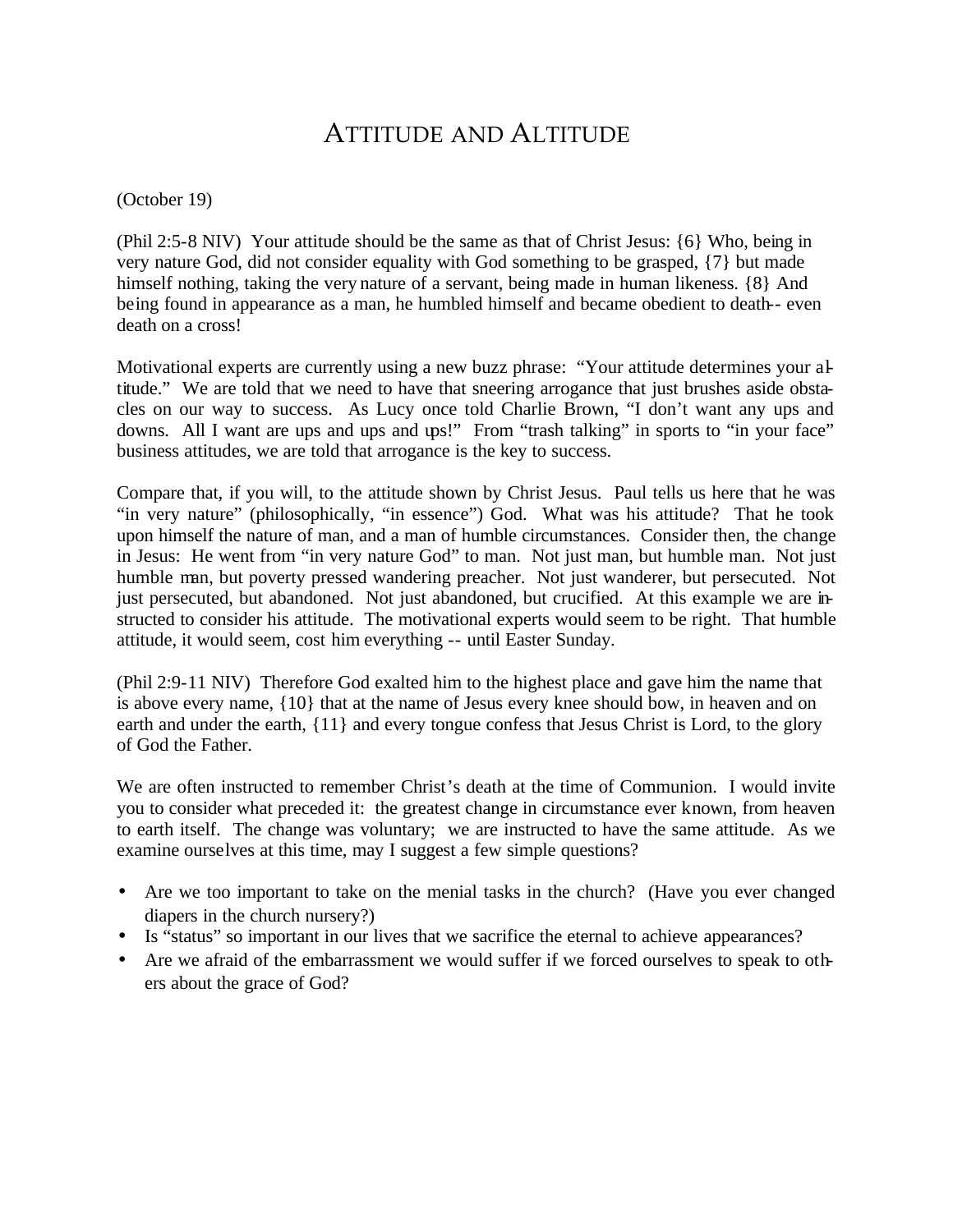# DRESSING UP

(October 26) Halloween 10/31

(Gal 3:26-27 NIV) You are all sons of God through faith in Christ Jesus, {27} for all of you who were baptized into Christ have clothed yourselves with Christ. Or, as the King James so eloquently put that last verse,

(Gal 3:27 KJV) For as many of you as have been baptized into Christ have put on Christ.

It is fashionable in some Christian circles to scowl at Halloween as a heathen holiday, a tribute to Satan, a terrible thing to do. I will leave you to your own opinion of this; but I must ask you to look at it, for the moment, through the eyes of a child. Remember for the moment that "(Titus 1:15 NIV) To the pure, all things are pure,...".

Have you ever seen a child dressing up for Halloween? For that ma tter, give a small child a trunk of old clothes and the child soon becomes someone else. My father was a soldier when I was growing up; how often did I play at being a soldier! The uniforms may seem absurdly large to adult eyes -- but I looked at them through the eyes of a child, and I saw a much finer picture.

The Bible frequently assures us that we are the children of God. Indeed, our Lord goes so far as to state,

(Mat 18:3 NIV) And he said: "I tell you the truth, unless you change and become like little children, you will never enter the kingdom of heaven.

It's Halloween. We're His children. So what would we dress up as?

Well, some of us would dress up in our favorite fantasy. But I think that most children, at any other time of year (i.e., with no prompting from the toy makers) would dress up like I did as a child -- just like their father. We would, as it says in the King James, "put on Christ."

But that's not all. We have small children in our neighborhood, and they do dress up once in a while. It's really charming to watch them as they come to the door and announce to you "I'm ...." We know who they really are of course, but with a smile on the face, we say, "Of course you are!"

So we go to our heavenly Father and announce to Him, "I'm Christ!" Or at least, "I'm a little Christ," for that is what Christian means. We have put on the costume of Christ, imitating Him as we can. And our Father, smiling, says, "Of course you are!"

The privilege of putting on Christ is the privilege of being a child of God. That privilege was gained for us at the Cross. My father's uniforms did not come from the costume shop, but from his hard service in the Army. My Lord's crown did not come by pretense, but by death, burial and resurrection. He paid the price so that I might wear the crown.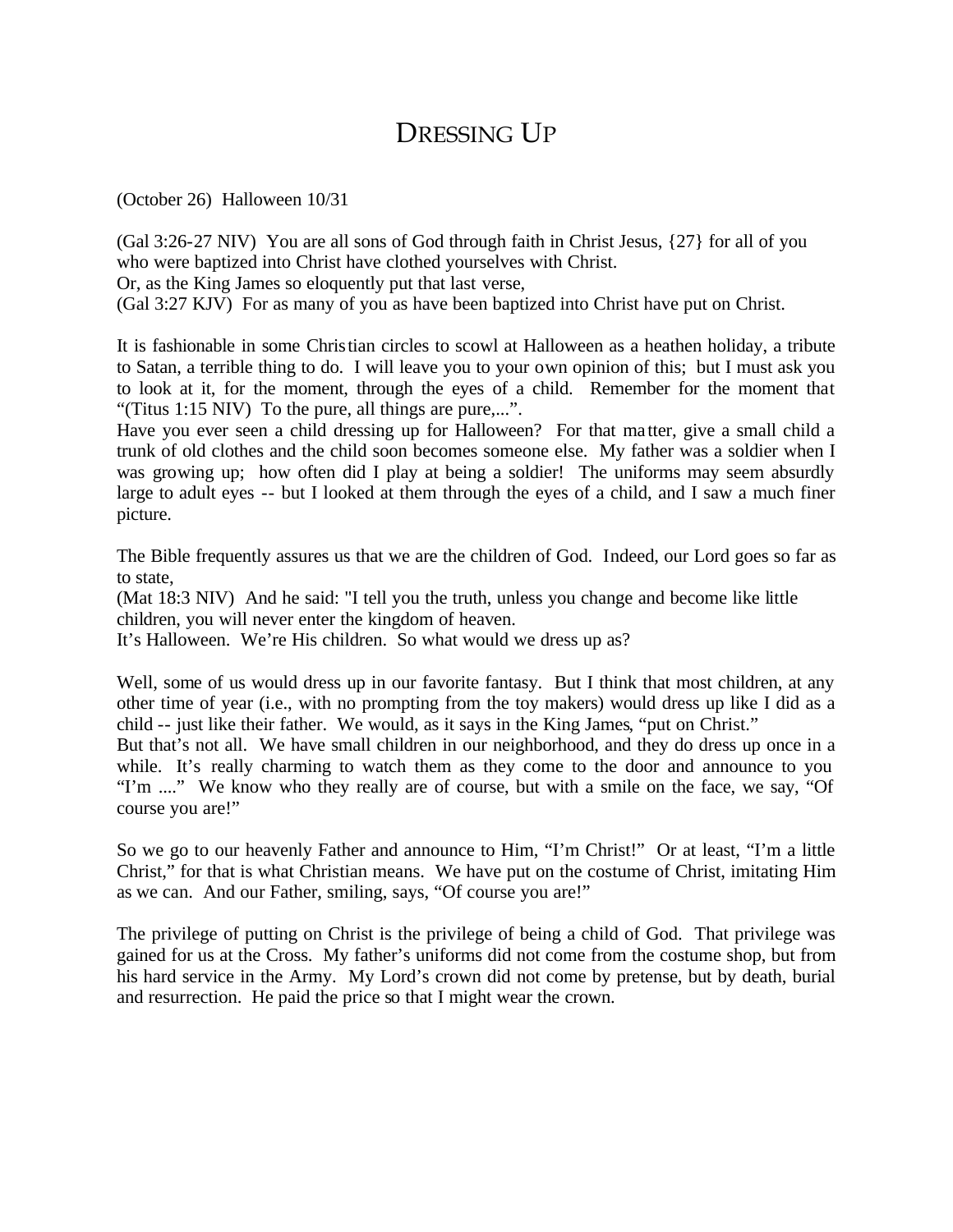# ELECTION DAY

(November 2)

"Democracy," Winston Churchill is reputed to have remarked, "is the worst form of government. Except for all the others."

There is much uncertainty and debate about the role of a Christian in democracy; some say this, others that, and it's not my purpose to state the doctrine of church and state. Rather, I would have you remember why our Founding Fathers insisted upon popular votes. It was not because they believed the common man a source of virtue (possibly with the exception of Thomas Jefferson). It was because they believed that all men are sinners, and none were so inherently righteous as to be completely trusted with the governance of their fellow men.

It is a dour view of human nature, and one not much in favor these days. We prefer to think of the citizenry as the source of our democracy's strength, the foundation of the republic's virtue. It is not so. Our ancestors carefully constructed a constitution which provided for a balance of powers so that no one man, or group of men, would become so powerful as to ride roughshod over all others. The view is that all of us are sinners, and our only political hope is to have each sinner keep tabs on all the others.

The point here is not the correct method of constructing a government, but rather the futility of a government, any government, in correcting sin. No government program can make a man righteous, and those who wrote the constitution knew that. Our leaders have since forgotten it, but that does not change the truth.

What, then, does make a man righteous? Our society has made two other attempts at it: one is to deny the existence of sin (must be your heredity or upbringing) and the other is to soothe it (why do psychologists talk so much about guilt?) There is only one real way to deal with sin, to make men righteous: that is to take up the righteousness Jesus Christ made available at the cross. Only his perfect righteousness will work in this world; only his righteousness will be of any effect on the Day of Judgment.

This Lord's Supper is the celebration of the sacrifice which made that righteousness ava ilable to us. Without his death on the cross, we would have no means of access to the righteousness of Christ, and thus no access to our Heavenly Father. Our founding fathers knew that liberty was bought with a price, eternal vigilance and often the sacrifice of lives. Righteousness, our eternal freedom in Christ, is also bought with a price: the sacrifice of Jesus on the cross. As you partake of the Lord's Supper, remember: you are not your own; you were bought with a price.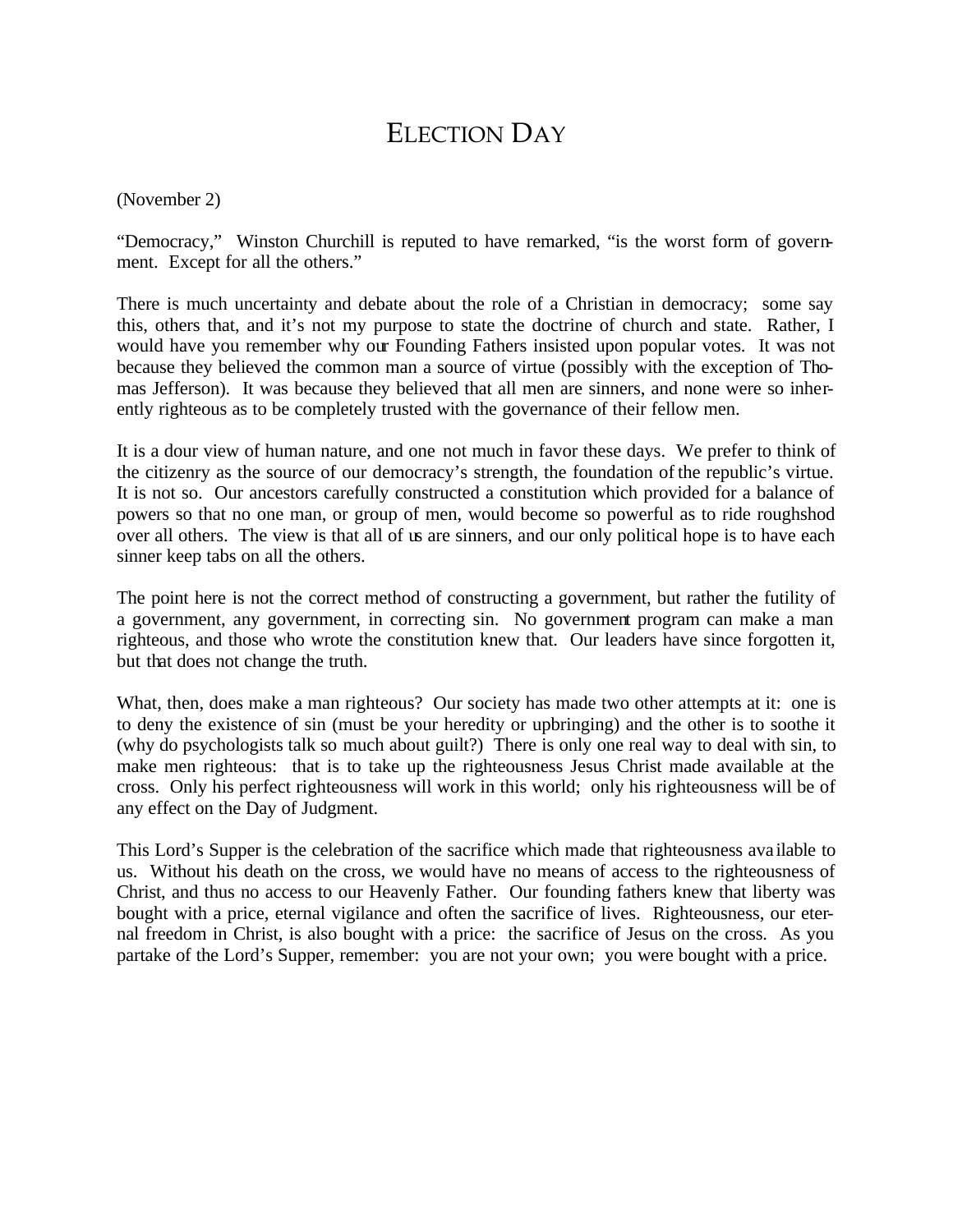# VETERAN'S DAY

(November 9)

The writer Irwin S. Cobb tells a story: It seemed that two Confederate veterans were reminiscing about the days during the war when Paducah was being fought over by the Northern and Southern armies. "I remember," one veteran said, "when we pushed those Yankees all the way across the Ohio and up into Illinois!" The other old soldier regretfully corrected him. "I was there, old friend," he said, "and I'm afraid that wasn't the way it happened at all. Those Yankees drove *us* out of Paducah and almost to the Tennessee line." The first veteran reflected a bit, then sourly remarked, "Another good story ruined by an eyewitness!"

As long as there are veterans, there will be war stories. Some of them will be true. I've noticed one thing, however. Most veterans will have a medal or two. The stories behind those medals are sometimes a little less often repeated, for often they are painful memories rather than glorious ones. War stories come by being there when something was happening. Medals come by sacrifice.

Yet whether we mount them on the wall in a lighted frame or put them in a box in the closet, the veteran keeps his medals. He needs to remember. At this time of year in some communities the veteran even parades them so that the community will remember too.

We, as Christians, share a similar memory. Each week, for two thousand years, we have shared the memory of Christ's sacrifice on the cross. It is a painful memory. The loaf and the cup are the "medals" which display not our sacrifice but His. We keep this from becoming a "war story" because we have the written, eyewitness accounts of the time when Christ instituted this memorial.

Like the medals given to the soldier, this memorial is designed to honor the one who sacrificed for us. He was the one who "paid it all." Therefore we remember. In that memory we are commanded to examine ourselves. There are many ways in which we can do that, but if I might stretch the analogy a bit, consider this one: picture a father with his little children. They are looking at his medals and asking how he got them. He tells them the story of the combat and what he did to earn them. The children go away from this session, imaginations fired, and go out to be a hero just like dad.

When you take the cup and loaf, remember the sacrifice made. Then, like the little children, resolve to go out and imitate your Father. Can any greater honor be paid to a veteran father than to have his children say, "I want to be just like him?"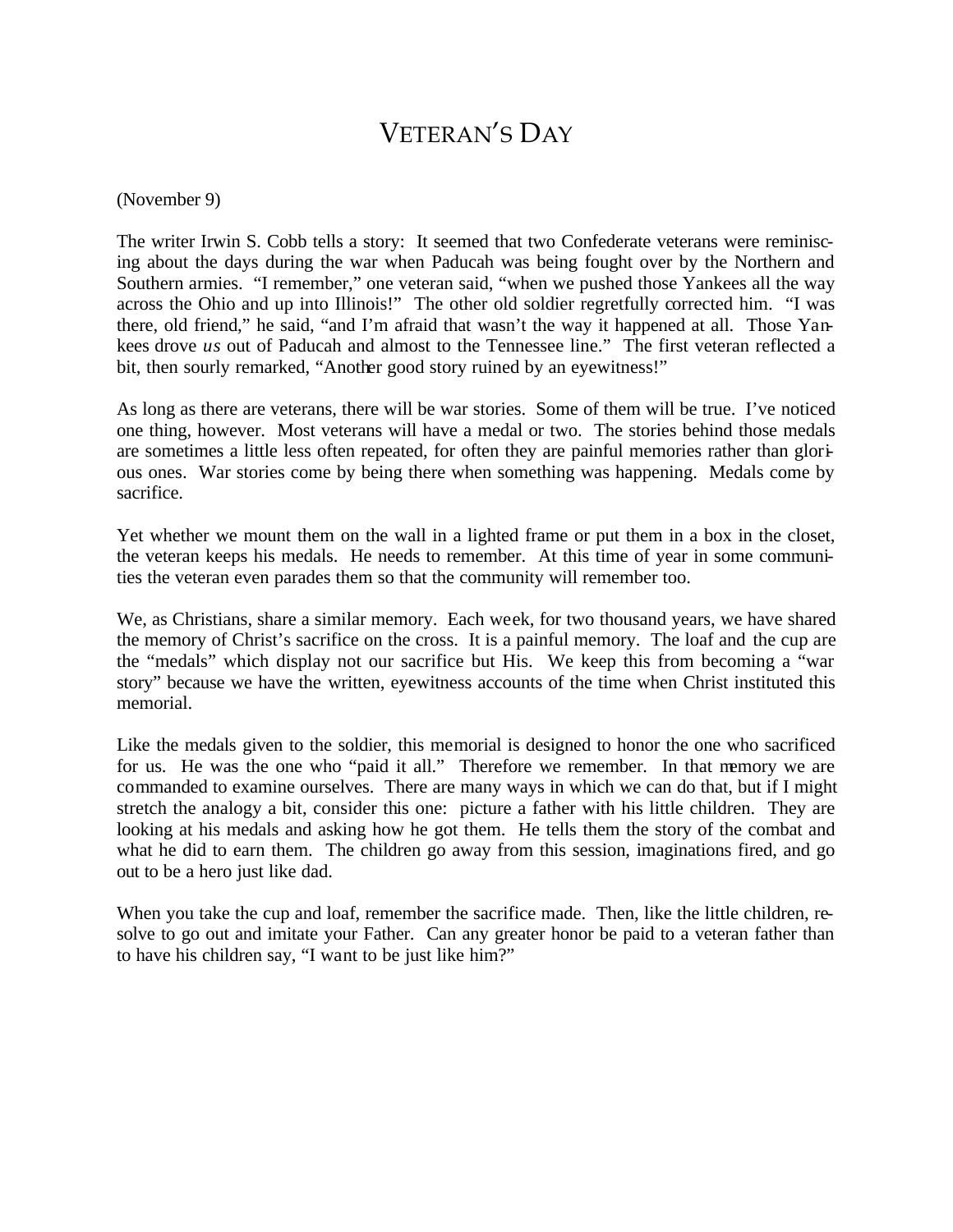### COURAGE IN QUIET PLACES

(November 16)

In his classic novel *The Hobbit,* J. R. R. Tolkien gives an interesting insight on courage. The scene is set: little Bilbo Baggins, a half pint Everyman, is going down the tunnel to sneak into the dragon's lair. Not one of his companions would volunteer to go with him. About halfway down the tunnel he hears the rumble of the sleeping dragon. This is the description:

"... Wisps of vapor floated up and past him, and he began to sweat. A sound, too, began to throb in his ears, a sort of bubbling like the noise of a large pot galloping on the fire, mixed with a rumble as of a gigantic tom-cat purring. This grew to the unmistakable gurgling noise of some vast animal snoring in its sleep down there in the red glow in front of him.<br>"It was at this point that Bilbo stopped. Going on from there was the h

It was at this point that Bilbo stopped. Going on from there was the bravest thing he ever did. The tremendous things that happened afterward were as nothing compared to it. He fought the real battle in the tunnel alone, before he ever saw the vast danger that lay in wait. ..."

Have you ever had a moment like that? A moment when you had the time and quiet to think, and realized that what you were about to do was indeed a frightening thing? I did once. It was at a wedding. I nearly stayed a bachelor all my life (Betty managed to talk me out of it). How often we reach the point where we say to ourselve s, "Look how small I am, and how great the task ahead of me."

I'm like that quite often at Communion. How often I drag myself, mentally, to the altar of God and moan, "Here I am again. Back again, with the same sins as last week, unable to triumph over them. Lord, how can you stand to see me like this?" The great temptation is to say to God that I am such a sinner that nothing can be done for me. I take counsel of my fears and listen to my discouragement. The battle begins.

Then I begin to think about what lies ahead that week. I think of the people I will have to face; the conflicts which seem inevitable, and the reactions already burning in me. It seems hopeless to think that I can walk as Christ would have me walk.

If I stood alone in my own strength, that would be true. But I do not stand alone. Communion is a time when we must -- like Bilbo in the tunnel -- face our fears and our discouragements. If we face them alone, we will fail. But we do not need to face them alone. For just as we are weak, He is mighty, and He is with us. Unlike Bilbo, we are not alone. The Lord Almighty stands with us.

I do not stand alone. I bring my sins to a loving, forgiving heavenly Father. I receive from him the charge to try again, and his promise of his aid. I am brave, for I am not alone.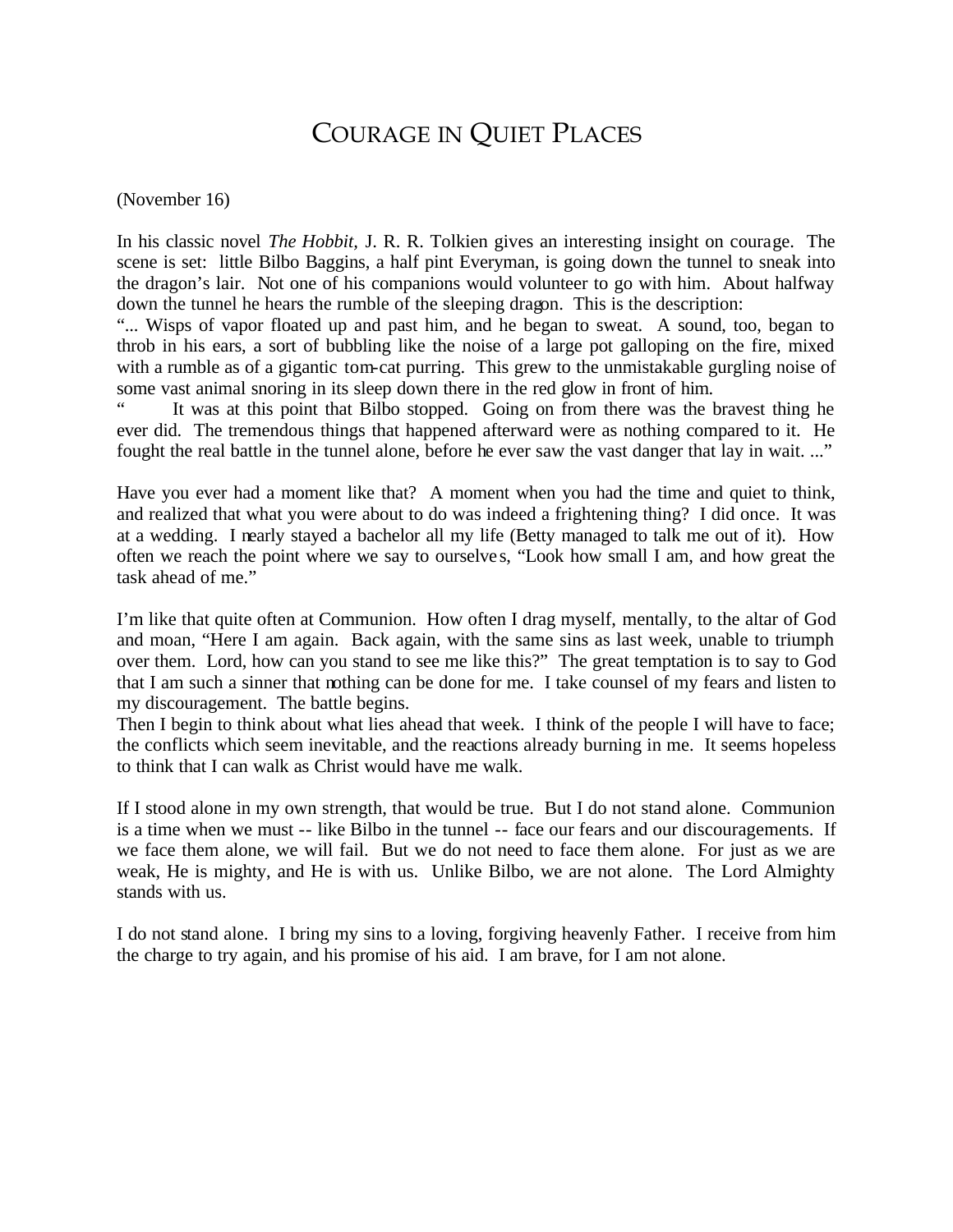#### THANKSGIVING

(November 23)

This week brings us to Thanksgiving, the truly American holiday. It has been defined as the day on which one species of turkey stops gobbling so that another may start.

Have you ever considered how many ways we use the expression, "Thank you?" There are many more, but consider this little progression. Pay particular attention to the idea of a sense of obligation.

First, we use it as a social lubricant. When you make a purchase, and the clerk hands you your change, you say "thank you." Now, the clerk actually owes you the money; both of you expect that she will give it to you, and in fact you are getting exactly what you deserve. Still, you say "thank you." It is a social courtesy, a way of acknowledging that you are satisfied with the transaction. There is, however, no sense of obligation.

Consider, however, a little different case. The salesman at the car dealership also says "thank you" when you purchase your new car. Again, there is an exchange of value; again, you are getting what you paid for and the dealership is getting its money. But the salesman knows you did not have to purchase the car at that particular dealership. "Thank you" means that he knows that; you had a choice and made it in his favor. The two sides are still equal, in money, but there is a little more sense of obligation.

Thanksgiving, as originally celebrated, extends this concept. God is under no obligation to the farmer to provide rain at the right time; to protect from hail and the elements. The farmer depends upon the elements. The Pilgrims felt that God had done them a favor; he had been gracious to them. True, they had worked the soil, planted the crops -- but having put the seed in the ground, they depended on God for the growth. The sense of obligation is much deeper now

There is a much greater case, however, which we celebrate at Communion. God was not only under no obligation to send his son to the cross, He had every good reason not to. We were (and are) sinners; he is a just and righteous God. He owes us nothing; we borrow the very idea of existence from the great I AM. Yet, while still sinners, Christ came and became our sacrifice for sin, that we might become the children of God.

Thankfulness varie s by two things: the size of the favor and the extent to which we deserved it. The favor in this case is eternal life and cleansing from sin; what greater favor could be bestowed? The extent to which we deserved it? Not at all. So then, as we take Communion, we should do so with a thankful spirit, knowing that we did not get what we deserved -- we got His love instead.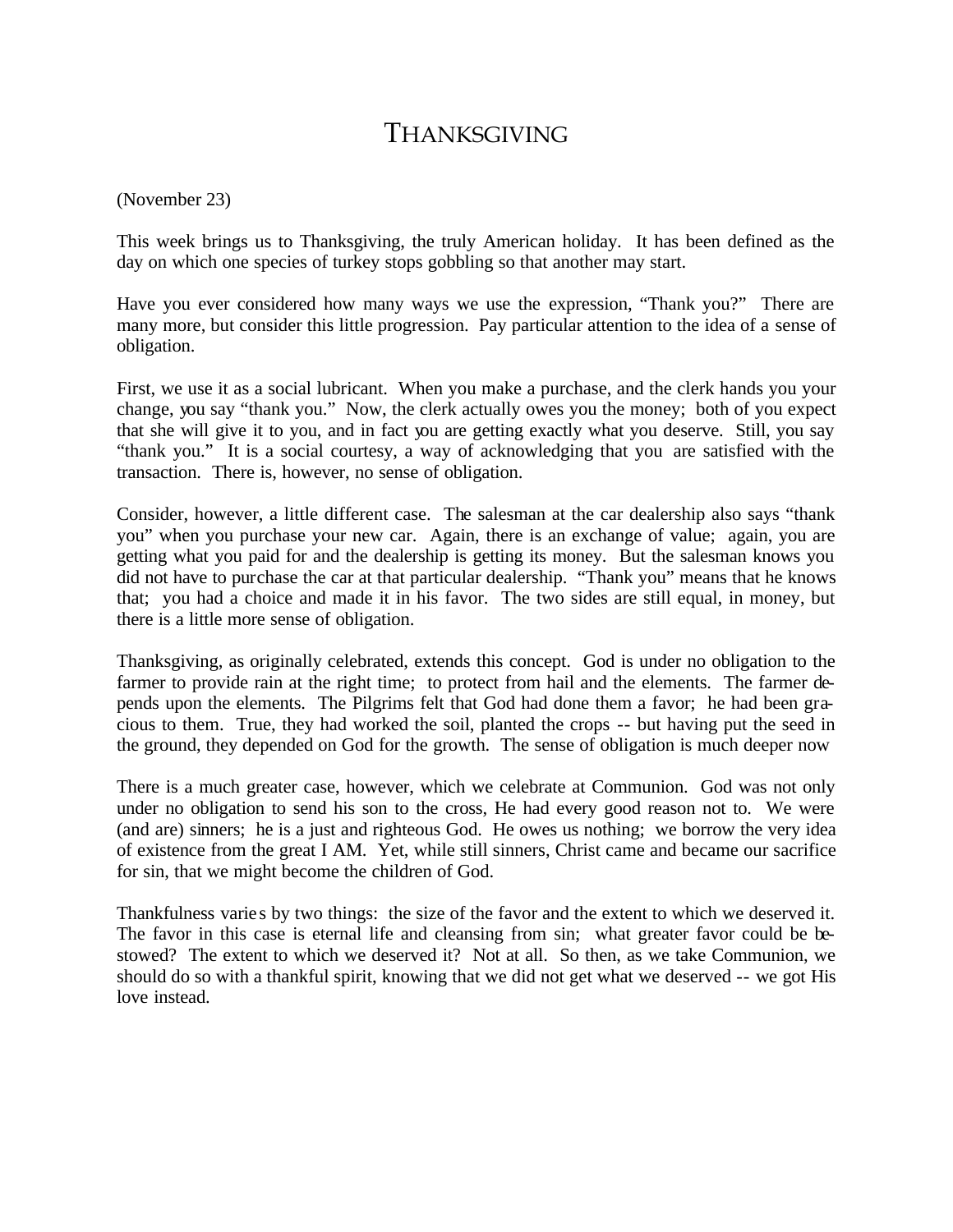#### SINGING IN THE SHOWER

(November 30)

I am a "shower singer." The family knows that the door to the bathroom must be closed when dad is in the shower. The interesting thing about it: I think I sound wonderful. It seems that my shower stall has an excellent tone of voice. It also has a magnificent sense of rhythm, perfect pitch and of course a wonderful selection of great melodies. If we could just move that shower stall to the choir loft, we'd never lack for a perfect bass section.

Unfortunately, out of the shower, the facts that I'm partially deaf in one ear, have no real training in music and a voice that is remarkable for the fact that is sounds like none other -- all combine to make the Music Department grateful that I've never darkened the choir loft. Or at least they should be.

Shower stall singing holds within it a trap: it makes you think you can sing. Singing in the shower is easy; singing in a trained choir (we are very blessed in that way here) is much more difficult. It takes practice, training, discipline, and at least a bit of talent. I am assured that practice, training and discipline are the keys. Any number of choir members have assured me that they have no talent to sing of. Instead, they practice, they train, they are self disciplined - and they sing.

At the Lord's Supper there is a similar trap:  $\dot{\mathbf{t}}$  makes us all think we are good Christians. The Scripture says the Lord loves the repentant sinner, and in the sanctuary there are plenty of them. With very little effort, we can fall into the habit of telling the Lord at Communion just what miserable sinners we are -- without, of course, the slightest intention of changing. We can confess to Him just how difficult it is to repent; how our evil habits have hold of us. Indeed, like shower singing, it feels good to "get it off your chest." We confess and confess and confess - but never repent. Like the shower singer, we sound great in the sanctuary. We then take part in the ceremony and go away feeling clean.

This is a terrible trap. We have all the emotional blessings of confession, all the catharsis of laying our sins out before God (no one else, of course; that might make us accountable for changing the way we live). We rely on the maxim, "God will forgive me -- it's His hobby." If we do this, we are indeed in the Devil's grip. Communion was never meant to be a tranquilizer, but an antibiotic against evil.

The Scripture shows us the cure:

(James 5:16 NIV) Therefore confess your sins to each other and pray for each other so that you may be healed. The prayer of a righteous man is powerful and effective.

If you come to the Lord's Supper only to feel clean, you will get what you came for -- and no more. Come instead for repentance; claim your brother's aid; confess your sins and pray for each other -- and be healed.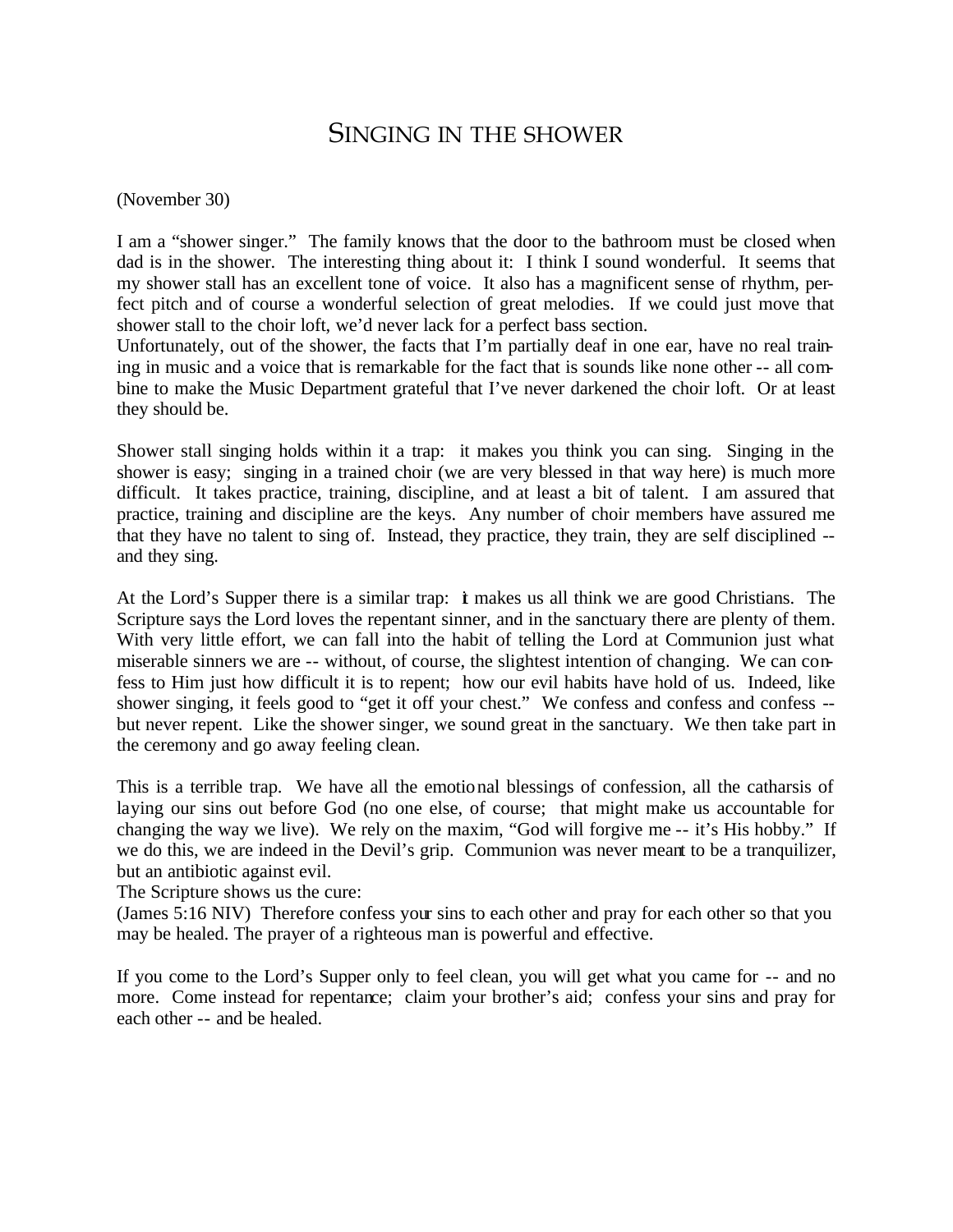# PEARL HARBOR!

(December 7)

It has been called "a day of infamy." It has been called "the greatest military disaster in American history." Books have been written to tell how it happened, or show how it should have been prevented. Movies show it as tragedy.

How seldom we see it as what it really was: a tremendous victory for the cause of freedom. Almost no one saw it as such at the time -- almost no one. Let me share with you two voices who saw it a little differently, on opposite sides of the war and the globe.

The first is a man born and bred for war: Winston S. Churchill. Here is his reaction:

"... So we had won after all**!** Yes, after Dunkirk; after the fall of France; after the horrible episode of Oran; after the threat of invasion, when, apart from the Air and the Navy, we were an almost unarmed people; after the deadly struggle of the U-boat war -- the first Battle of the Atlantic, gained by a hand's-breadth; after seventeen months of lonely fighting and nineteen months of my responsibility in dire stress, we had won the war. ... How long the war would last or in what fashion it would end, no man could tell, nor did I at this moment care. Once again in our long Island history we should emerge, however mauled or mutilated, safe and victorious. We should not be wiped out. Our history would not come to an end. We might not even have to die as individuals. Hitler's fate was sealed. Mussolini's fate was sealed. As for the Japanese, they would be ground to powder. All the rest was merely the proper application of overwhelming force."

On the other side of the globe, Admiral Isoroku Yamamoto, commander of the Imperial Japanese Fleet, learned that Japanese emissaries in Washington had not presented the United States with the planned declaration of war before the attack. On learning this, he refused to join his officers in a victory celebration. He told them:

"You do not understand. We have awakened the sleeping giant, and filled him with a terrible resolve."

How must things have looked to the Sanhedrin on the Saturday night before Easter Sunday? Perhaps they looked then as things look now to the world: "We've heard the last of this Jesus; he's dead, he's buried, he's gone." Then came the dawn.

We do not understand God's victories. He tells us that if we would save our lives, we must lose them. The power of paradox runs through the Gospel, and nowhere greater than this: our salvation was purchased with His death; our resurrection guaranteed by His sacrifice. Sometimes, we just don't know good news when we hear it.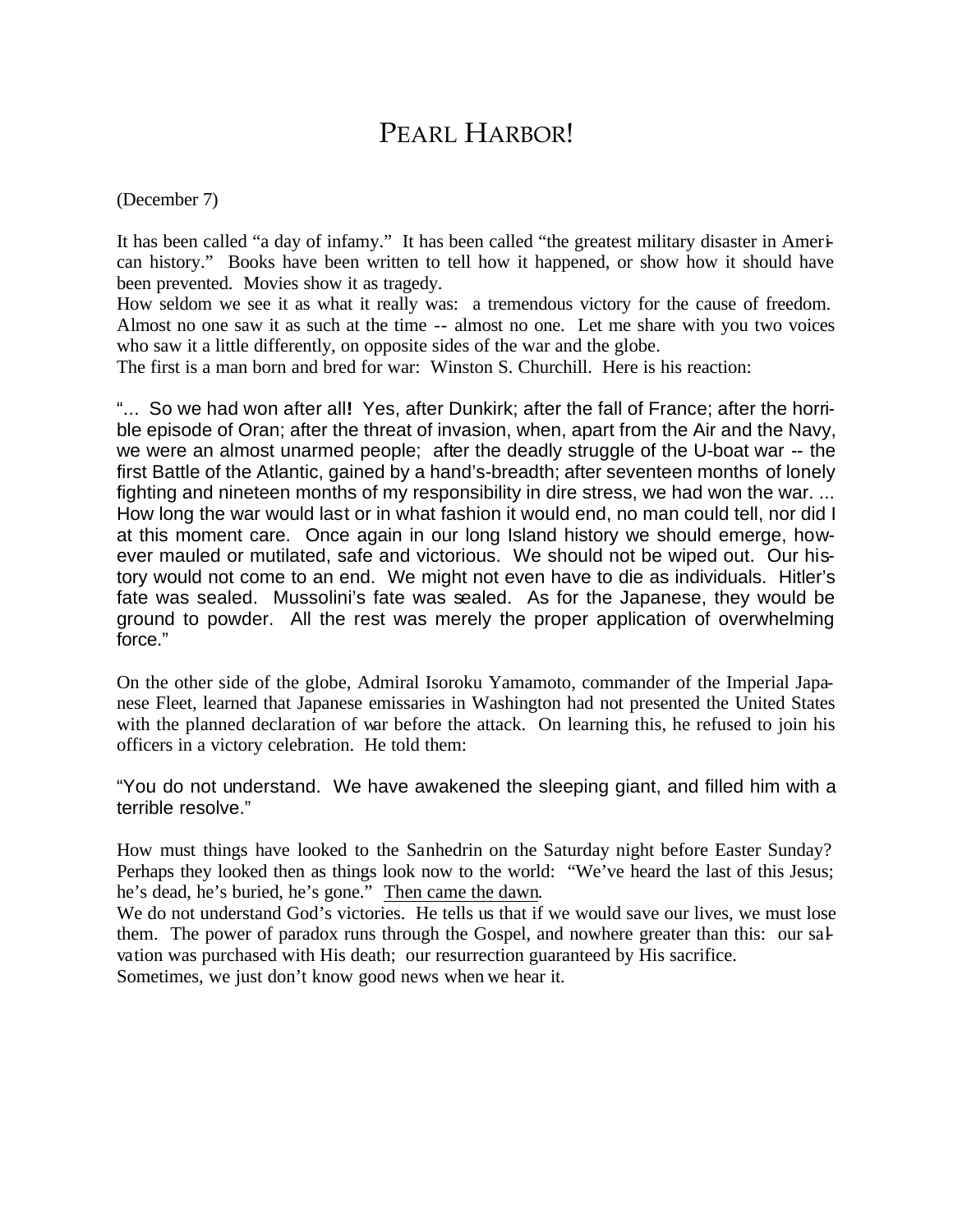#### FORGIVENESS IS ...

#### (December 14)

A professional Christian counselor once shared this definition of forgiveness: "Forgiveness is one person's willingness to bear the consequences of another person's sin."

Verbs, said Miss Hornbuckle (my junior high school English teacher, and her looks and manner well fit the name), are action words. The verb in that sentence is "bear." To bear is to carry a burden, in this instance for someone else. The physical picture is that of one person carrying a load for someone else.

There are all sorts of circumstances in which we bear someone else's burden. Sometimes we do it purely for love -- at least, I assume there are still books to carry and pretty girls to carry them for. Sometimes out of a brotherly love known as team spirit -- we cover for one of our teammates, bearing his or her workload for a while. Sometimes we do it out of a sense of obligation, grumbling all the way. Sometimes it may even be compelled. The greatest joy lies, no doubt, in doing it for love.

We may do it for love, but it also has a purpose. Sometimes it's just to show that love (carrying the books), but occasionally it's because of injury. If the one you love has been injured, even ordinary burdens can become too much to bear. If she's on crutches, he's carrying the skis.

God did that for us at Calvary. Just when we were so wounded that we could not bear the burden of our sins, He came. He took that burden from us, and bore it for us. In this we have forgiveness, for God bore the burden we could not. He is willing to bear the consequences of my sin -- all the way to the Cross.

He asks us in Communion to remember this sacrifice, this bearing of our burdens. May I ask you to remember not only the sacrifice but the way in which it was made? Jesus did not forgive us in word only, saying "I forgive you -- but you still have to pay." He did not forgive grudgingly, but joyfully. He did so in true love.

Think, then, how often our forgiveness falls short. How often we forgive in word only, saying (with an exasperated sigh), "I forgive you -- but if it ever happens again, you can bet I won't forget this." How often we forgive only under the compulsion of circumstance, doing it grudgingly. Consider our Lord's example on the Cross, and ask yourself, "Do I forgive like that?"

Jesus is our supreme example. He forgave us at the greatest cost any human could pay -- his life. He did so willingly and completely. As you remember that sacrifice, examine yourself and see: Do I "go and do likewise?"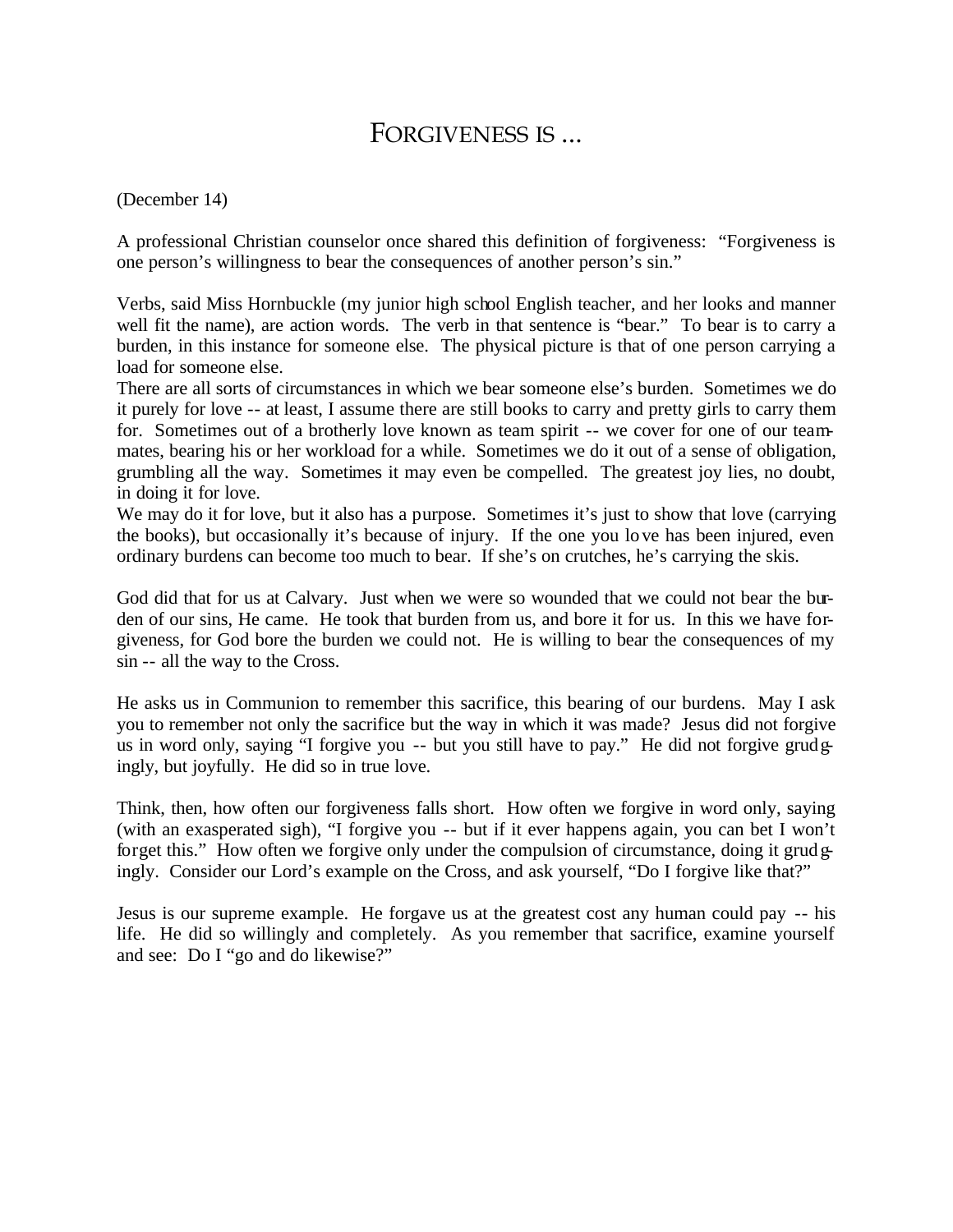### THE CHRIST OF CHRISTMAS

(December 21)

It is a solidly established fact that the early church had no celebration of what we now call Christmas, the birthday of Jesus Christ. The custom at that time was to celebrate the day of a person's death, not birth, and the early church adopted various festivals honoring certain martyrs on the days which marked their deaths as well as Easter.

Christmas itself seems to have originated in the fourth century in the Roman church, and spread rapidly throughout Christendom. Surprisingly, one of the reasons for this rapid spread was the popularity of a certain heresy known as Arianism. Arius, the bishop who started all this, claimed that Jesus was not truly divine in every sense, but was a created being, the highest of all created beings but nonetheless created. The church needed a way to stress to the average Christian -- a person who could not read and depended upon the priests for solid doctrine -- that Jesus was in fact God in the flesh. The celebration of his birth being somewhat in fashion, the church promoted this as a way to instruct the faithful in correct doctrine.

Arianism has an opposite: it is called Gnosticism. Gnosticism is found in the New Testament church as a heresy. While Arianism says that Christ was not fully God, Gnosticism says that he was not fully man. Between these two heresies we have the roots of most of the cults which have plagued Christianity from its beginnings. Many cults just cannot accept Jesus as both "fully God" and "fully man," or, as the New Testament puts it, "Son of God" and "Son of Man."

It is essential to our understanding of Communion that we see him as both. Jesus Christ came to die, to pay the sacrifice due for our sins. Such a sacrifice had to be human, in the flesh, for the sin came from humanity. Such a sacrifice had to be divine, for only God could meet the standard of complete righteous perfection required of such a sacrifice.

That can be difficult to understand, so permit me an example. Let us suppose that I'm bankrupt -- no money and lots of bills to pay. I need some help, and because my credit is so lousy, no one will loan me the money. But, let's suppose, I have a rich uncle. I go to him and because he's a loving uncle he gives me the money to pay my debts.

Note two things: first, he must be a rich uncle. A poor one, a bankrupt like me, won't do. Next, his money has to be in dollars, because that's what I owe, and if he can't change it into dollars I'm still broke. Jesus is like that. Because he is God, he is able to pay the debt. Because he is man, he uses the same currency I do. Combined, he can pay the debt. And like my (very mythical) rich uncle, he loves me enough to do it. Enough to die on the cross so that my debt might be paid.